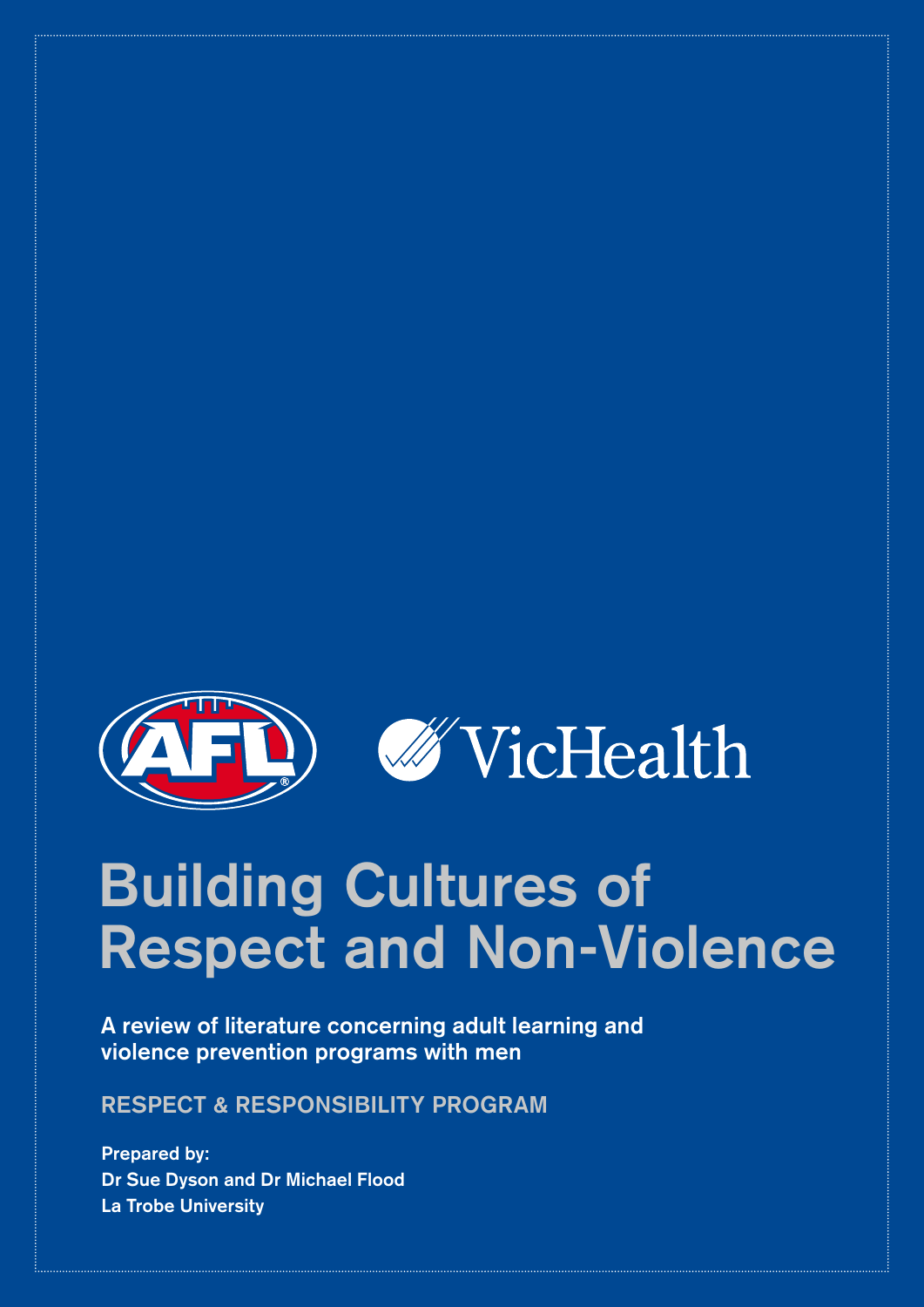

# RESPECT AND RESPONSIBILITY

# **Table of Contents**

| GENDER VIOLENCE PREVENTION AND BEHAVIOUR CHANGE 15           |  |
|--------------------------------------------------------------|--|
|                                                              |  |
|                                                              |  |
|                                                              |  |
|                                                              |  |
|                                                              |  |
|                                                              |  |
|                                                              |  |
| ADULT LEARNING AND BEHAVIOUR CHANGE PRINCIPLES: A SUMMARY 38 |  |
|                                                              |  |
|                                                              |  |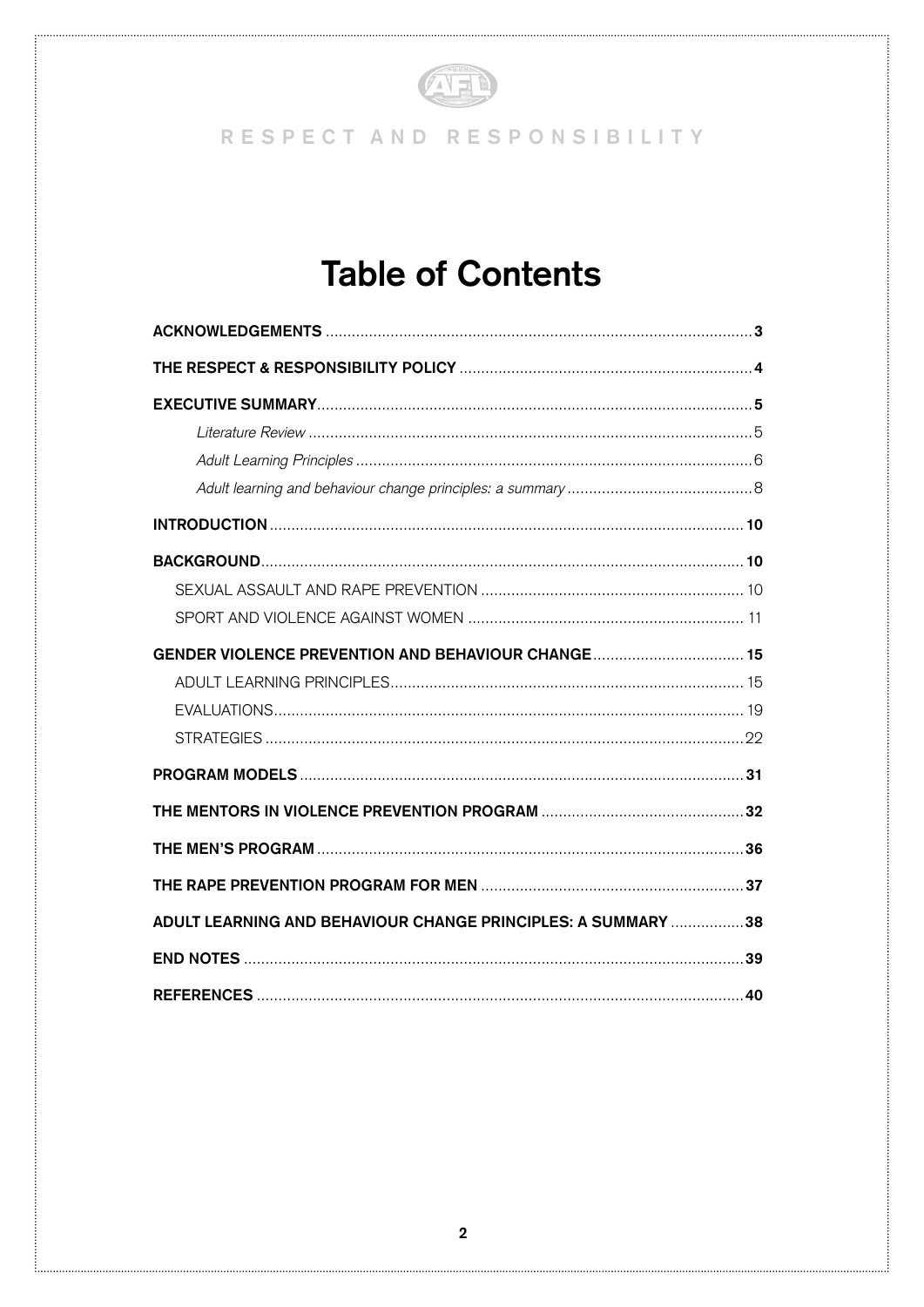

# **Acknowledgements**

**This report was prepared for the Australian Football League (AFL) by the Australian Research Centre in Sex, Health and Society at La Trobe University.** 

The report was commissioned to inform the development of future training programs that will be delivered as part of the AFL's *Respect & Responsibility Program* and as part of the AFL's continuing commitment to making all football clubs safe, supportive and inclusive environments for women and girls. The AFL wishes to thank the authors, Dr Sue Dyson and Dr Michael Flood, for their work on the report and for the contribution it makes to increasing our knowledge and understanding of what works in terms of violence prevention programs that target adult men, both in the football, and in the wider community.

The AFL also wishes to acknowledge and thank the Victorian Health Promotion Foundation (VicHealth) for its continued support in working with the AFL in partnership to implement the AFL's *Respect & Responsibility Policy* across the football community.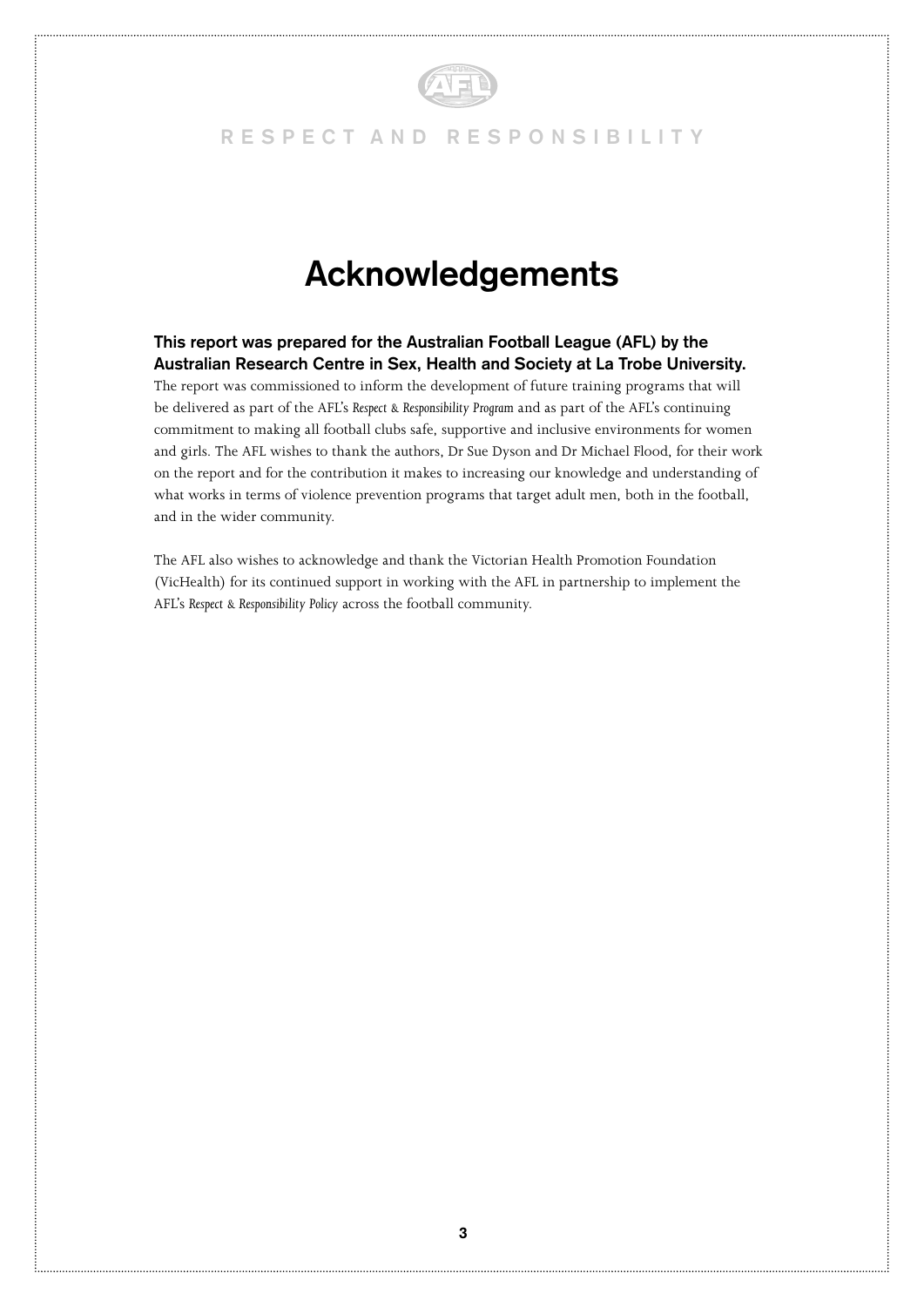

# **The Respect & Responsibility Policy**

**The** *Respect & Responsibility Policy* **was launched by the AFL in November 2005 to address the issue of violence against women.** The Policy's broad intention is to firmly position the AFL as a leader in advocating cultural change that will lead to safe and inclusive environments for women and girls, across all levels of Australian Football.

The target areas for implementation of the Policy during its first two years of operation include:

- the introduction of model anti-sexual harassment and anti-sexual discrimination procedures across the AFL and its 16 Clubs;
- training and education for AFL Players (that may also be customised for players in state leagues);
- changes to the player rules governing "conduct unbecoming";
- •the development of resources for community clubs to ensure safe, supportive environments for women and girls; and,
- the development of an AFL led public education campaign

The emphasis of the program is on designing initiatives and program approaches that gain support from within the football community, where Clubs at the national state and local level recognise the unique role they play in promoting a consistent message with respect to women's and girl's treatment and participation. To this end, the Program's success will also be measured by the extent to which organisational responses are transferable and sustainable for the wider football community.

This Policy commitment has been supported by all AFL Clubs and has received strong endorsement from the AFL playing groups.

For more information about the *Respect & Responsibility Program* activities or to download a copy of the

*Respect & Responsibility Policy*, go to *www.afl.com.au/GameDevelopment/WomenGirls/RespectResponsibility*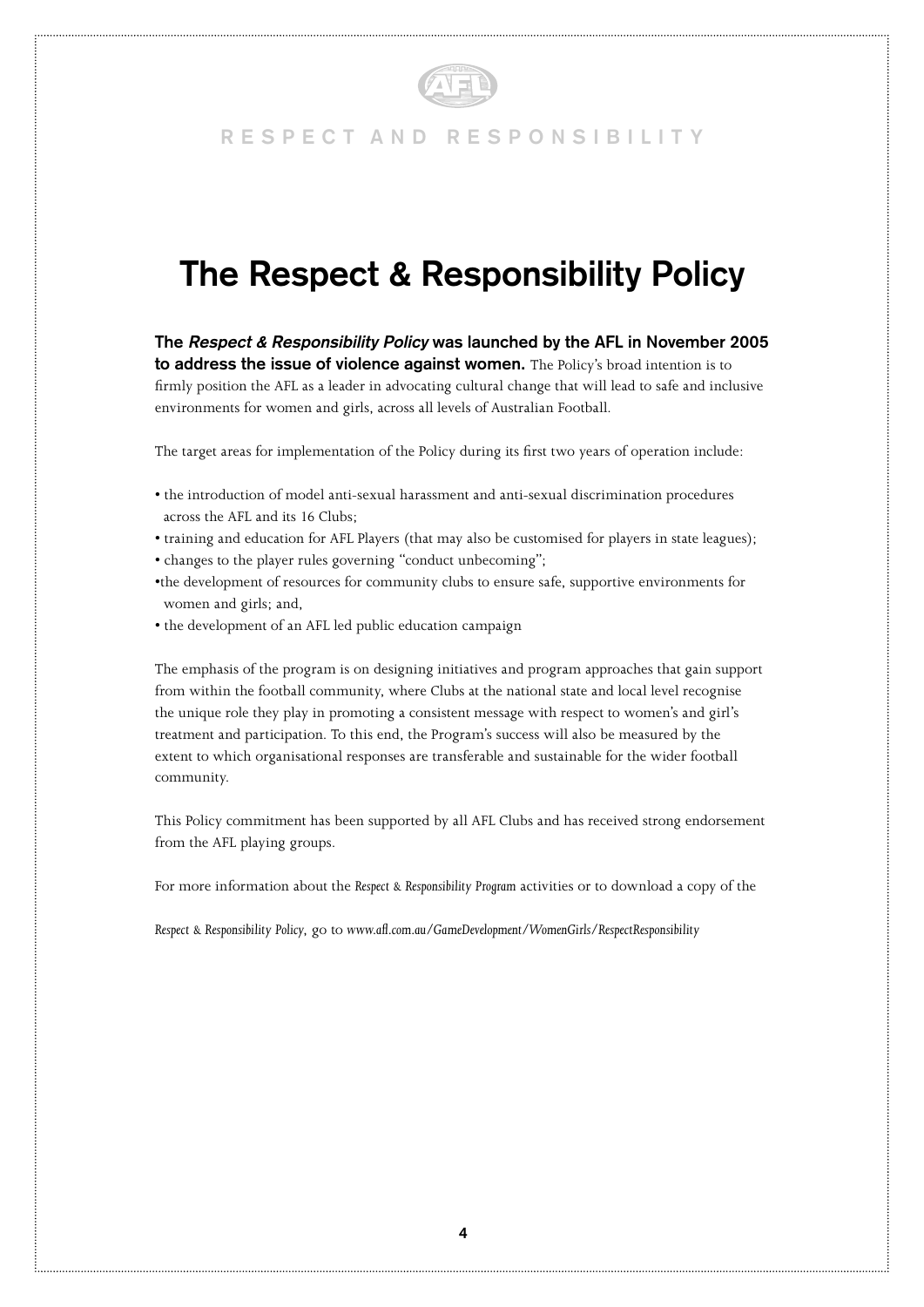

# **Executive Summary**

### **Literature Review**

A review of literature was undertaken to explore best practice principles and contemporary approaches to adult learning and behaviour change to address gender-based violence prevention. This focused on professional sporting and other settings, as well as those using 'peer mentor' approaches. It is however important to note from the outset that there is no Australian evidence that male sports players have more violence-supportive attitudes or a greater likelihood of perpetrating violence than any other men.

#### Preventing sexual assault<sup>(i)</sup>

Primary sexual assault prevention aims to lessen the likelihood of sexual violence through education, attitude and behaviour change strategies. One of the rapidly emerging areas of violence prevention concerns behaviour change education with men, which is informed by three insights:

1. prevention efforts must address men because largely it is men who perpetrate this violence;

2. constructions of masculinity play a crucial role in shaping sexual assault and domestic violence; and

3. men have a positive role to play in helping to stop violence against women.

Violence prevention efforts have been developed for particular institutional and cultural contexts, including college fraternities, sports, and the military, because of reports of high rates of violence against women.

#### **Sport and violence against women**

A considerable amount has been written in North America about the propensity for violence among men who participate in contact and team sports. Contemporary research has also begun to identify more precisely the factors associated with violence-supportive norms and behaviours. Sexist peer norms and cultures are a key risk factor for men's perpetration of sexual violence. Other key factors in professional sport which have been hypothesised to increase male players' risks of perpetrating sexual assault are: that codes of mateship necessary for team work may intensify sexism and override personal integrity; the aggression inherent in some sports; celebrity status and entitlement; and 'groupie' culture and sexualisation and subordination of women.

While some of these factors may shape male athletes' attitudes and behaviours, there is no Australian evidence that male sports players have more violence-supportive attitudes or a greater likelihood of perpetrating violence than any other men.

<sup>(</sup>i) Sexual assault can be broadly defined as any kind of sexual activity to which a person does not consent. It is constituted by any kind of unwanted sexual contact or attention, and can include inappropriate touching, and any kind of vaginal, anal or oral penetration, or attempted penetration. It also includes voyeurism, exhibitionism, harassment and rape, and can be perpetrated by people in intimate relationships, as well as acquaintances and strangers. Sexual assault is also known as rape, sexual violence and gender based violence, (Australian Government Office for Women, 2006).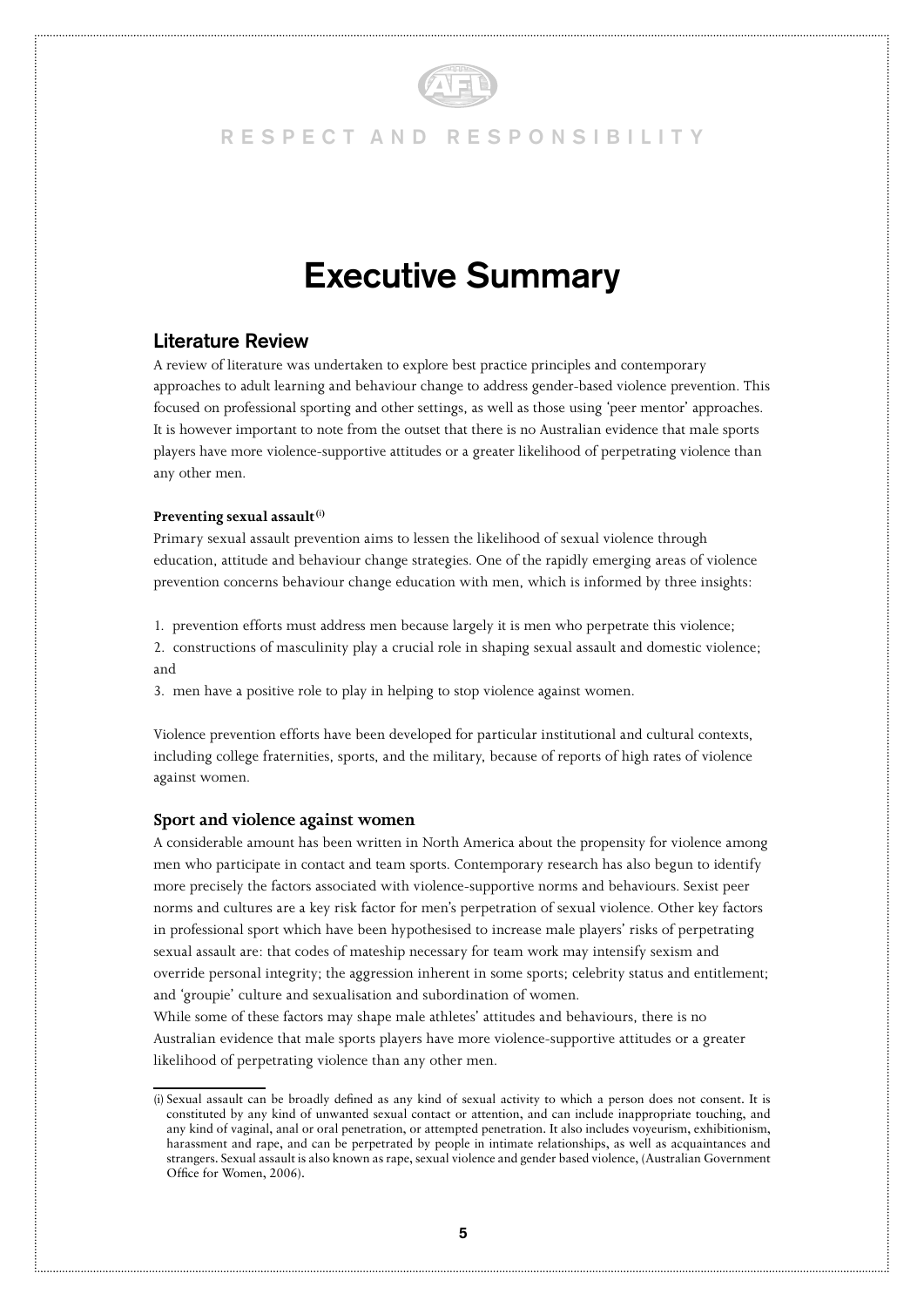### **Adult Learning Principles**

#### **Adult education**

A number of factors have been identified as relevant to working with adults in educational settings. These include the notion that adults are autonomous and *self-directed and use* accumulated *life experiences* and *knowledge* as a foundation of learning. Adults are *goal-oriented and relevancy-oriented, requiring* learning to be applicable to their work or other responsibilities to be of value to them. They have a practical focus and need to be shown respect as learners. Much adult learning is non-formal, and is essentially a social process. Experiential Learning Theory (ELT) has also been identified as particularly relevant to adult learning.

#### **Behaviour change theory models**

Social psychology has developed a number of theoretical models for attitude and behaviour change which may also be appropriate for adult learning. The nature of these models and examples of their use are discussed in this report. *The Elaboration likelihood Model* (ELM) argues that lasting attitude and behaviour change occurs when participants are motivated to hear a message, able to understand it, and perceive the message as relevant to them. *The Social Ecological Model* suggests that the problem of violence against women is essentially one of culture and environment, rather than one of psychological or biological deficits in individuals. *The Social Norms Approach* suggests that the majority culture, or normative environment, may support an individual's beliefs and behaviours and seeks to achieve change through social marketing. The Social Norms approach aims to shift men's perception of social norms by revealing the extent to which other men also disagree with violence or are uncomfortable with common norms of masculinity. *The Community of Responsibility Model* is based on the premise that everyone in a community has a role to play in ending violence against women.

*The Stages of Change Model* (SCM) suggests that behaviour change is a process, and that at any given time, individuals are at different levels of motivation or readiness for change. People at different points in the process of change can benefit from different interventions.

There are many similarities between these models, and it is possible to identify some overarching principles that may be useful in planning prevention programs. These include identifying violence against women as a social issue that goes beyond individuals, and needs to be addressed at, and involve all levels of society, not only men. Nonetheless, interventions with men are an important part of the overall solution, because their normative environment may support individual men's beliefs and behaviours. Men who are approached as bystanders and witnesses to violence, and not as potential perpetrators, are more likely to be motivated to learn how to intervene to prevent violence. Programs must address participant' readiness for change by providing information identifying norms and clarifying values, facilitating the development of skills, and positively supporting change. This includes understanding the concept of consent and how it differs from coercion, and how to intervene to stop or prevent violence from occurring in the first place.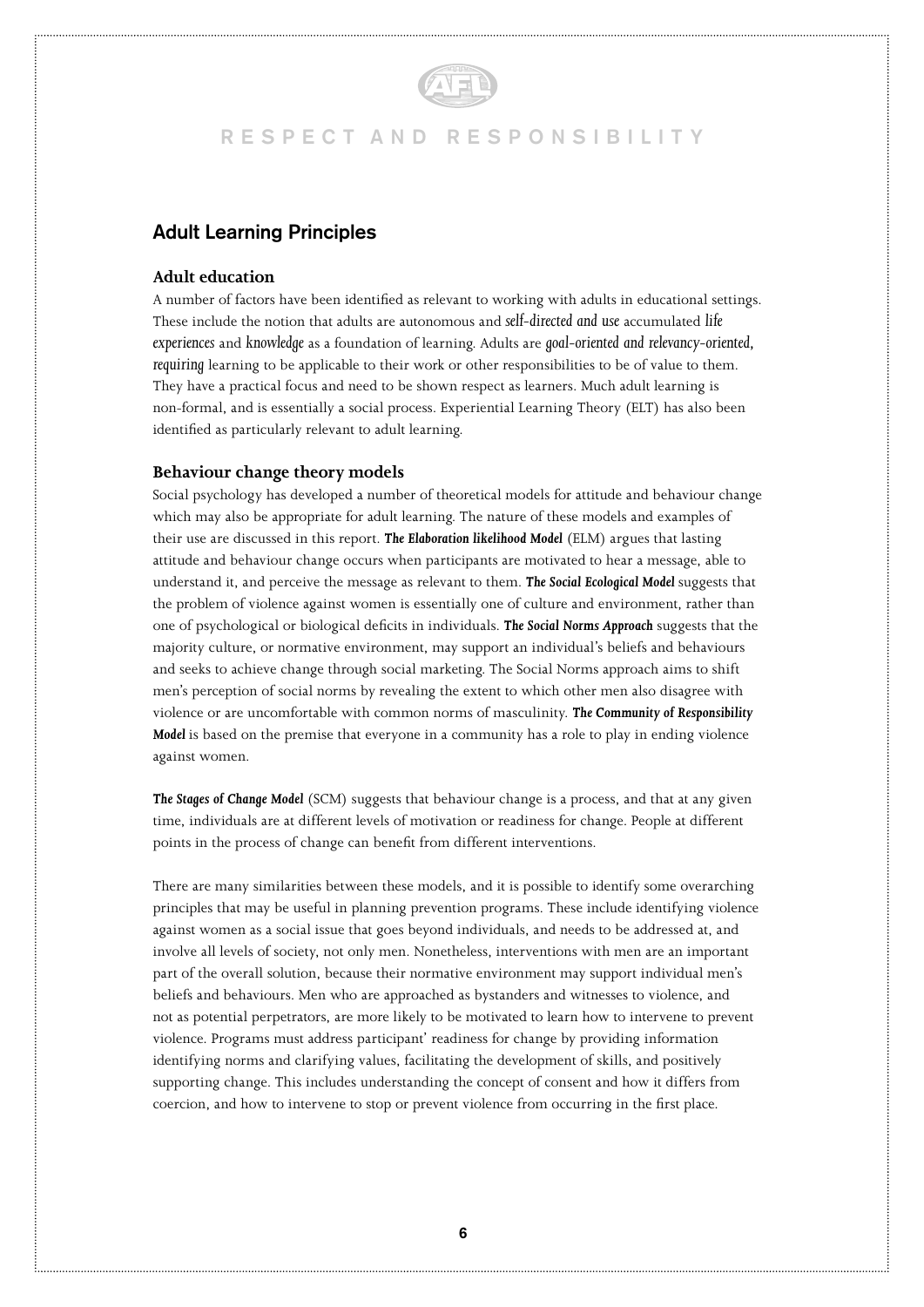#### **Evaluations**

Internationally, the field of sexual assault prevention includes a wide variety of educational interventions with boys and men, including those that address constructions of masculinity and socialization, capacity for victim empathy, understanding of consent, and belief in rape myths. In Australia, nearly all interventions with males regarding violence prevention are delivered to boys and young men in schools, but only a few educational programs address adult men. In assessing the most effective forms of violence prevention education, one difficulty is that we often do not know what has worked or not worked in existing violence prevention education. Most interventions have not been formally evaluated, and many existing evaluations are poorly designed. Post-intervention assessments often are made only immediately after the program or only weeks later and there is no longer-term follow-up. Where education programs have been evaluated, they show mixed results.

#### **Strategies**

In summarising recent literature on violence prevention education among men, Berkowitz (2001a, 2004b) argued that effective violence prevention programs have five key features, and these offer a useful overview of the features of programs which are more likely to produce lasting change in the attitudes, values and behaviours. Berkowitz proposes that:

- 1. effective prevention programs are *comprehensive*, in that they address and involve all relevant community members and systems.
- 2. programs are *intensive*, in that they offer learning opportunities that are interactive, involve active participation, are sustained over time and have multiple points of contact with reinforcing messages.
- 3. effective programs address *cognitive, affective, and behavioural domains*: what people know, how they feel, and how they behave.
- 4. effective programs are *relevant to the audience*. They are tailored to the characteristics of the participants and acknowledge the special needs and concerns of particular communities. They focus on peer-related variables, use peers in leadership roles, and emphasize the relationship of sexual assault to other issues.
- 5. effective programs offer *positive messages* which build on men's values and predisposition to act in a positive manner (Berkowitz 2001a, 2004b).

The literature supporting the application of each of these strategies and suggesting ways they may be applied is examined in this review.

#### **Program Models**

While a wide variety of programs were identified in the review, three main frameworks that use the one-time awareness/education workshop and resources were identified as potentially being applicable to the goals of the Australian Football League's (AFL) *Respect and Responsibility Program*. These programs use empathy induction, conditions of consent and bystander interventions (Berkowitz, AD, 2002), and all use an awareness raising/educational workshop approach, with some variations. The *Mentors In Violence Prevention* (MVP) program uses a bystander model to empower participants to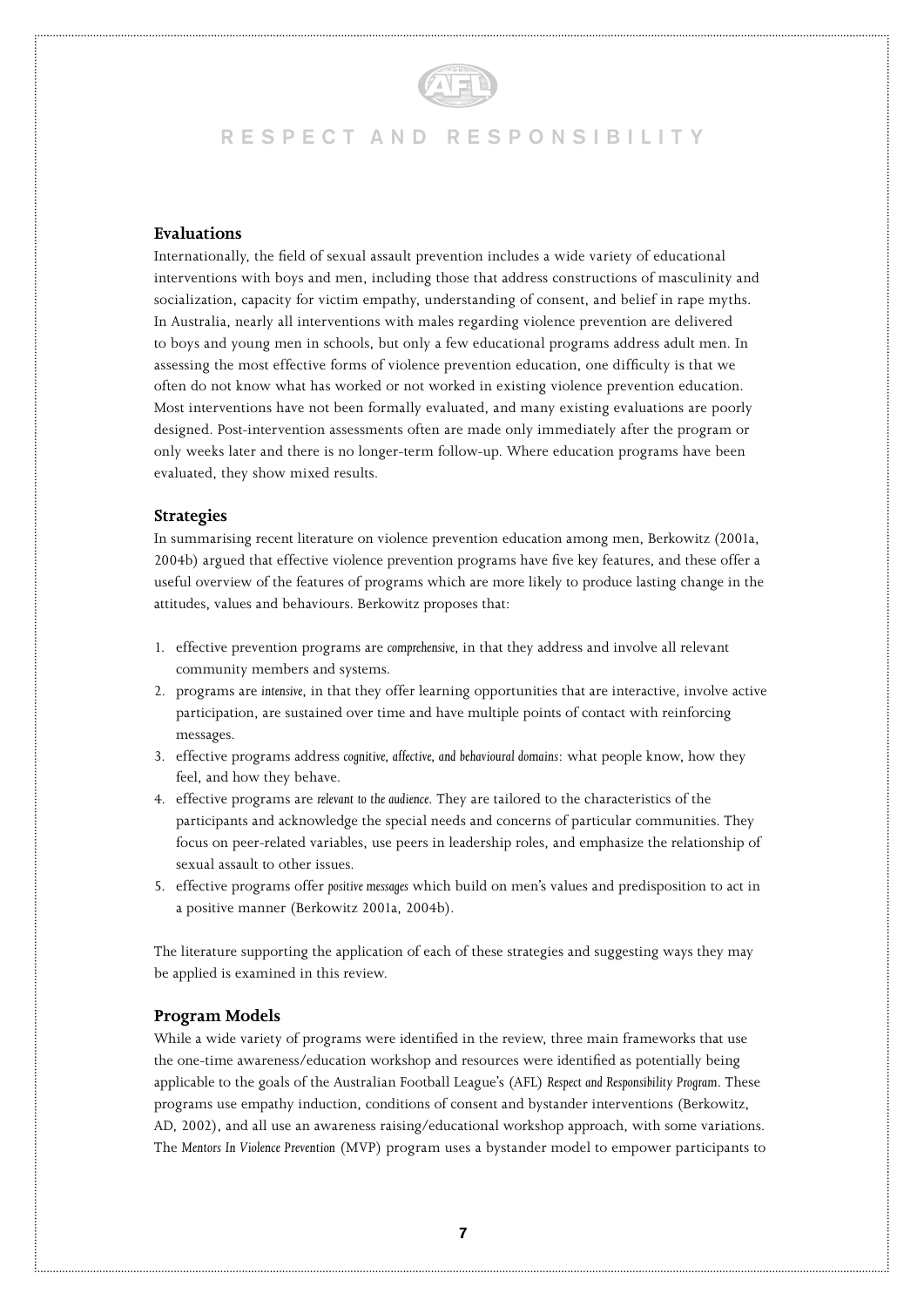

take an active role in promoting a positive climate for change. The program presents traditional constructions of masculinity and manhood as central to the problem of men's violence against women, as well as the basis of potential sources of prevention. The project specifically encourages participants to use their stature among their peers on campus to promote healthier attitudes and behaviours towards women. The MVP has been evaluated and found to be effective in realizing its goals.

The *Men's Program* focuses on building victim empathy and on teaching men how to help women recover from a rape experience. It has been extensively evaluated and, although most evaluations have been internal, it appears that the all-male peer education format for rape prevention programs with men has been shown to be effective in decreasing rape myths and reported likelihood of engaging in offending behaviour.

*The Rape Prevention Program for Men* aims to bring men's discomfort with the opportunistic and coercive behaviour of some men into the open so that discomfort with the behaviour can be shared and acted on. It also teaches guidelines for consenting sexual intimacy. The program uses peer education around scenarios that portray an intimate encounter between a man and a woman, men's discomfort with other men's language, and behaviour and men's experience of pressure from other men to be sexually active. Some internal evaluations have indicated the social norms component is often one of the important ingredients associated with program effectiveness.

### **Adult learning and behaviour change principles: a summary**

The evidence compiled in this review of the literature on adult behaviour change and violence prevention programs suggest that good practice education programs with men should be:

- **Respectful:** this implies using a positive, asset based approach. The participants should be treated as bystanders to violence as opposed to potential perpetrators. By maintaining a focus on cultural norms, skill building, respect for self, others and the team, participants should leave with the message that they can do something.
- **Goal oriented**: participants should have a clear understanding about why they are doing the training and what the training aims to achieve.
- **Relevant to them**: this is related to the training goal, but if participants have clearly identified expectations for the training, rather than feeling that they are expected to attend, they are more likely to actively participate.
- **Practical:** this is related to relevance. What will they get out of the training that is useful to them now or in the future?
- **Autonomous and self directed:** this is achieved through the process, not the content. Training should be interactive and participants should have some input to the shape of the program.
- **Focussed on the environment and changing social norms**. Assumptions about peer group/ club norms being an asset, and care of the self and others being a norm can help to establish a climate of trust and acceptance. Participants need to feel that they each have a role to play, whether it is personal, or in support of team mates, or the women they know.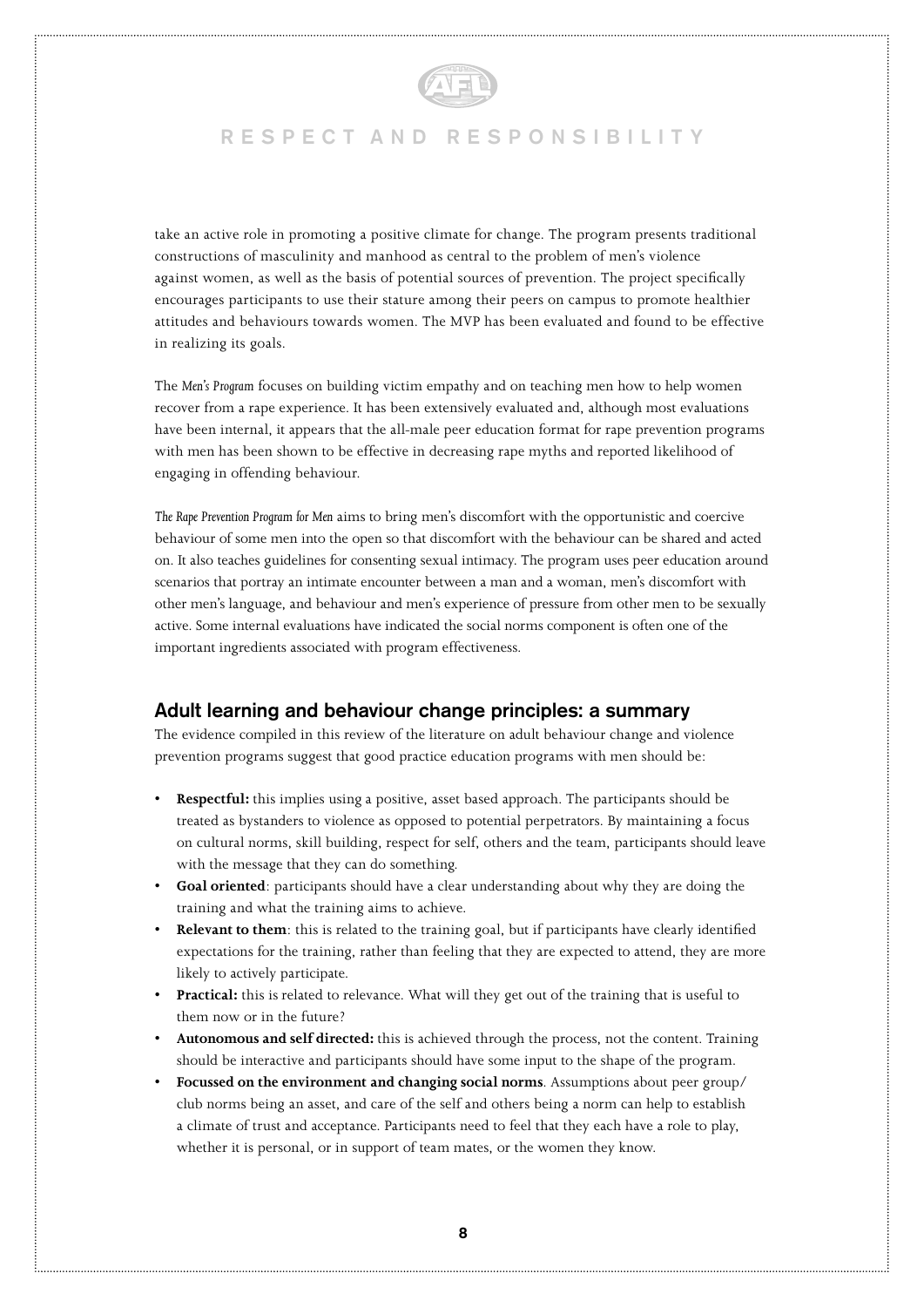# AFI

# **R E S P E C T A N D R E S P O N S I B I L I T Y**

- **Capacity building**: Identify dominant positive norms to re-frame assumed (negative) norms. Enhance capacity and build skills to help them to feel like they can be effective bystanders (framed as helping team mates, team spirit, i.e. a culture of responsibility and respect).
- **Increase receptiveness** and engagement with prevention messages and decrease defensiveness.
- **Teach and practise skills**: bystander skills for effective intervention in social situations, and for practising mutual consent.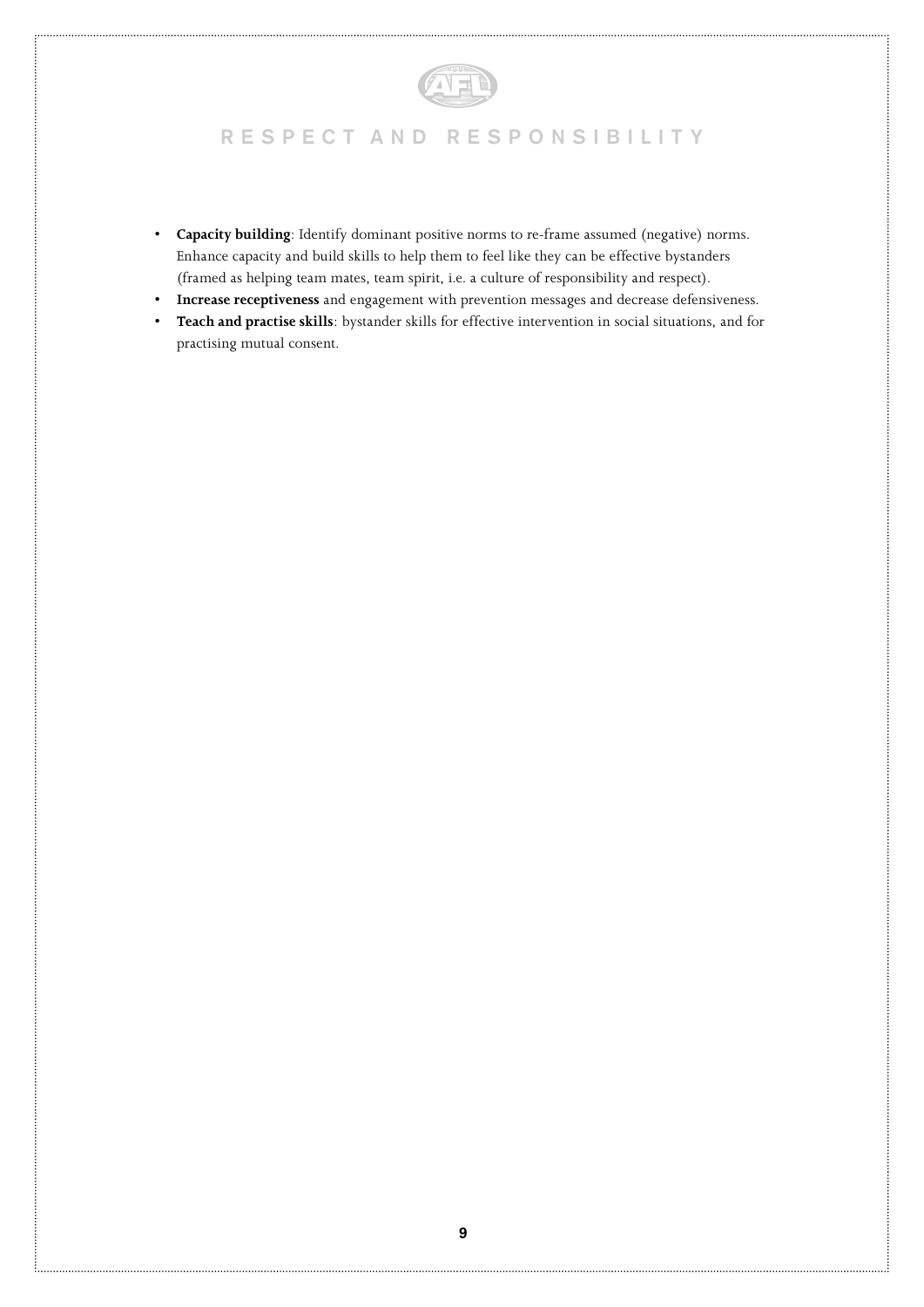

# **Introduction**

This review of literature will focus on the following research questions:

- What are considered best practice principles for adult learning to address gender violence prevention and behaviour change?
- What models and practices have been used in contemporary approaches to the education of adults in relation to the prevention of violence against women, both in professional sporting and other settings?
- In what ways have peer mentor programs in related areas (e.g. schools and universities) been used for gender violence prevention and education?

# **Background**

#### **Sexual assault and rape prevention**

Sexual assault<sup>(ii)</sup> prevention can be categorised as primary, secondary and tertiary. Primary prevention aims to lessen the likelihood of sexual violence through education and attitude and behaviour change strategies. Secondary prevention refers to reducing opportunities for violence by supporting individuals who are at risk of perpetrating violence, and tertiary prevention centres on violence interventions and victim safety (Flood, 2004).

In Australia until recently, the term domestic violence was used in anti-violence policies, and this term incorporated sexual assault (Carmody, 2005). Australian Governments have instituted a number of programs to address the issue of sexual violence, but most have focused on tertiary levels of intervention – providing victim centred care after a sexual assault occurs to reduce further harm, as well as intervention (and similar) legal orders to protect those who are threatened by ongoing violence, and a range of other policies to protect victims. Other social policy initiatives in Australia have included recommending education programs in schools, broadly focused social marketing campaigns, and crime prevention strategies (Carmody & Carrington, 2000). Considerable resources have been committed by Australian Governments to the elimination of violence against women, including the *Partnerships Against Domestic Violence*, the *National Initiative to Combat Sexual Assault* programs, the media campaign *Violence Against Women, Australia Says No*, and funding for the *Australian Domestic and Family Violence Clearinghouse* and the *Australian Centre for the Study of Sexual Assault*. Future plans focus on research and pilot projects to enhance previously developed research and good practice, training for nurses in regional and rural areas to assist them to respond to domestic violence, training for the criminal justice sector on sexual assault, and "Mensline", which will provide counselling and education for

<sup>(</sup>ii)Sexual assault can be broadly defined as any kind of sexual activity to which a person does not consent. It is constituted by any kind of unwanted sexual contact or attention, and can include inappropriate touching, and any kind of vaginal, anal or oral penetration, or attempted penetration. It also includes voyeurism, exhibitionism, harassment and rape, and can be perpetrated by people in intimate relationships, as well as acquaintances and strangers. Sexual assault is also known as rape, sexual violence and gender based violence. (Australian Government Office for Women 2006).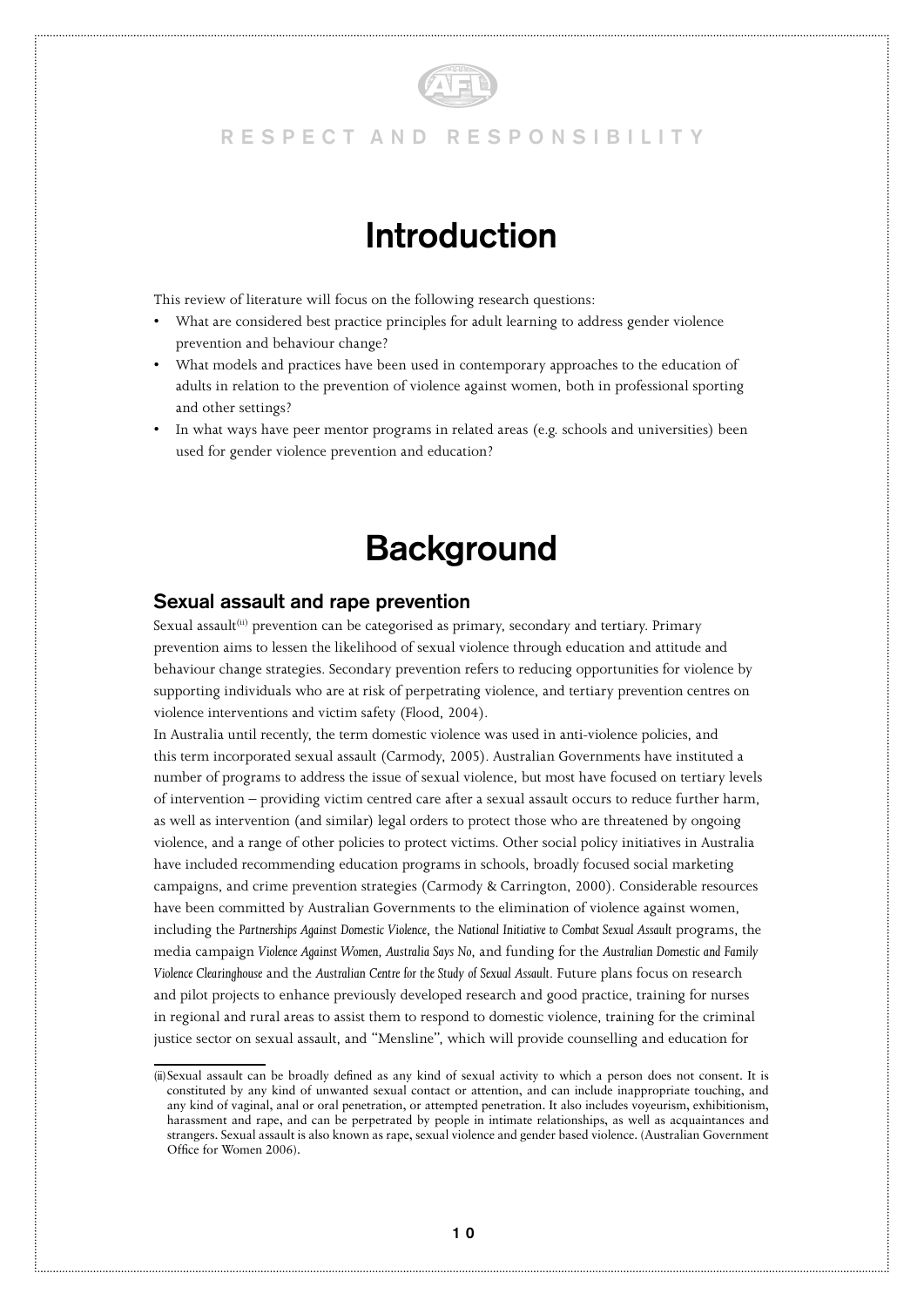

men at offices around Australia (Australian Government Office for Women, 2006). One of the rapidly emerging areas of violence prevention concerns behaviour change education with men. Violence prevention programs aimed at men have proliferated in North America on college (university) campuses. Violence prevention education with men has been prompted by three insights:

- 1. prevention efforts must address men because largely it is men who perpetrate this violence;
- 2. constructions of masculinity play a crucial role in shaping sexual assault and domestic violence; and
- 3. men have a positive role to play in helping to stop violence against women (2005- 2006).

Violence prevention work with men has also been inspired by particular developments, such as findings regarding the prevalence of violence against women and high-profile incidents of sexual assault. For example, a United States (US) study with college students in the 1980s found that in a one year period, one in four undergraduate women had reported experiencing sexual assault, and the vast majority of these assaults were committed by acquaintances (Koss, Gidycz, & Wisniewski, 1987).<sup>1</sup> The US Federal Government responded to these findings by legislating to require all Federally funded campuses to have rape or sexual assault prevention programs available for all students (Berg, Lonsway, & Fitzgerald, 1999). These programs are not exclusively directed towards men: some are directed to women only, and others to mixed sex groups. However, in the past two decades increasing numbers of prevention programs have addressed men-only groups. A growing body of literature provides evaluations of such programs, and we return to this in a later section.

Violence prevention efforts also have been developed for particular institutional and cultural contexts, including college fraternities, sports, and the military, either in response to perceptions of high rates of violence against women in such contexts or reflecting the goal of developing programs appropriate to local contexts. Here we focus on the context of most relevance here, the claim that there is an association between sport and violence against women. But we stress again that there is no Australian evidence that male sports players have more violence-supportive attitudes or a greater likelihood of perpetrating violence than any other men. Indeed the only relevant and published scholarship is a more general study conducted by Robins et. al., (2005) with AFL players from a small number of Clubs that looked at "gender appropriate behaviours". It found that on average their attitudes were similar to other samples of males in the general population.

#### **Sport and violence against women**

A considerable amount has been written in the USA and Canada about the propensity for violence among men who participate in contact and team sports (see for example Toufexis, 1990; Chandler, Dewaynes, & Carroll, 1999; Craig, 2000; Safai, 2002; Smith & Stewart, 2003; Cleary, 2006). An early American study found that on college campuses, male athletes were over-represented among the men who commit acts of sexual assault and domestic violence. <sup>2</sup> The US National Institute of Mental health reported from a survey in 1990 that athletes participated in approximately one third of 862 sexual assaults on college campuses (Eskenazi, 1990). Another study of 1,050 athletes and more than 10,000 students at a college campus also reported that athletes were 5.5 times more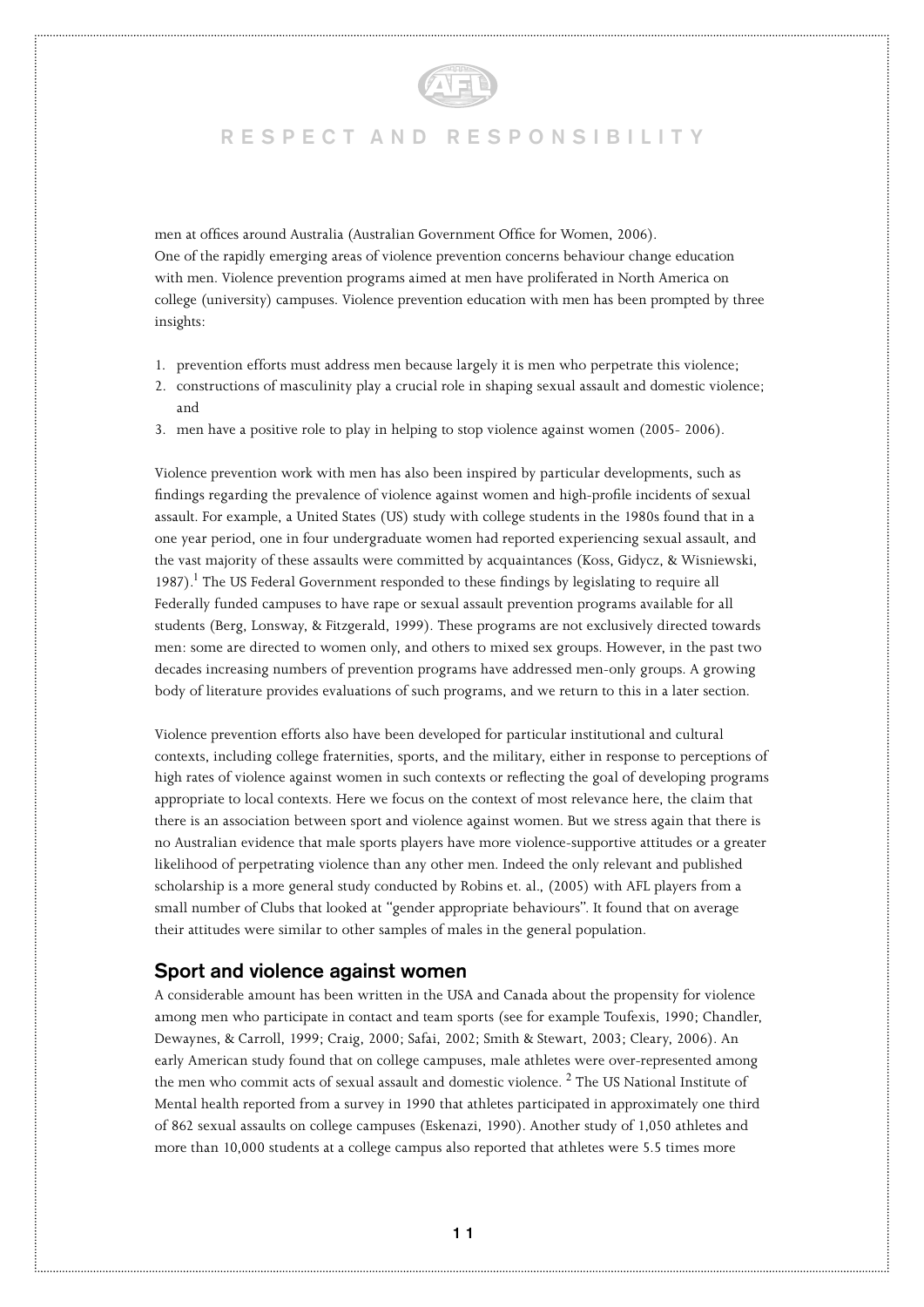

likely to admit to behaviour that could be defined as rape (Melnick, 1992). A more recent study found that male athletes report significantly greater agreement with rape-supportive statements than men in general (Boeringer, 1999).

However, contemporary research has begun to identify more precisely the factors associated with violence-supportive norms and behaviours. Overseas research on sport and violence against women has moved from early generalisations to increasingly sophisticated accounts of the precise risk factors which shape physical and sexual assault by male athletes. For example, the likelihood of involvement in violence is unevenly spread across sports, and can vary even within a particular sport, and research has shown that local and contextual factors can be influential. In a recent American study among 704 male and female university athletes, rape myth acceptance was highest among male athletes, especially younger athletes and those playing a team-based sport (grid iron or basketball) versus individual sport (such as tennis, golf, swimming, or track and field) (Sawyer, Thompson *et al.* 2002). In another US study among 139 male college students, fraternity membership, conservative attitudes towards women, and viewing contact sports were significant predictors of sexual aggression against women (Brown, Sumner *et al.* 2002). Oddly, men with lower levels of *participation* in (rather than spectatorship of) contact sports had higher levels of sexual aggression. The authors speculate that individuals' levels of trait aggression may mediate the relationship between exposure to aggressive incidents and subsequent acts of aggression – in other words, that being exposed to aggressive incidents only results in aggressive behaviour if the individual already has an aggressive personality (Brown *et al.* 2002: 948). Humphrey and Kahn (2000) document that some US college fraternities and athletic teams involve much higher risks of sexual assault than others. In fraternities and teams perceived by other university students to have 'party' atmospheres conducive to sexual offences, members showed higher levels of sexual aggression towards women, hostility towards women, and male peer support for sexual violence, than members of perceived low-risk groups.

Those male athletes with violence-supportive attitudes and behaviours, like those in any segment of the population, are likely to have multiple and interconnecting causes. Most generally, they may reflect wider associations between men, masculinity, gender norms, and tolerance for violence. Australian and international research has documented that men are more likely than women to express violence-supportive attitudes, and that it is gender role orientation rather than gender *per se* that shapes men's and women's attitudes (Flood & Pease 2006). Individuals with more traditional or conservative attitudes towards gender and sexuality are also more likely to condone domestic violence and sexual assault. To the extent that some sporting sub-cultures, especially those associated with team-based contact sports, involve more sexist and conservative norms for gender and sexuality, they may also involve more violence-supportive attitudes. Although, once again, there have been no equivalent studies that can allow us to generalise this point to Australia.

Sexist peer norms and cultures are a key risk factor for men's perpetration of sexual violence. This is clear from studies among university fraternities and military institutions, and the insights from these studies also likely to be applicable in sporting contexts as well. For example, on American campus cultures with high rates of sexual violence, some of the socio-cultural correlates (especially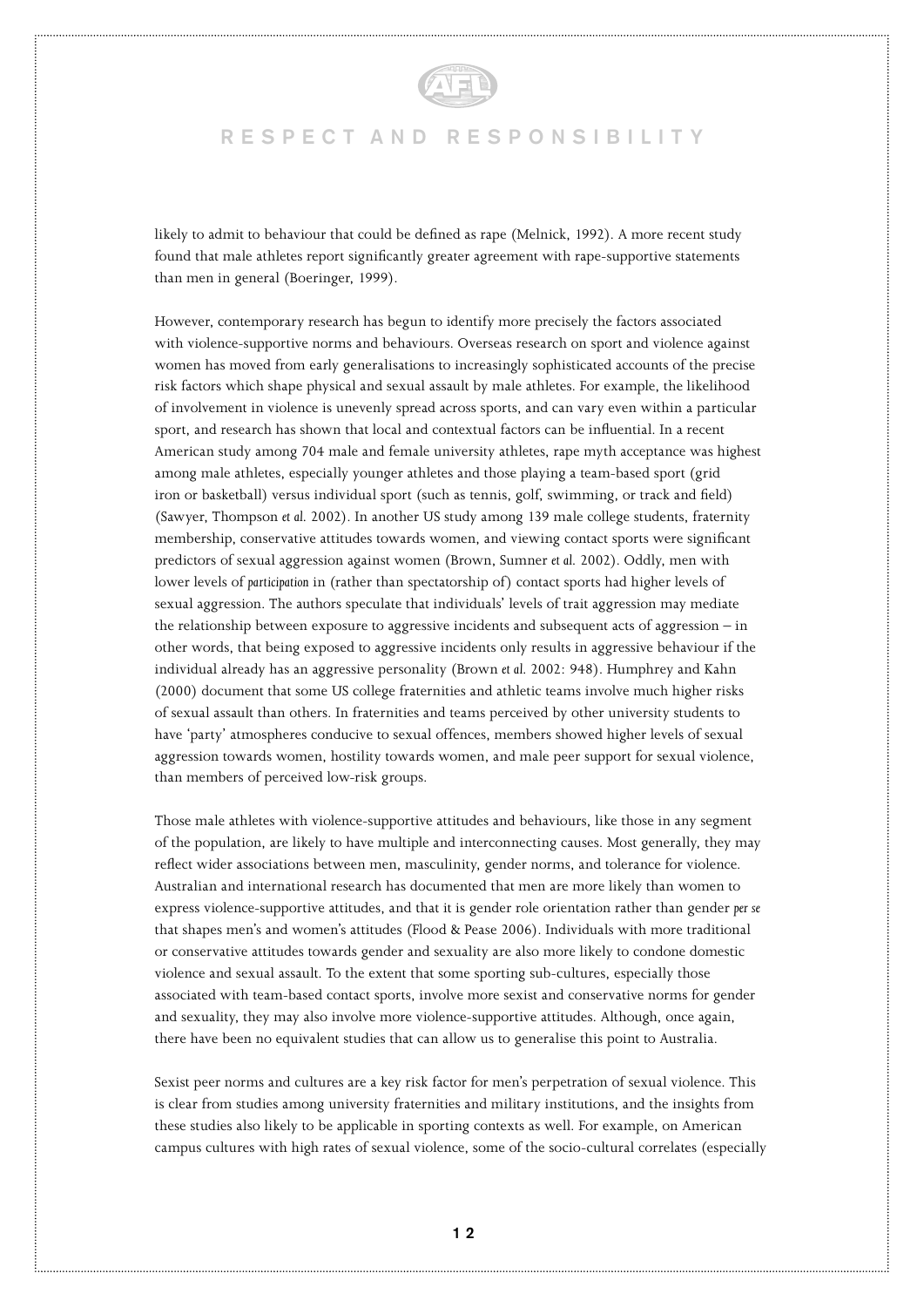

among college fraternities) include greater gender segregation, an ethic of male sexual conquest and 'getting sex', displays of masculinity through heterosexual sexual performance, high alcohol consumption, heterosexism and homophobia, use of pornography, and general norms of women's subordinate status (Boswell and Spade 1996; Sanday 1996). In military contexts, norms of gender inequality and other bonds that foster and justify abuse in particular peer cultures are documented to promote violence against women (Rosen *et al.* 2003; Schwartz and DeKeseredy 1997). For example, Rosen *et al.* (2003) found an association between 'group disrespect' (the presence of rude and aggressive behaviour, pornography consumption, sexualised discussion, and encouragement of group drinking) and the perpetration of intimate partner violence, at both individual and group levels. Cultures of sexism have been documented in particular sports overseas, including ice hockey (Robinson 1998; West 1996) and rugby (Schacht 1996), and some Australian sporting cultures may be similar.

There are further factors specific to or concentrated in professional sports, as identified in the US and Canadian research, which have been hypothesised to increase male players' risks of perpetrating sexual assault, as follows;

- Male bonding: The codes of mateship and loyalty in tightly knit male groups in some sports, albeit valuable for teamwork, may both intensify sexism and encourage individuals to allow group loyalties to override their personal integrity.
- Aggressive sport: Contact sports themselves have been seen as implicated in men's violence against women, in that they teach athletes physical aggression and dominance, extreme competitiveness, physical toughness and insensitivity to others' pain and they naturalise and glorify violence.
- Sexualisation and subordination of women: Some critics point to women's roles in some sports, either as sexualised props for men's performance (as cheerleaders), or as supporters and carers, as implicated in sexist norms.
- Celebrity status and entitlement: The high-profile status and celebrity treatment of professional athletes has been seen potentially to feed a sense of entitlement and lack of accountability for one's actions off the field.
- Excessive alcohol use and other drug abuse: Athletes' excessive consumption, particularly of alcohol, has been identified as a potential risk factor for sexual assault.
- 'Groupie' culture: Players' sexual involvement with women seen to seek out the sexual company of professional athletes, combined with athletes' status and entitlement, may shape athletes' assumptions about women, sexuality, and consent (Benedict 1998; Melnick 1992).

Context-specific mechanisms further shape the prevalence of violence-supportive attitudes and violent behaviour among male athletes in some sporting contexts. One is *group socialisation*: in joining particular sporting teams, men are actively inducted into the existing norms and values of these contexts. Another is *identification*. Membership of a high-risk group may itself not be sufficient to increase one's adherence to violence-supportive beliefs or one's likelihood of violent behaviour, and members may also have to identify with the group and see it as a reference group (Humphrey and Kahn 2000: 1320). Another mechanism is *self-selection*: men with pre-existing violence-supportive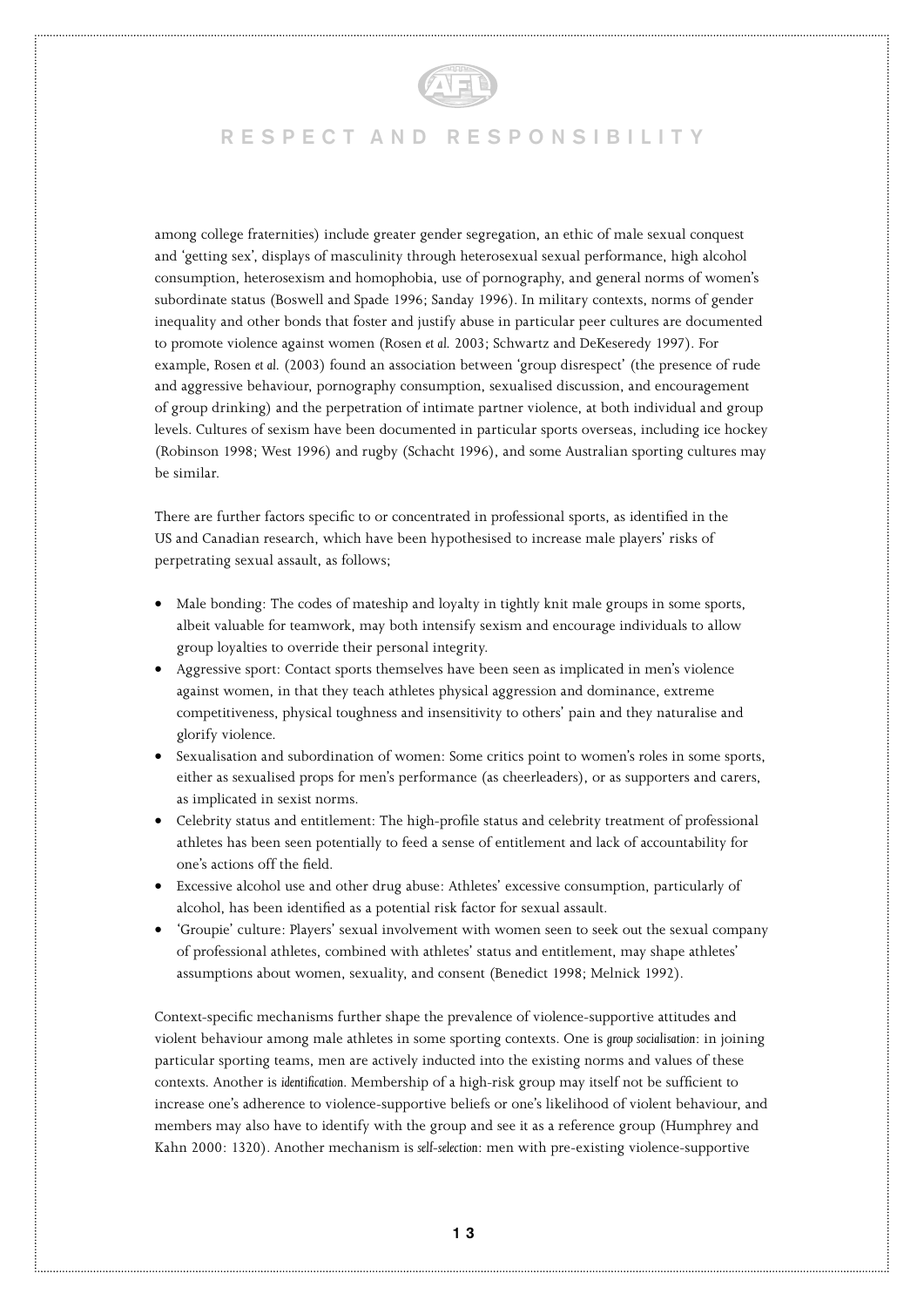

attitudes and behaviours and an orientation towards other features of these contexts such as heavy drinking may join groups with similar norms.

While we have identified a range of factors which may shape male athletes' attitudes and behaviours, we stress that there is no Australian evidence that male sports players have more violence-supportive attitudes or a greater likelihood of perpetrating violence than any other men. Violence-supportive attitudes and behaviours among athletes in Australia have been the subject of two research projects, although the details are yet to be published in academic journals. It is understood that Australia's National Rugby League's violence prevention project (2004-2005) included a significant research component, but no published material on this study was available at the time of this review. The second study compared hostility towards women among athletes in contact and non-contact sports, and reported that there that there were no significant differences between the two groups in relation to sexually aggressive attitudes and behaviour (Coutts, Reilly, & Weatherby, 2005).

There is also relevant Australian scholarship in a more general study of "gender appropriate behaviours" (Robins, et. al., 2005) among sporting team members. The study undertaken by Robins, Lusher and Kremer with AFL players reported that, on average, their attitudes were no different from other samples of males. However a wide variety of attitudes were found, from dominant masculine attitudes, where manliness was measured by sexual success, to completely non-dominant attitudes. Robins, et. al., (2005) reported that AFL players who were involved in activities outside of football, particularly education, were likely to have more positive attitudes towards women and be open to other social norms and standards than those with no outside activities. Five factors were found as important in determining who players chose to socialise with after hours: experience, playing ability, masculine attitudes, small groups/cliques, and mutual social relations. In some clubs women were reported to be popular in after hours social networks. Robins, et. al., 2005) also reported that the best players were not always well integrated into after hours networks.

We turn now to an examination of violence prevention efforts themselves. We move from the general to the specific. We begin by examining best practice principles for adult learning and then move to a discussion of gender violence prevention among athletes and men in general.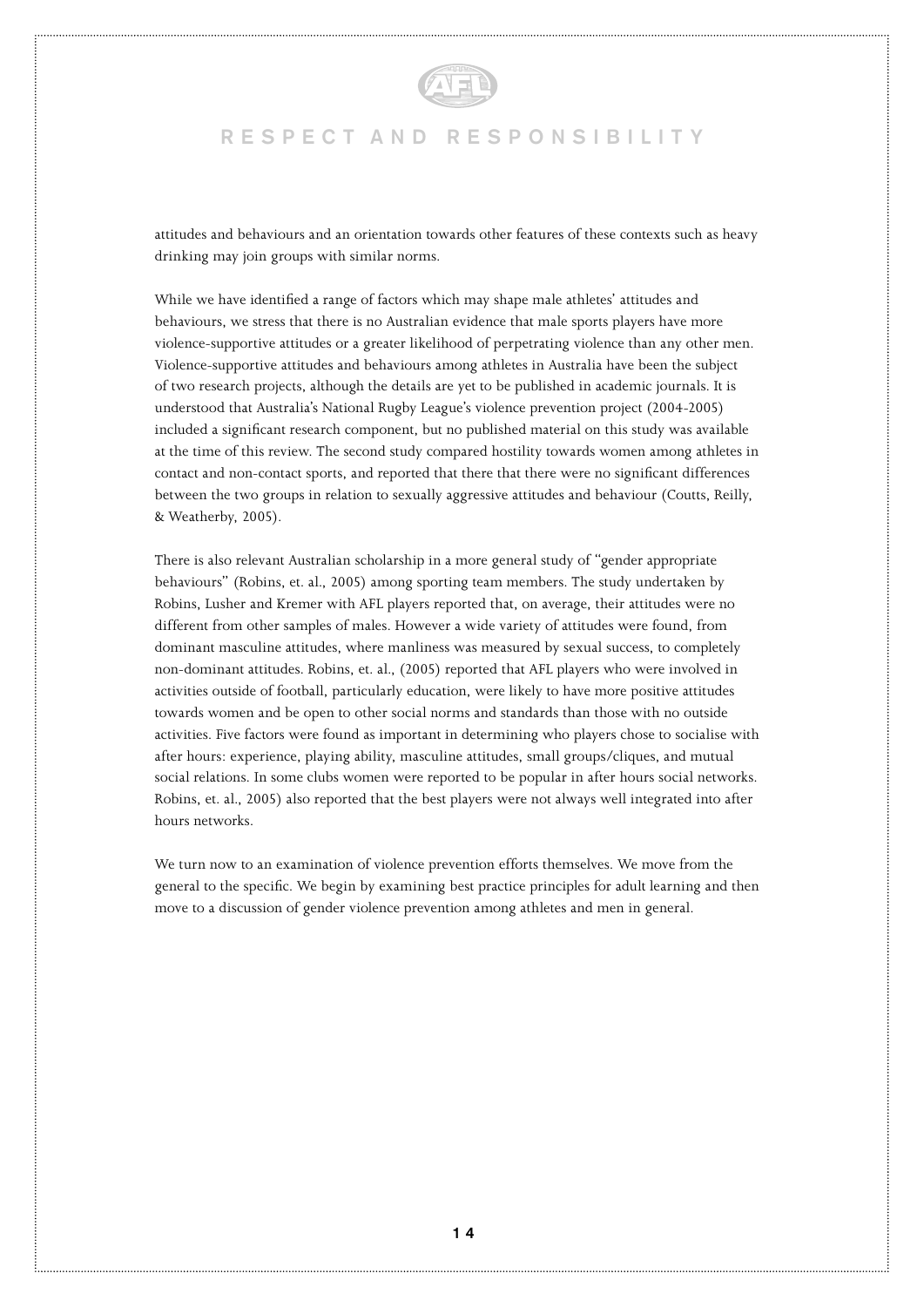

# **Gender violence prevention and behaviour change**

### **Adult Learning Principles**

#### **Adult education**

Knowles (1973) pioneered the field of adult education, and identified the concept of andragogy for working with adults in educational settings. He proposed this term to differentiate adult education from pedagogy, or education with children. Andragogical theory is based on assumptions which differ from those of pedagogy, and include:

- Adults are *autonomous* and *self-directed.* They need to be free to direct themselves.
- Adults have accumulated a foundation of *life experiences* and *knowledge* that may include work-related activities, family responsibilities, and previous education. They need to connect learning to this knowledge/experience base.
- Adults are *goal-oriented*. Upon enrolling in a course, they usually know what goal they want to attain.
- Adults are *relevancy-oriented*. They must see a reason for learning something. Learning has to be applicable to their work or other responsibilities to be of value to them.
- Adults are *practical*, focusing on the aspects of a program that are most useful to them. They may not be interested in knowledge for its own sake.
- Adults need to be shown *respect*. The wealth of experiences that adult participants bring must be acknowledged.

Much adult learning is non-formal, and is essentially a social process. "Learning is not just a psychological process, but is intimately related to that world and affected by it. People take on the knowledge, values, beliefs and attitudes of the society in which we live" (Jarvis, 1987, p. 11). Learning can be defined as the way in which individuals or groups acquire, interpret, reorganise, change or assimilate a related cluster of information, skills and feelings. Furthermore, implicit knowledge is frequently more powerful than accessible explicit learning (Casey, 2005). Parsons' Systems Theory of Action proposes that performance and learning processes can upset the dynamic balance in a social system, creating change in the system (Schwandt, 1997).

Another influential theory in adult learning is Experiential Learning Theory (ELT). This suggests that learning requires abilities that are polar opposites, and that the learner must continually choose which set of learning abilities he or she will use in a specific learning situation. Information is processed at some times through experiencing the concrete, tangible, felt qualities of the world, and at other times, new information is processed through symbolic representation or abstract conceptualization – thinking about, analysing, or systematically planning, rather than using sensation as a guide. Individuals may switch between these modes of learning (Kolb, 1984). In choosing between the concrete and the abstract, individuals tend to opt for patterned, characteristic styles, known as learning styles. ELT emphasises the importance of experience to the learning process, which differentiates it from cognitive and behavioural learning theories (Kolb, 1984).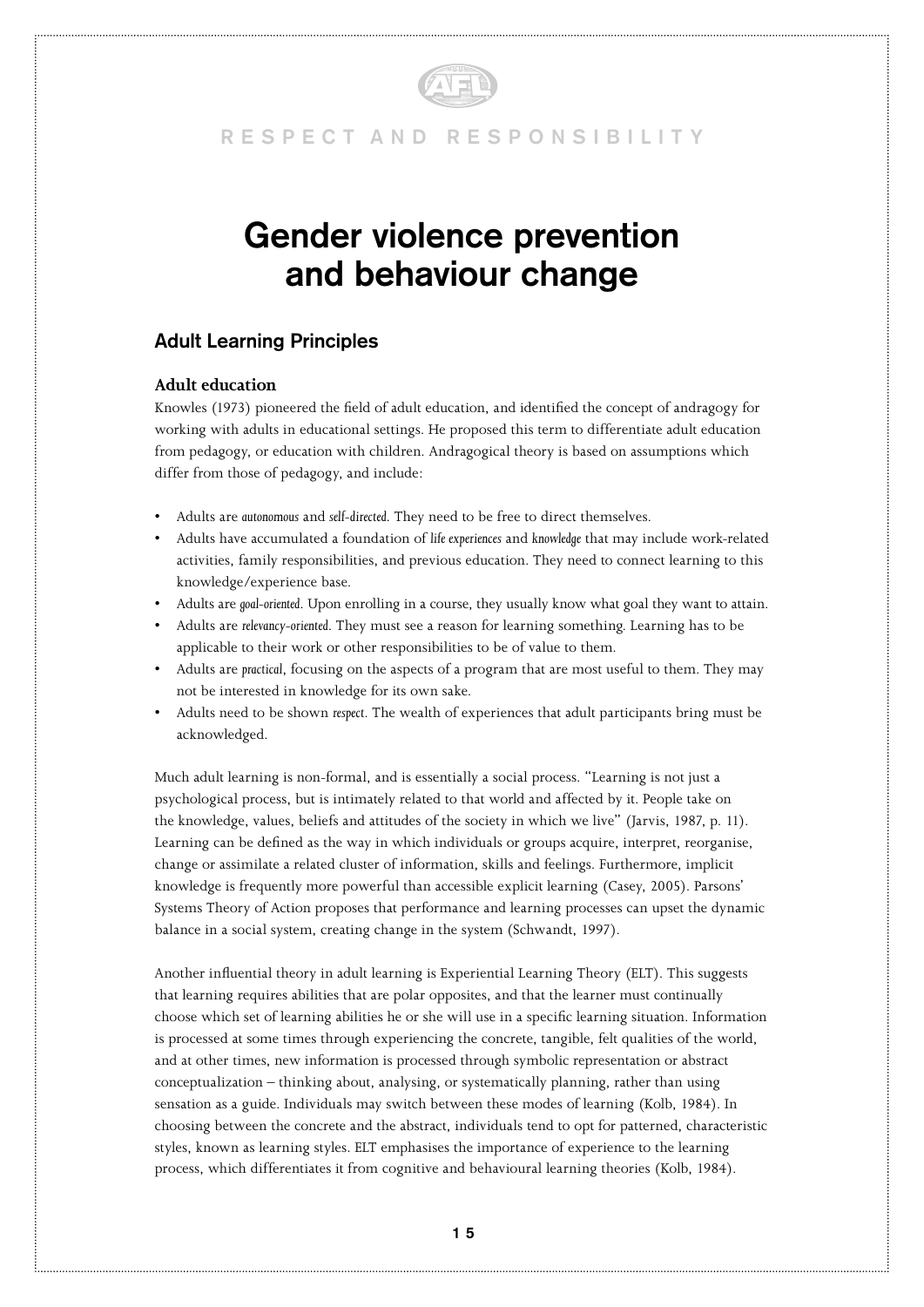#### **Behaviour change theory models**

Given the requirement for adult learners to be motivated and self directed, sexual assault prevention programs using pedagogical and androgogical learning technologies may be seen as threatening by some men, who may not therefore be motivated to participate. In situations where persuasion is required more than traditional education approaches, social psychology has developed a number of theoretical models for attitude and behaviour change. These include the Elaboration Likelihood Model, the Social Ecological Model, the Social Norms Approach, the Community of Responsibility Model, and the Stages of Change Model. These will be discussed in this section, with some examples of programs that have used these models.

*The Elaboration likelihood Model* (ELM) posits that lasting attitude and behaviour change occurs when participants are motivated to hear a message, able to understand it, and perceive the message as relevant to them (Foubert & Perry, 2006). ELM suggests that there are two routes to persuasion. One results from careful consideration of the merits of information presented in support of a position (central route). Another results from being exposed to a simple persuasive cue (e.g. it comes from an attractive source) and induces change without scrutiny of the issue (peripheral route). Information processed by the central route appears to have more enduring results than that processed by the peripheral route (Petty & Caciappo, 1986).

When participants in a program are motivated, able to process information and perceive the information being presented as personally relevant, there is an enhanced likelihood that they will process the information using central route processing. Which route is accessed is determined by the relevance of the issue, the individual's motivation to learn, and the personal relevance of the message to them. This leads to central route processing, whereby listeners actively process program content and are more likely to have long term attitude and behaviour change (Petty & Wegener, 1999). More recent adaptations of the ELM have added an additional role: the extent to which a person has confidence in, and thus trusts, their own thoughts in response to a message (Petty, Briñol, & Tormala, 2002). In sexual assault prevention interventions, men must be motivated to participate. and perceive the content as personally relevant.

Heppner at al. (1995) investigated whether the type of programming used effected ELM central route processing of rape prevention messages. Participants (n=258, 50% male, 50% female) were divided into three groups, one that used a didactic video program, one an interactive drama presentation and a control group. The interactive drama, presented by both male and female leaders, was specifically designed to reduce defensive reactions in men by fostering communication between men and women. The attitudes, behaviours and stability of change in participants in each of the groups were measured over five time periods. Heppner reported that the interactive video was the most effective in promoting central route processing. The didactic video intervention was more effective than the control in altering men's rape myth acceptance at one month, but the change was not stable. It is of note that there was some rebound on rape attitudes after both interventions, although the interactive video participants were more able to identify consent as opposed to coercion and demonstrated differences on behavioural indicators.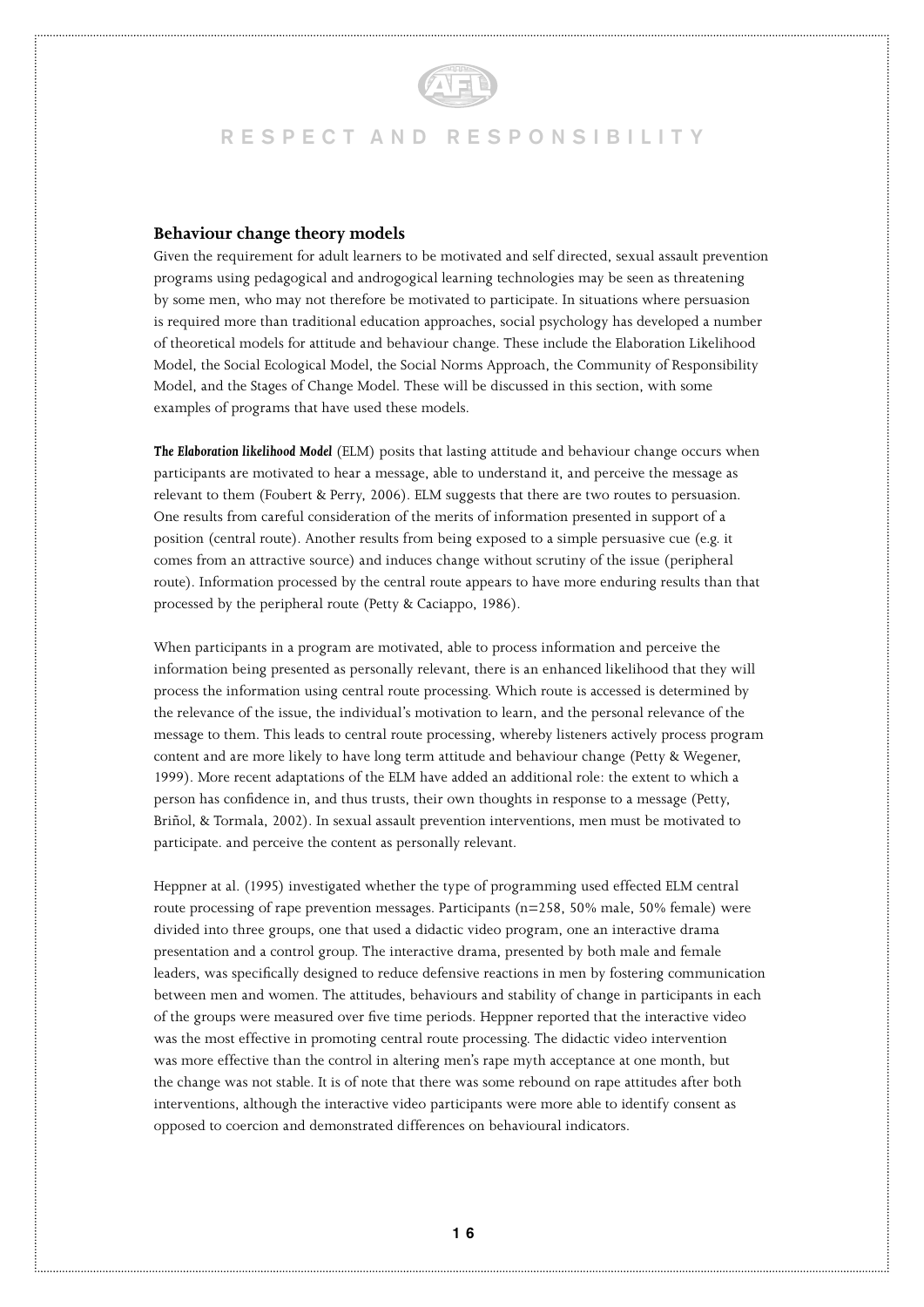

**The Social Ecological Model** suggests that the problem of violence against women is essentially one of culture and environment, rather than one of psychological or biological deficits in individuals. In this approach, it is the ways in which the environment is structured that is the major cause of social problems. Solutions involve changing social norms and behaviours, and require the active involvement of all levels of the community. The premise of this model is that violence is a function of the abuse of power and control, and it aims to bring about social change to create an ethical setting where individuals are not exploited, power is not abused and all members of a community are involved (Maton, 2000). The social ecology approach involves all levels of preventions primary, secondary and tertiary. It encourages peer leadership in establishing standards of safety and security, and fosters accountability. A central challenge for a social ecology approach is to understand how intervention approaches can be fashioned that build upon and contribute to such transactions within and across ecological levels.

Pezza (1995) discussed using this approach with schools to bring about environment change and social transformation. He refers to the Mankind Project, which works with men to develop an alternative to the traditional model of masculinity. The projects discussed by Pezza suggest that the potential for capacity building, group empowerment, relational community building and culturechallenge in the Social Ecology Model are enhanced when these levels are interdependent with each other. This model is about wide-ranging social change, in which individuals need to change so that transformed social environments are possible. In addition, societal values and norms need to change so that communities can change. This is not an either/or position, change depends on interventions occurring at multiple levels ranging from individuals to society, and from society down to the individual.

*The Social Norms Approach* suggests that the majority culture, or normative environment, may support an individual's beliefs and behaviours. It is essentially a health promotion strategy that aims to achieve change through social marketing and small group interventions based on the proposition that individuals consistently misperceive the norms of others in relation to values and behaviour. This approach has been used extensively in attitude and behaviour change programs in the USA, particularly in relation to problematic alcohol use. Fabiano et al. (2000), Berkowitz (2005), and others also discuss programs in which this approach has been used in interventions with men, to prevent rape and sexual violence on college campuses.

Social norms programs are based on research findings that many men misperceive the norms of their peers in ways that encourage problematic behaviours and limit their capacity to intervene against other men's harmful attitudes and behaviours. The extent of men's misperceptions about other men's endorsement of rape-supportive attitudes and behaviours was demonstrated in a US study with 2,500 male and female college students. Fabiano *et al.* (2000) assessed attitudes and behaviour about violence and sexual assault, with a focus on consent and willingness to intervene. They reported that men's perceptions of what was normative for male peers were significantly different from actual norms. The men in the study consistently under estimated the importance that both other men and women placed on consent in sexual activity and the willingness of most men to intervene against sexual violence.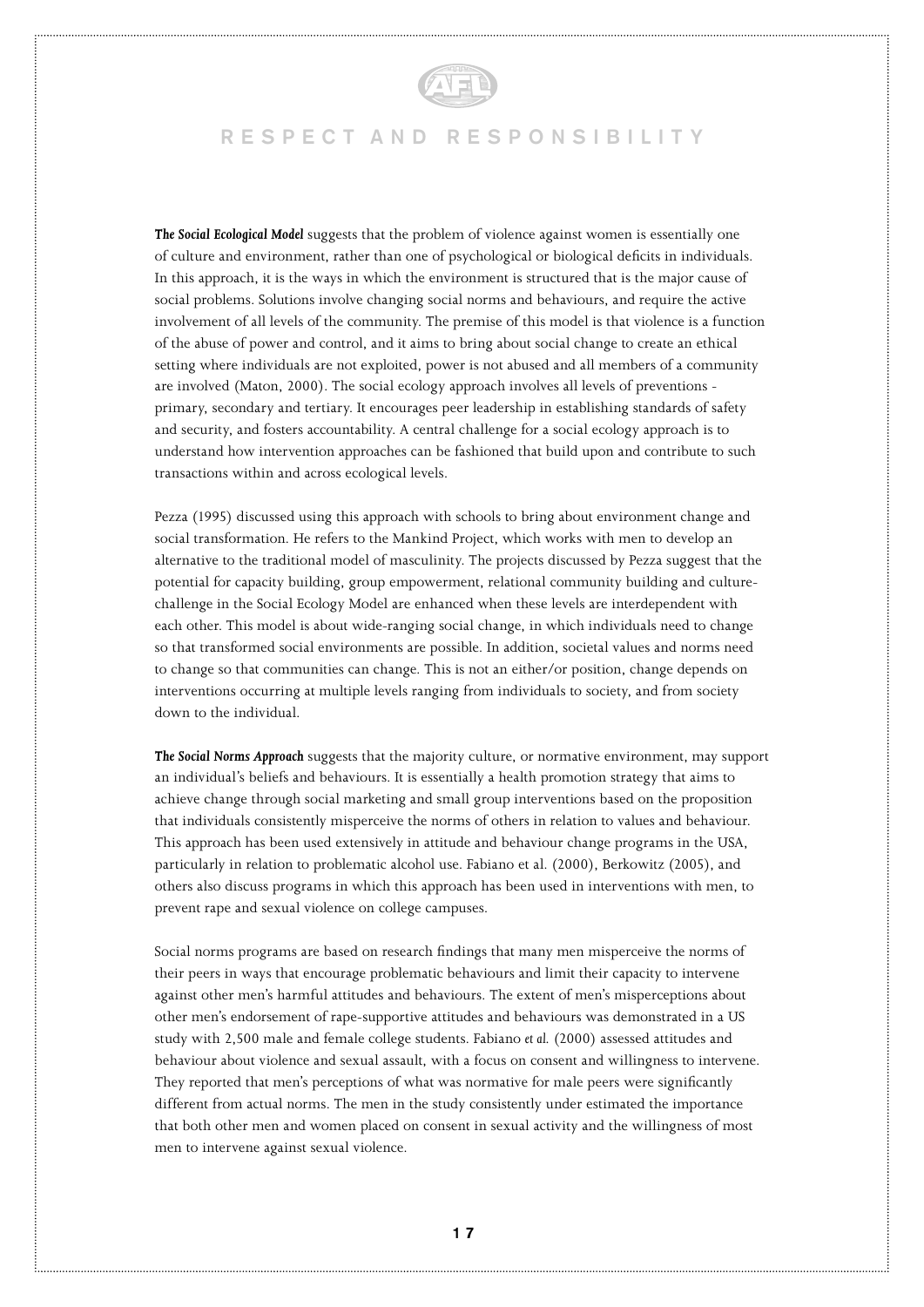

The Social norms approach aims to shift men's perception of social norms by revealing the extent to which other men also disagree with violence or are uncomfortable with common norms of masculinity (Kilmartin 2001). This has been done on some university campuses by surveying men regarding their comfort or discomfort with other men's sexism and publicising the results. By shifting men's perceptions of other men's attitudes and behaviour, men's own emphasis on sexual consent, their approval of sexist behaviour and their willingness to intervene in violent behaviour increase (Fabiano, Perkins *et al.* 2004; Kilmartin 2001). Such efforts support the proposition that accurate normative data, which counters the misperception of rape-supportive attitudes, can be a critical part of a comprehensive effort to catalyse and support men as women's social justice allies in preventing sexual violence (Fabiano, Perkins et al., 2000). The social norms approach has been used with men to redefine sexual assault as not just a women's issue, but one concerning men and women alike.

*The Community of Responsibility Model* is based on the premise that everyone in a community has a role to play in ending violence against women (University of New England Campus Journal, 2006). Programs based on this model aim to teach women and men how to intervene safely and effectively in cases of sexual violence before, during, and after incidents with strangers, acquaintances, or friends (End Sexual Violence Oregon, 2006). It has been argued that a whole community approach, which focuses on community norms and social action, is needed to bring about social change. To do this, programs must increase receptiveness and engagement with prevention messages, and decrease defensive resistance while teaching prevention skills that are applicable and useful to a wider array of community members must occur. This would ensure that the environment consists not only of a set of policies prohibiting sexual violence, but would encompass broader values that create a climate in which violence is unlikely to occur.

The research on bystander intervention and helping behaviour (see for example Huston, Ruggiero, Conne, & Geis, 1981; Shotland & Goodstein, 1984) has formed a foundation for programs using the Community of Responsibility Model. This model underpins Bystander Education Programs (Banyard, Plante, & Moynihan, 2004). It does not address men as potential perpetrators or women as potential victims. Rather it approaches both women and men as potential bystanders or witnesses to behaviours that may result in sexual violence. Programs using this model have shown positive results on long-term follow-up across measures of attitudes, knowledge, and behaviour, and most program effects persisted at four and twelve month follow-ups (Banyard, Plante, & Moynihan, 2005). Bystander programs will be discussed in more detail below.

*The Stages of Change Model* (SCM) has been widely used in behaviour change programs addressing a variety of issues, from problematic substance use to child abuse. The premise of this model is that behaviour change is a process and that individuals are at different levels of motivation or readiness for change. People at different points in the process of change can benefit from different interventions, according to their stage of readiness. The process is circular, not linear, and individuals can enter at any point (Attorney General's Sexual Assault Task Force Oregon, 2006). The model posits five stages of change: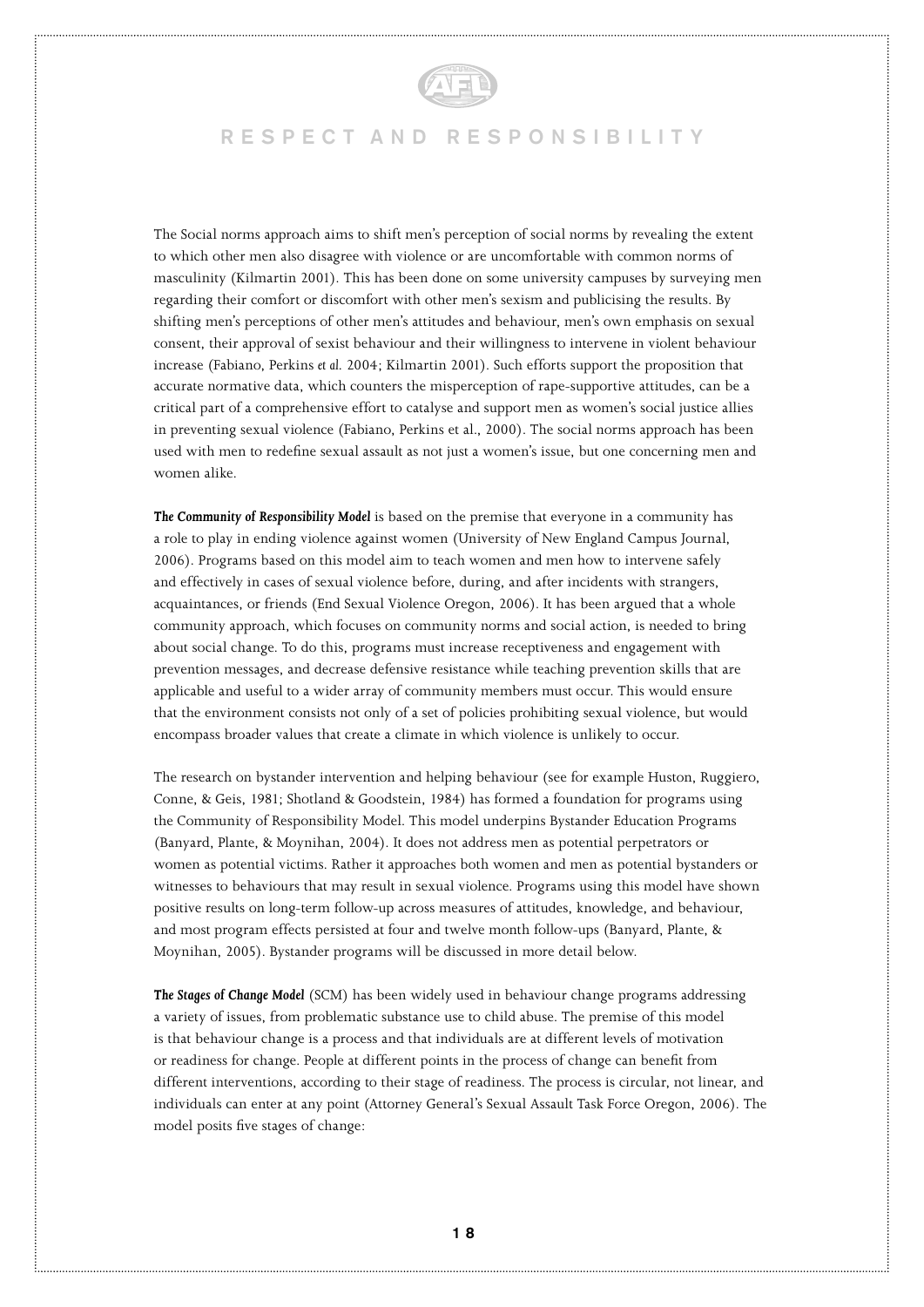

- Pre-contemplation: individuals are unaware of the issue or its application to them. They need information to help them understand how the issue is of personal relevance to them.
- Contemplation: individuals are aware of the issue, and need help to move their awareness to intentional action.
- Decision/Determination: individuals have decided to act and need a concrete action plan.
- Action: individuals are engaged and have made changes, and need positive feedback and social support.
- Maintenance: where individuals need reinforcement to maintain behaviour change.

This model has implications for violence prevention programs among men. In particular, interventions must be matched to men's level of awareness about and willingness to take responsibility for the problem of violence against women.

#### **Discussion**

There are many similarities between these models, and it is possible to identify some overarching principles that may be useful in planning prevention programs to end violence against women. For example several of these models specifically identify violence against women as a social issue that goes beyond individuals, that needs to be addressed at, and involve all levels of society, not only men. Nonetheless, interventions with men are an important part of the overall solution, because the normative environment may support individual men's beliefs and behaviours. Men who are approached as bystanders and witnesses to violence, and not as potential perpetrators, are more likely to be motivated to learn how to intervene to prevent violence. Programs must address all the levels of participant' readiness for change by providing information identifying norms and clarifying values, facilitating the development of skills, and positively supporting change. This includes understanding the concept of consent and how it differs from coercion, and how to intervene to stop or prevent violence from occurring. If men who participate in these programs are motivated to participate, able to understand and perceive messages as relevant, able to carefully consider the merits of, and actively process the information, long-term change in attitudes and behaviours is more likely.

#### **Evaluations**

Internationally, the field of sexual assault prevention includes a wide variety of educational interventions with boys and men, including those that address constructions of masculinity and socialization, males' capacity for victim empathy, understanding of consent, and belief in rape myths. The requirement in the US context for rape and sexual assault prevention programs in college and university campuses has generated a plethora of programs.<sup>3</sup> Some of these are directed towards teaching women defensive behaviours, some towards increasing communication between women and men in mixed gender programs, and others have worked with men only. In Australia, nearly all interventions with males regarding violence prevention are delivered to boys and young men in schools, very few educational programs address adult men. Two notable exceptions are the education programs among professional athletes developed in 2004-2006 by the National Rugby League (NRL) and the Australian Football League (AFL), implemented in response to a series of alleged sexual assaults by players.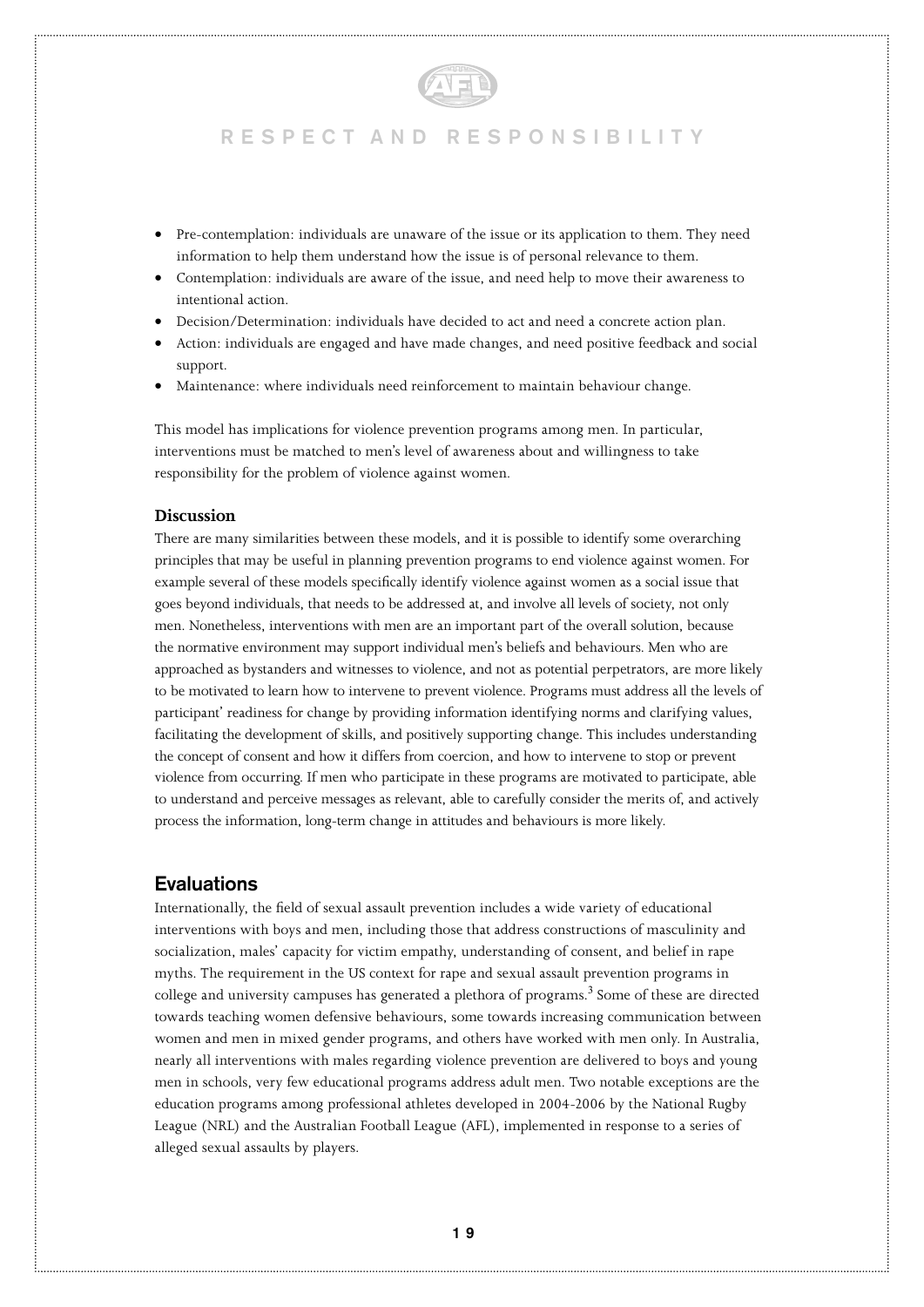

In the US and Canada, a number evaluations and meta analyses of evaluations of rape/sexual assault interventions in college campuses have been published in the past decade. These have been of both mixed gender and separate programs for men and women. Some high school programs also have been evaluated. In this section, we focus on evaluations particularly of single gender programs for men, with a preference for programs with men from athletic teams, such as grid iron and basketball, and from college fraternities, and we discuss some examples of the programs evaluated.<sup>4</sup> In the following section, we discuss issues of strategy.

*Lack of, or poorly designed evaluations:* In assessing the most effective forms of violence prevention education, one difficulty is that we often do not know what has worked or not worked in existing violence prevention education. Most interventions have not been evaluated, and many existing evaluations are poorly designed. Post-intervention assessments often are made only immediately after the program or only weeks later and there is no longer-term follow-up. Furthermore, it is almost impossible to evaluate men's intention or potential to engage in sexually abusive behaviour. For example, a two-hour rape prevention program for fraternity men run by Egidio & Robertson in 1981 evaluated positively. The program aimed to increase self awareness, clarify values, dispel myths and overcome the ignorance that perpetuates the crime of rape. However, because the evaluation only measured consumer satisfaction, it was not possible to gain any insight into the effectiveness of the program, only into how well the participants enjoyed the experience (Lonsway, 1996). Typically, no outcome measures are used to assess whether programs such as this one are effective in reducing actual rates of sexual assault. Furthermore, where the effectiveness of education programs have been evaluated, they show mixed results (Yeater and O'Donohue 1999).

*Negative Evaluations:* In findings that are even more troubling, some programs appear to produce negative effects. In an early Canadian project among high school students, a minority of male participants reported worse attitudes after the intervention (Meyer and Stein 2004). Another intervention involved a ninety minute workshop for men that emphasised the role of empathy in attitude change. Rape myths were addressed; some participants listened to an audio tape of a female victim describing her experience, while others heard a tape of a young man describing his rape by another man. The evaluation of these interventions found that neither intervention demonstrated any change in empathy towards rape victims, and men who were asked to empathise with female victims reported a greater likelihood of sexual aggression (Berg, 1993).

*Positive Evaluation:* Whether targeted at men or at mixed-sex audiences, prevention programs typically aim to dispel myths about rape, improve participants' understandings of violence against women, improve empathy towards rape victims, and enhance their awareness of services for victims and survivors. Evaluation of some of these education programs has reported a range of short-term improvements in attitudes and understandings about these issues. Male (and female) high school and university students who have attended rape education sessions have been reported to show less adherence to rape myths, express less rape-supportive attitudes, and report greater victim empathy than those in control groups (Avery-Leaf et al. 1997; Foubert 2000; Lanier et al. 1998; Meyer and Stein 2004; O'Donohue, Yeater and Fanetti 2003; Pinzone-Glover et al. 1998; Rosenthal et al. 1995; Schewe and O'Donohue 1993, 1996; Shultz et al. 2000).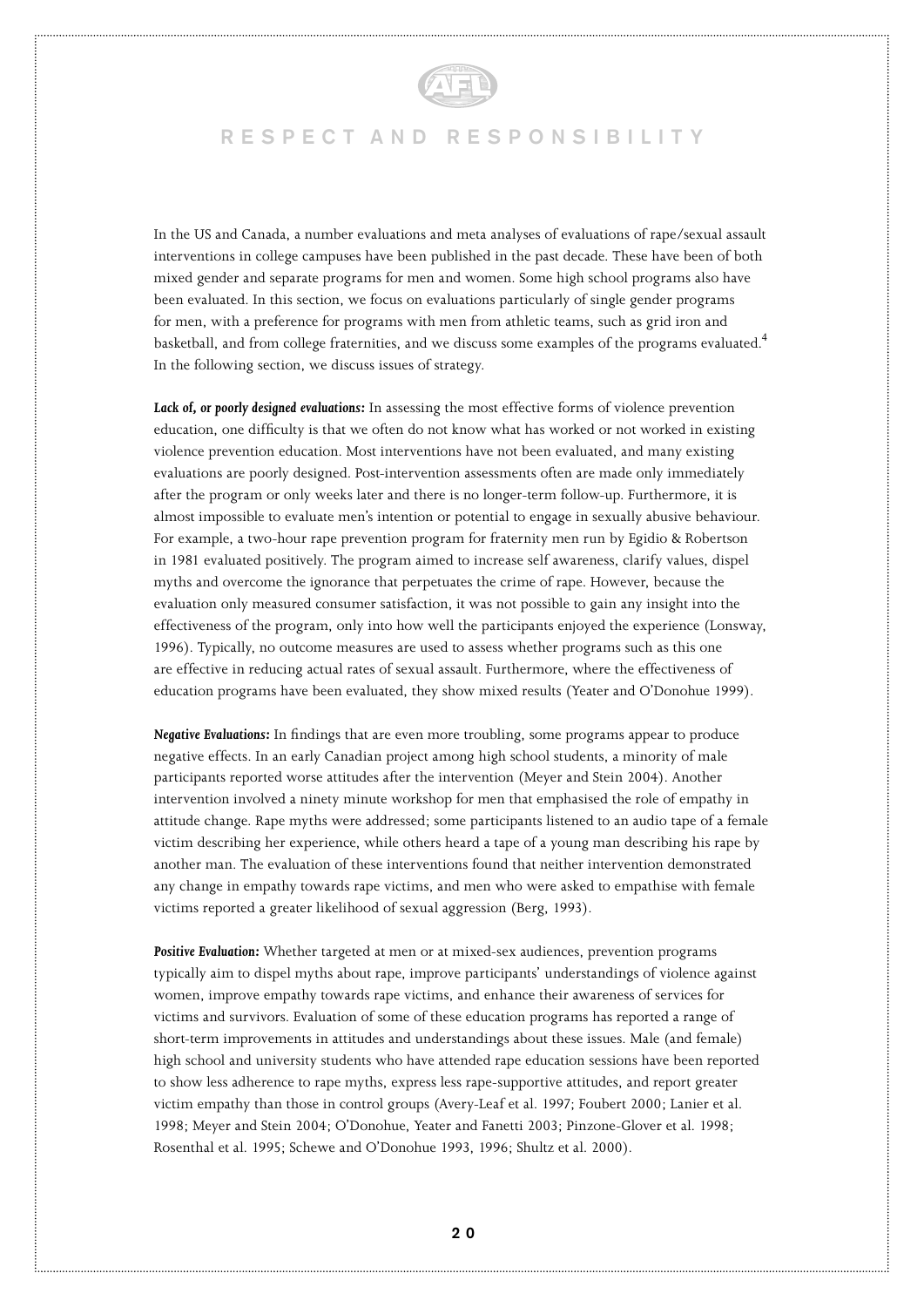

These positive results do need to be treated with caution, as they are only short term changes, and one of the most common problems concerns the long-term effectiveness of intervention efforts. Evaluations commonly find that attitudes towards violence have undergone a significant improvement immediately after the program, but that these then return to pre-intervention levels one or two months afterwards (Anderson *et al.* 1998; Davis and Liddell 2002; Flores and Hartlaub 1998; Frazier *et al.* 1994). This might be attributed to a 'rebound' effect in which initial positive changes are not sustained over time. For example, an intervention conducted with college men, that used a variety of empathy induction and presentation techniques, compared outcomes with a control group, that received no intervention. The program asked men to empathise with a 14 year-old boy portrayed in an audio tape depiction of forced sexual activity. While some change was observed in rape-supportive attitudes after the intervention, at follow up after one month, no difference was observed between the intervention group and the control (Gilbert, Heesacker & Gannon (1991) cited in Lonsway, 1996).

*Positive and lasting change:* More intensive and lengthy education programs have been shown to produce positive and lasting change in men's attitudes. For example, American undergraduate students undertook a semester-long university course designed to train peer facilitators to conduct rape education workshops. They were compared to students enrolled in a general human sexuality course. The rape education program resulted in positive attitude change, and two years later the participants were still less accepting of rape myths than those in the human sexuality course (Lonsway et al. 1998). Similarly, persistent attitudinal effects also have been documented in a five-month follow-up of male university students (Heppner et al. 1995) and a four-year follow-up of male and female adolescents (Foshee et al. 2004). (Further examples of positive and lasting change are given below.) A note of caution needs to be inserted in relation to positive evaluation findings about attitude change, which may be due to the use of low-risk samples of men (Yeater and O'Donohue 1999). Programs such as these may be less effective among higherrisk populations.

A critical question for behaviour change programs is, do behavioural changes persist over time? At least two educational programs have shown encouraging results here. A recent American multimodule program, one of the more sophisticated interventions among adult men, demonstrated the medium-term effectiveness of rape education programming at least for some men. Five months after the program, while some men had 'rebounded' to pre-intervention levels in terms of their attitudes and behaviours, others continued to show improvement (Heppner *et al.* 1995). The Safe Dates program among American adolescents also showed that behavioural change can persist over long periods. This intervention included a ten-session school curriculum, a theatre production performed by peers, and a poster contest. In an initial evaluation one year after the program, while positive changes in students' attitudes and awareness had persisted, the behavioural effects had faded (Foshee *et al.* 2000). However, four years after the program had ended, a further follow-up showed long-term and positive behavioural effects – adolescents who had received Safe Dates continued to report less physical and sexual dating violence perpetration (and victimisation) than those who had not (Foshee *et al.* 2004). It is possible that the program's positive impact on adolescents' attitudes and values only had an impact on their behaviours as they began dating and relationships.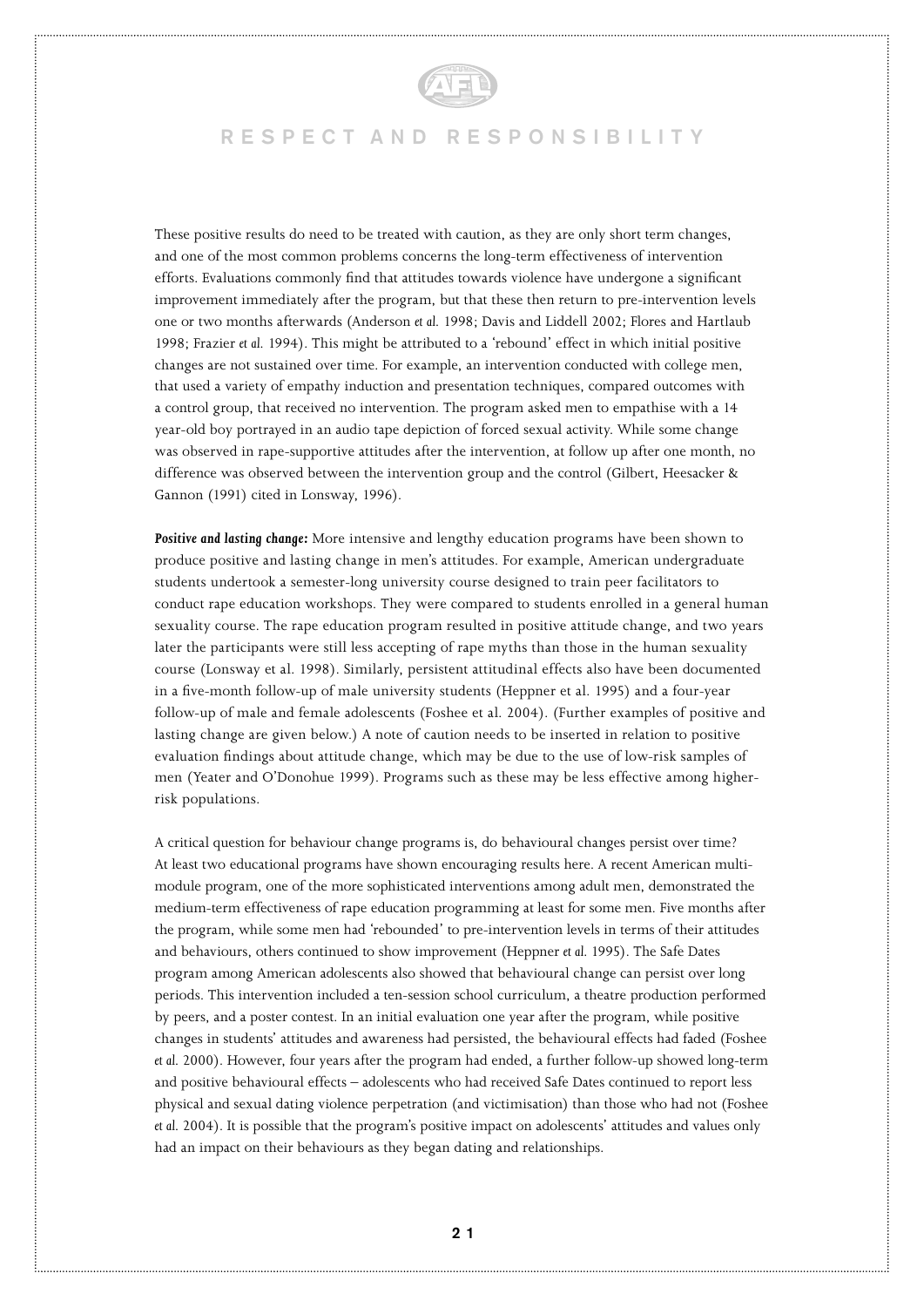

*Attitudinal change versus behavioural change:* Few evaluations of prevention programs have documented actual reductions in violent behaviour (Berkowitz 2004a). Many programs use standardised measures of participants' adherence to rape myths, adversarial sexual beliefs, acceptance of interpersonal violence and rape empathy, but these are only proxy measures of participants' actual perpetration of sexual violence (O'Donohue, Yeater and Fanetti 2003). To actually measure behaviour change, the measures discussed above would need to be complemented by the use of other standardised measures of sexually violent behaviour.

Nevertheless, there is evidence that prevention programs can create behavioural change. For example, some adolescent violence prevention programs have been shown to reduce the levels of dating violence among school students. Eighth and ninth grade students participated in the Safe Dates program at fourteen American public schools. In a one-month follow-up, they reported less perpetration of psychological abuse, physical violence, and sexual violence against a current dating partner than students in the control group. They also were more critical of norms supporting dating violence and used more constructive communication skills (Foshee *et al.* 1998).

#### **Strategies**

We turn now to strategies used in violence prevention education with men, including the educational format, content, presenter, and audience composition that have been shown to be most effective in producing positive and lasting attitudinal and behavioural change.<sup>5</sup>

Summarising recent literature on violence prevention education among men, Berkowitz (2001a, 2004b) argued that effective violence prevention programs have five key features, and these offer a useful overview of the features of programs which are more likely to produce lasting change in the attitudes, values and behaviours. Berkowitz proposes that:

- 1. effective prevention programs are *comprehensive*, in that they address and involve all relevant community members and systems.
- 2. programs are *intensive*, in that they offer learning opportunities that are interactive, involve active participation, are sustained over time and have multiple points of contact with reinforcing messages.
- 3. effective programs address *cognitive, affective, and behavioural domains*: what people know, how they feel, and how they behave.
- 4. effective programs are *relevant to the audience*. They are tailored to the characteristics of the participants and acknowledge the special needs and concerns of particular communities. They focus on peer-related variables, use peers in leadership roles, and emphasize the relationship of sexual assault to other issues.
- 5. effective programs offer *positive messages* which build on men's values and predisposition to act in a positive manner (Berkowitz 2001a, 2004b).

Here we expand on these principles and discuss what is known about educational format, audience, presenter and content in violence prevention programs.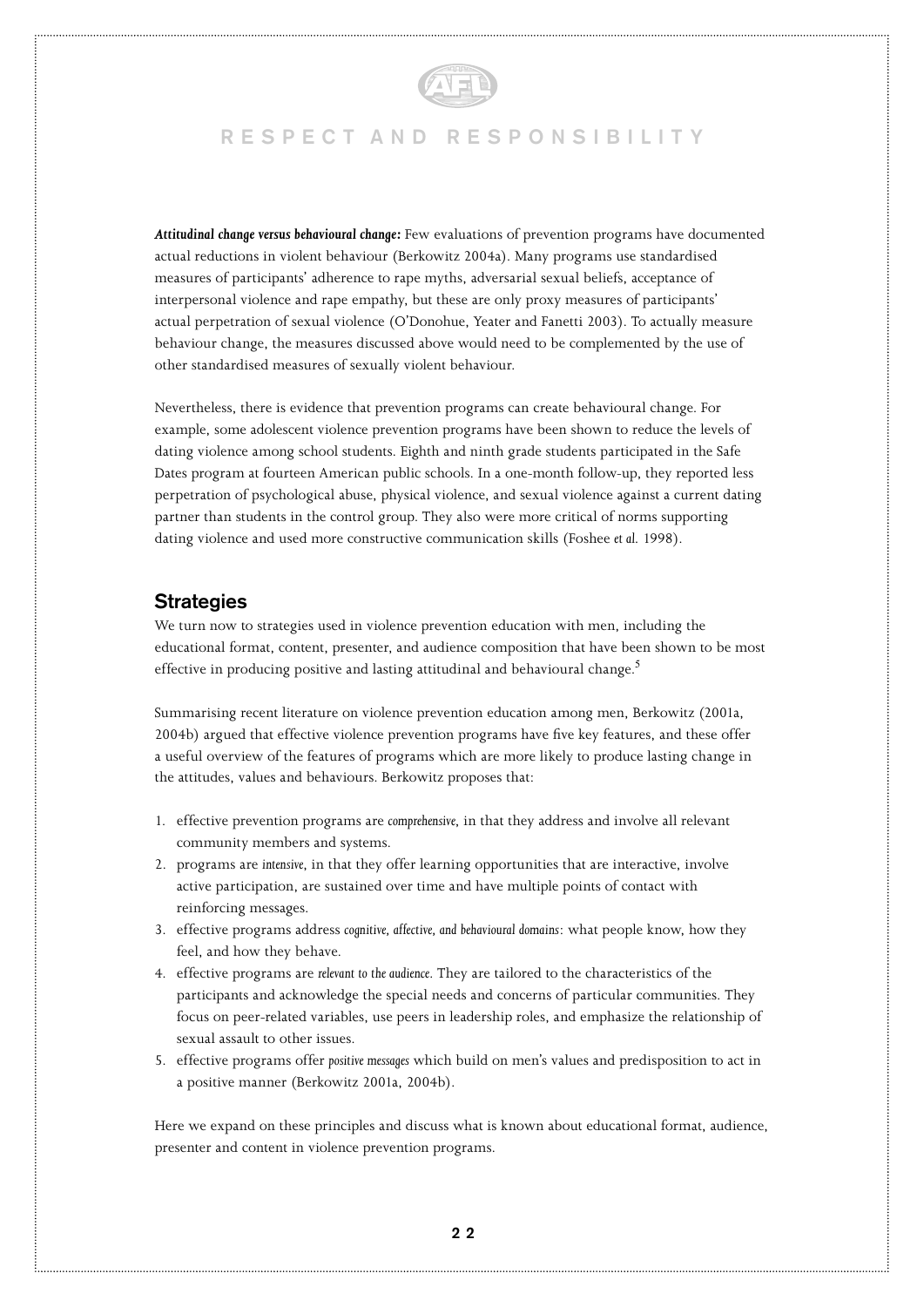#### **Format (Length and depth):**

There are divergent views about the amount of time needed to convey a message in an educational context. Some authors argue that to generate sufficient 'intensity' to produce change, effective educational programs require both length and depth. Carmody and Carrington (2000) suggested that interventions need to be short enough to be practical, but long and intensive enough to be effective. They argued that while one-off and one-hour workshops may be attractive to overburdened organisations, they are unlikely to produce substantial and persistent change. Lonsway *et al.* (1998) also argued that while there are practical and financial constraints on lengthy and intensive educational programs, they are more likely to produce lasting change. Reporting on a study of five school-based interventions focused on dating violence prevention in the US, Meyer and Stein (2004) found programs that had greater amounts of contact with students and were embedded in the classroom curriculum over time, had a greater impact on students' attitudes and norms.

Conversely, some analyses have found that relatively short interventions can be effective. In a metaanalysis of interventions designed to reduce rape-supportive beliefs among college men, Flores and Hartlaub (1998) found that a range of formats were effective, including very short interventions of 30 minutes or less. They argued that these short programs may have been effective because they maintained the participants' interest. However, Flores and Hartlaub did find that the longer intervention, a semester-long course in human sexuality, was the most successful. $^6$  In another metaanalysis of evaluations of rape intervention programs on college campuses, Brecklin and Forde (2001) reported that the length and type of intervention did not significantly influence attitude change. However Brecklin *et al.* did report that the number of sessions might increase the effect of interventions. The importance of lengthier interventions was confirmed in a recent meta-analysis of the effectiveness of college sexual assault programs. Anderson *et al.* (2005) reported that longer interventions (calculated in terms of the length of time exposed to material) were more effective in altering rape-related attitudes. They recommend that educational programs be longer and more thorough rather than brief.

#### **Peers and mentors**

Peer-based education often is emphasised in the violence prevention literature as an important strategy. However, programs that have used peer education and mentoring to end men's violence against women often have not theorised or focused any debate on definitions or discussion about what these terms mean or how the models are applied. On the other hand, there is a substantial literature concerning peer education and mentoring in relation to work with young people, particularly in schools, and in recent years health promotion too increasingly has adopted peer education. To highlight definitions of common terms such as 'peer' and 'mentor', we turn to education and health promotion literature, where peer education has been used to address such issues as smoking, sexuality education, and alcohol and drug use.

The following are common definitions:

- **• Peer:** One who is roughly equivalent in development to the observer and who may be similar in other ways (e.g., gender, level of competence).
- **• Mentor:** a person of special rank, achievements, or prestige who instructs, counsels, guides, models and facilitates the development of persons identified as protégés (Blackwell, 1989).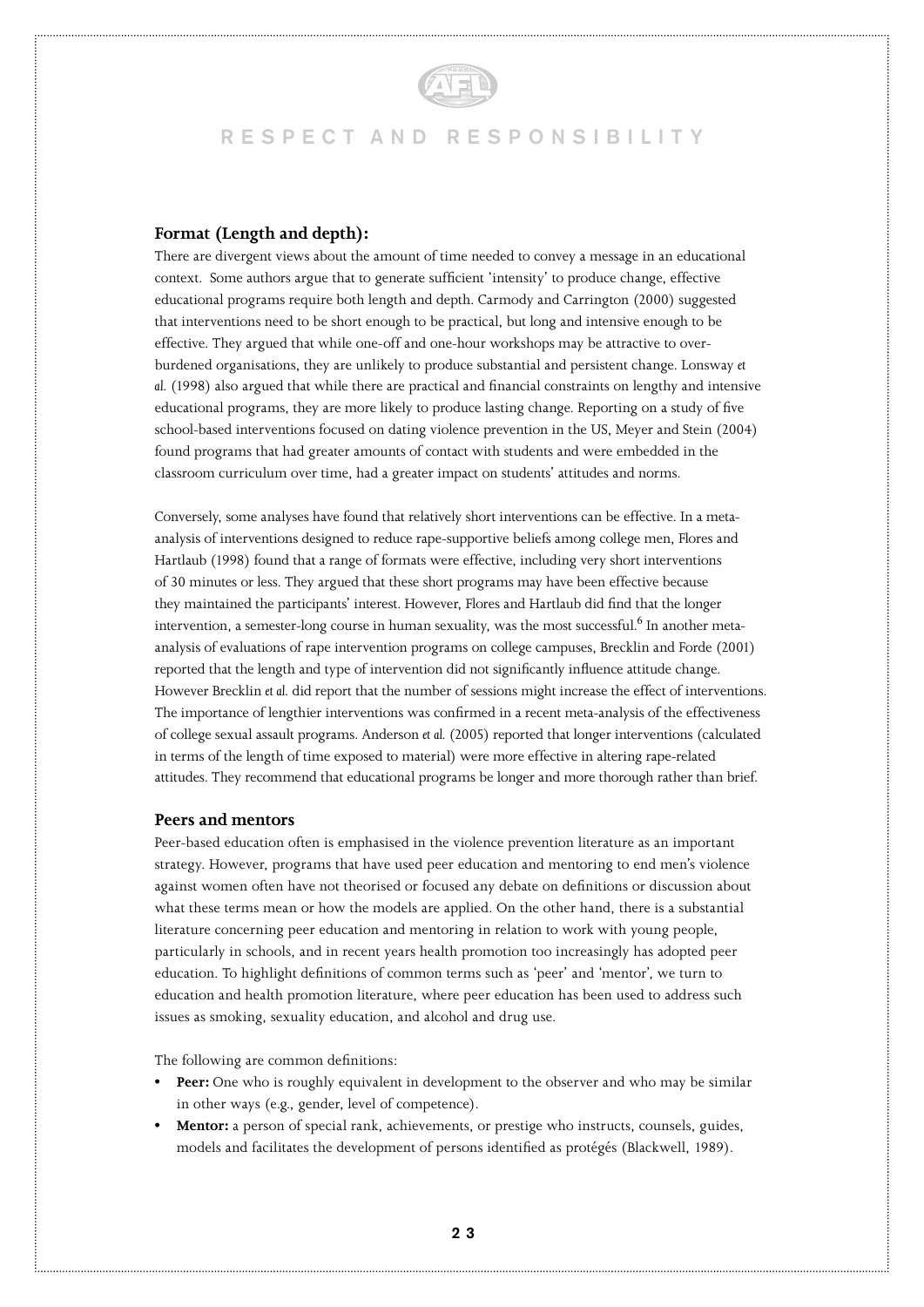- **Model:** A person whose actions, verbalizations, and expressions is attended to by one or more observers and serve as cues for modelling.
- **• Modelling:** The process by which observers pattern their thoughts, beliefs, strategies, and actions after those displayed by one or more models.
- **Peer modelling:** Modelling that occurs as a function of observing peers (Ehly & Topping, 1998).

Peer education has been defined as "the sharing of information, attitudes or behaviours (sic) by people who are not professionally trained educators but whose goal is to educate" (Finn, 1981 p. 91). Peer educators are usually of a similar group to those they are educating, that is, individuals from similar ages, contexts and cultures to the participants.

Modelling is an important means for acquiring skills, beliefs, attitudes and behaviours, and central to the process of peer education. Peers can be credible role models. They use the same vocabulary, which is important when discussing sensitive issues. Language is to some extent specific to particular genders, ages, social classes, and groups, and peers who use similar language have a basis from which to relate to each other (Ehly & Topping, 1998). Research with young people has shown that peer models play an important role in cognitive, social and emotional development (Schunk, 1987).

The mentoring relationship can be intense, close, interactive and sometimes complex (Feist-Price, 1994). Ave and Evans (2000) discuss the ways in which mentoring has been used in social programs, such has Big Brother and Big Sister. In this kind of program, role models (usually older, more experienced people) who set an example a younger person can aspire to by representing an ideal which the younger person can imitate. By working together over a period of time, the younger person gradually becomes more similar to her/his mentor in terms of values, attitudes and social behaviours. These definitions of mentoring do not fit the model of peer mentoring described in the violence prevention programs from the USA (which are discussed in detail later in this document), but they do describe the aspirations of such programs.

Peer education is based on theoretical models that suggest that an individual's resistance to social pressure is stronger if that individual has already developed arguments to counter such pressure (Perry et. al. 1986). Social learning theory suggests that the change behaviour, individuals must understand the desired behaviour, have the opportunity to observe it and to practice it until they feel confident in their ability to perform it effectively (Bandura, 1986). Furthermore peer educators need to understand their role from the outset and need to be trained to fulfil that role for as long as necessary, to ensure that they are confident to carry out the tasks required of them (Ehly & Topping, 1998).

Peer education may be a particularly valuable strategy in violence prevention work with men, given the evidence that peer variables are an important influence on men's tolerance for and perpetration of violence against women. Summarising Flood and Pease's (2006) review:

• Peer support for sexual assault (having emotional ties to abusive peers and peers who have negative and violence-supportive attitudes) is correlated with men's perpetration of sexual assault and physical abuse.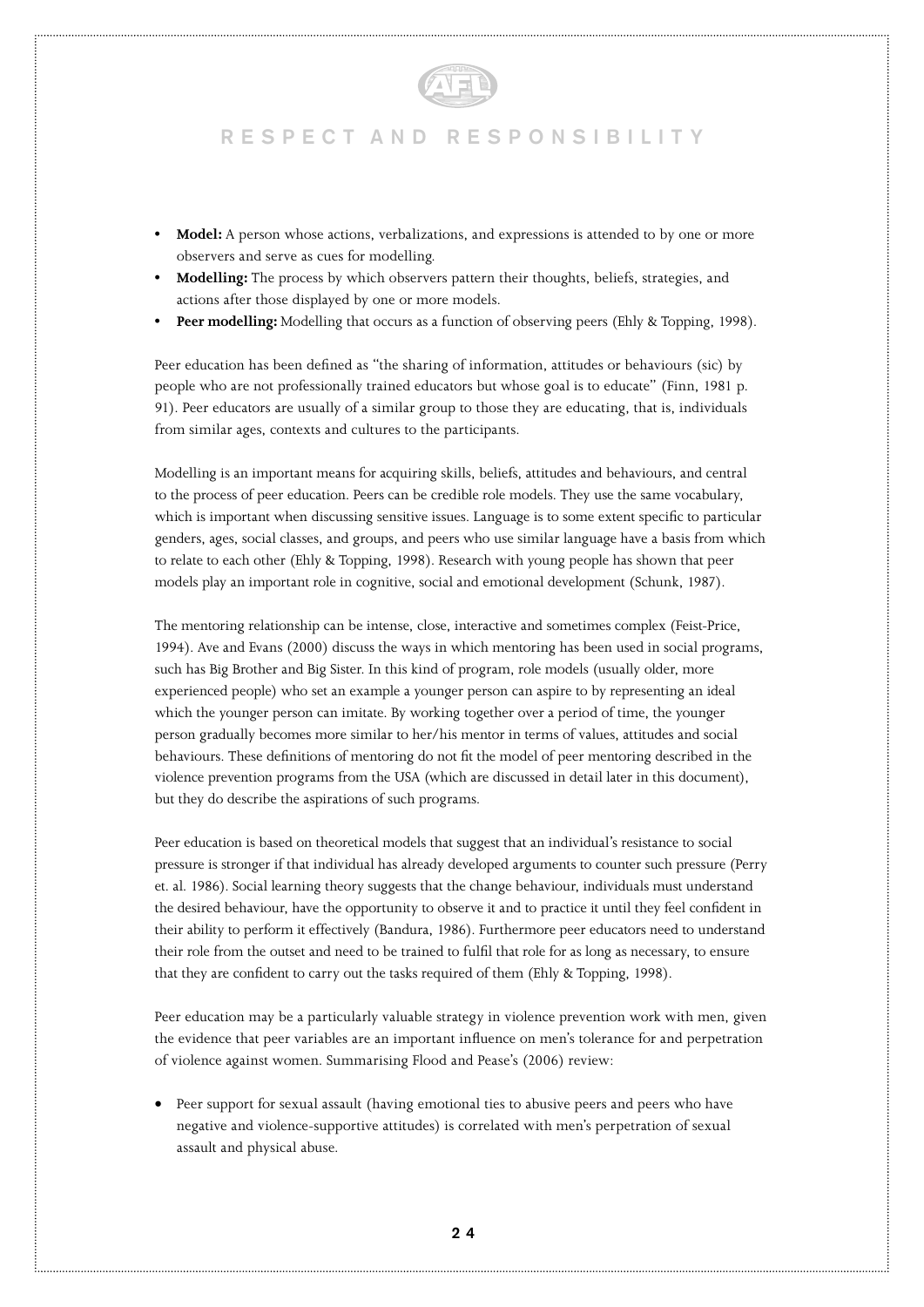

• If men perceive that their peers accept common myths about violence against women, they are more likely to report a willingness to commit violence themselves.

In the US programs, it appears that the term 'peer mentor' is used more loosely than definitions of mentoring. We have clarified terminology in an attempt to assist avoiding any confusion about the essential differences between peer leaders/educators and mentors. The terms peer leader or peer educator may more accurately describe the role, however by seeing their peers (and other men) talking leadership roles in areas not usually attributed to men – such as violence prevention work – may also fulfil some of the expectations of mentoring. Ultimately, the terminology is not as important as the meaning given in practice. What is important is that the role expectations and responsibilities are clearly understood by all, including the person in the role, those he/she will directly be working with, as well as others in the surrounding environment.

#### **Audience: gender composition**

There is an emergent consensus that sexual assault prevention is most effective when conducted in gender specific female and male groups. Women's and men's programs have different strategies and goals and there are difficulties in combining them. Evaluations of US university-based programs demonstrated that separate-sex programs were more effective than mixed-sex programs, and female and male participants themselves preferred single-sex workshops (Berkowitz 2001a, 2002; Earle 1996; Foubert and McEwen 1998). A risk in mixed programs is that women with prior histories of sexual assault may experience mixed-gender workshops as re-victimising, while potential male perpetrators may misuse information on how women can reduce their risk of assault (Yeater and O'Donohue 1999).

Berkowitz (2002) argued that male-only sexual assault prevention programs are essential because:

- Men are more comfortable, less defensive and more honest in all male groups;
- Men are less likely to talk openly in the presence of women;
- Mixed gender discussions can become polarised;
- Single-gender groups reveal a diversity of opinions among men that may not be expressed when women are present; and,
- Men feel safe disagreeing or putting pressure on each other in all male groups.

Brecklin's and Forde's (2001) meta-analysis supported the argument for the single-sex sessions for male participants, and showed that interventions had more impact on male participants in single-sex than mixed-sex programs. Conversely, in their more recent meta-analysis, Anderson and Whiston (2005) reported that there was no evidence that men were more likely to benefit from single-sex group interventions than mixed group interventions. Anderson and Whiston acknowledged that their findings contradicted Brecklin's and Forde's, however, the two analyses differed in that Brecklin and Forde did not include behavioural intention, while Anderson's and Whiston's did.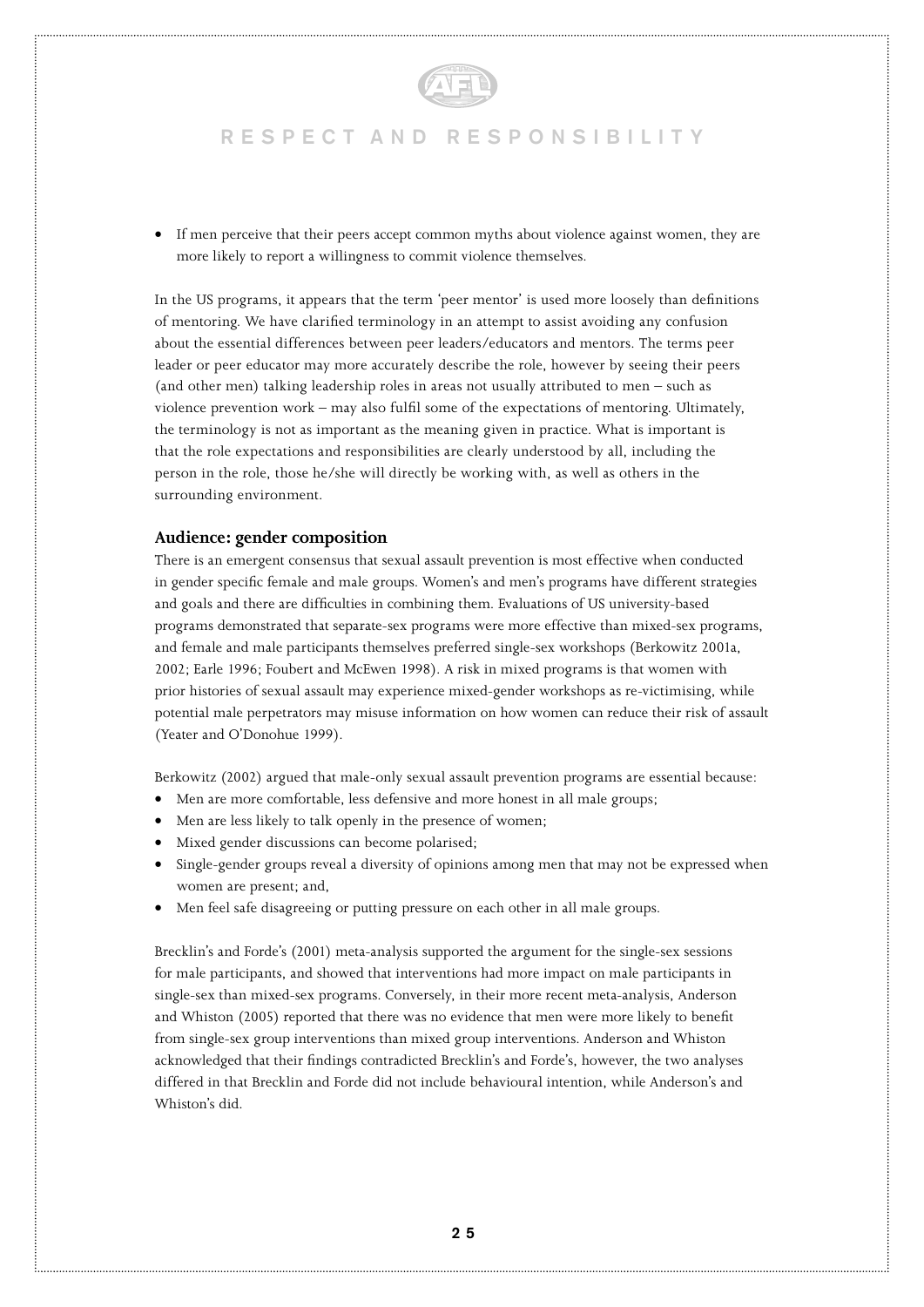#### **Audience: size**

Group size has also been found to contribute to educational effectiveness. Brecklin's and Forde's (2001) meta-analysis found that larger groups were related to weaker effects, and they suggested that programs may be more effective if they use small group approaches. This supports the findings of an earlier evaluation that sought to identify the most appropriate format for rape prevention programs; Earle (1996) concluded that the most effective format was small groups that used interactive discussion formats, maximised opportunities for self-examination and encouraged introspection.

#### **Content**

The content of the education program has an impact on its effectiveness in producing attitudinal and behavioural change. Here we discuss four dimensions: domains of content, relevance and cultural appropriateness, stages of change, and positive messages.

*Domains of content:* Educational programs are more effective if they address three domains: cognitions, affective or emotional responses, and behaviour (Heppner et al. 1995). Some programs engage participants only at the cognitive level, by offering information in a lecture format or by interactive exercises on 'myths' and 'facts'. But programs that explore only what participants know are less effective than programs that also address how they feel and what they do.

A model example of such strategies is given by Heppner *et al.* (1995). They used three educational modules that addressed each of these three domains, in three 90-minute sessions held a week apart, in this case with American university students. A cognitive module focused on dispelling myths and providing facts about rape. The affective module relied on a panel of rape survivors speaking about the aftermath and long-term effects that rape has had on their lives. In addition, two male allies spoke of supporting friends who had been raped, their emotional reactions to this and so on. These exercises were designed to elicit empathy among the participants (Heppner *et al.* 1995).

The third, behavioural module involved role plays of a date-rape and of male friends supporting a female rape victim. The first role play was an interactive drama. Actors portray a scene of sexual coercion, and the audience is then invited to rewrite the scene by making suggestions as to how the actors could have interacted differently so that sexual coercion did not occur. The actors then recreate the scene, incorporating these suggestions. Such an exercise facilitates behavioural change by modelling the specific behaviours men can adopt to minimise their likelihood of coercing a partner into sex. The second role play extended this behavioural training by encouraging men's understanding of the needs of rape survivors and their skills at responding effectively (Heppner *et al.* 1995). This multi-method intervention was effective in producing persistent attitudinal and behavioural change, although a minority of participants did rebound to pre-intervention levels.

Anderson and Whiston's (2005) meta-analysis confirmed that the content of the intervention has a significant moderating effect for both rape-related attitudes and behaviours. The results suggest that interventions that focused on gender role socialisation, provided general information about rape, and discussed rape myths and facts had a more positive impact on participant's attitudes than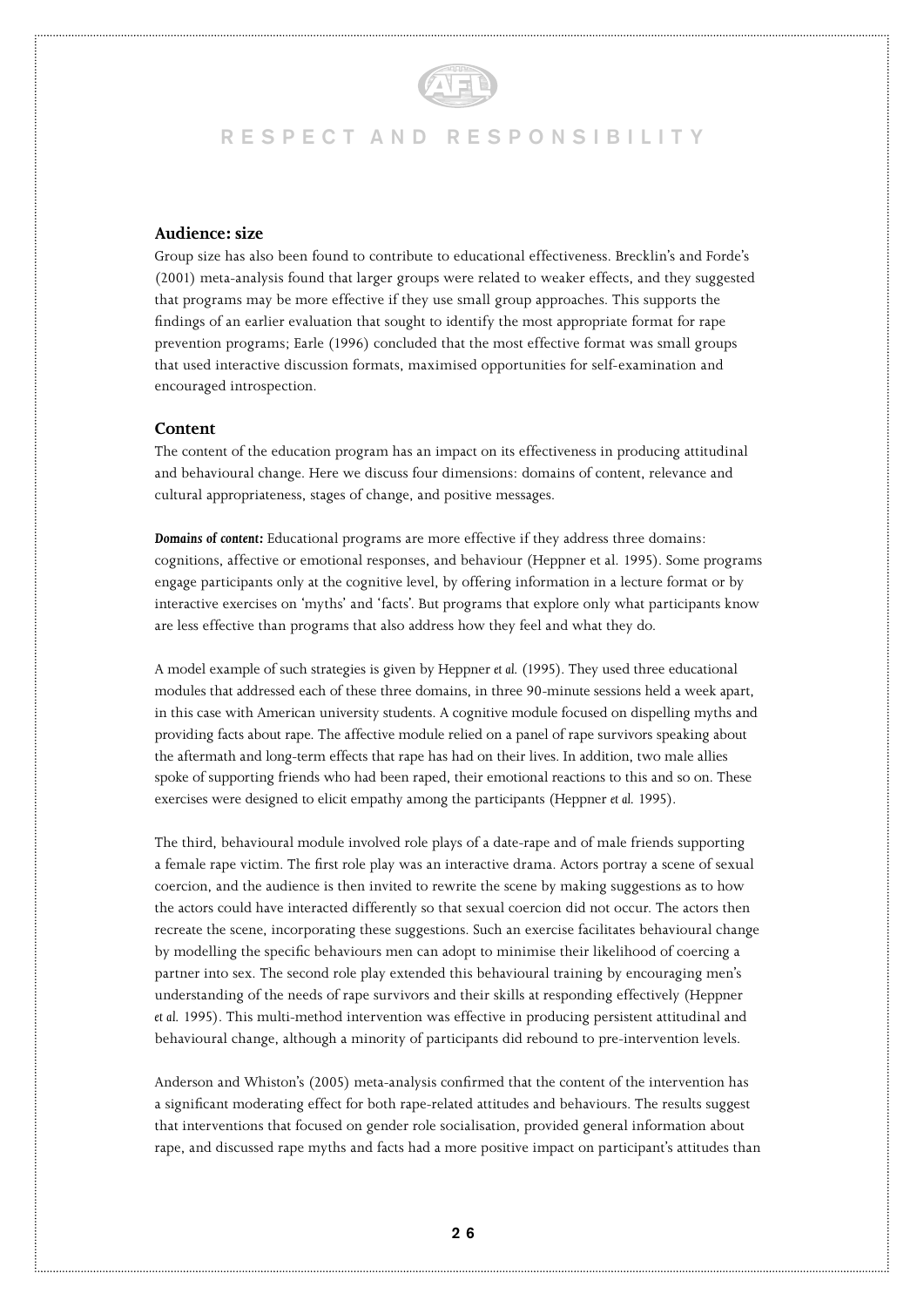

programs that used a rape empathy approach. Flood (2005-2006) provides further discussion of content focused on encouraging empathy for victims. He notes that while some evaluations report the positive impact of interventions which appeal to men's empathy for female victims of assault, other evaluations find no or negative effects, and Berkowitz (2002) for example argues that it is prudent to incorporate the voices of both male and female survivors. Flood (2005-2006) also notes the dilemmas associated with two other forms of content used in violence prevention education with men: changing expectations regarding the outcomes of perpetrating violence, and teaching skills in non-violence and consent.

*Relevance and cultural appropriateness:* It is now taken as given in the field of violence prevention that interventions must be 'culturally appropriate' and sensitive to cultural diversities. This goes far beyond such measures as the use of culturally inclusive language, to the exploration of the ways in which women's and men's experiences of and involvements in sexual violence are organised by various social divisions (class, race, culture, age, and so on) and by local contexts and cultures.

Adopting culturally relevant interventions translates into greater effectiveness. For example, in violence prevention work with racially diverse groups of men, culturally relevant interventions are more effective than 'colour-blind' ones, at least according to American evidence. In a recent US study, African American men found the culturally relevant workshop (which used facilitators who shared the racial background of participants and included culturally specific information and reflection) to be more relevant and engaging than other intervention that do not acknowledge diversity (Heppner *et al.* 1995).

'Cultural appropriateness' conventionally is understood to refer to a sensitivity to ethnic diversity, but it should refer also to a sensitivity to *gender* cultures as well. Among men, there is enormous diversity in the constructions of masculinity and sexuality which are dominant in particular social contexts and communities. This diversity certainly is shaped by ethnic differences, but also by many other forms of social differentiation. There are social groups, workplaces and social networks of men in which violence against women is frequent and viewed as legitimate and other contexts in which this violence is rare and seen as unacceptable. In any one context, particular constructions of masculinity will be dominant, while others will be marginalised or subordinated (Connell 1995). One of the first steps in working with a particular group or community of men should be to map their gendered and sexual culture, in order to see what aspects of this culture contribute to violence against women and what aspects can be mobilised in support of non-violence.

*Stages of change:* The content of education programs must also be matched to men's level of awareness and stage of change. Men are at different places along the continuum from passive indifference to active intervention, and different educational approaches should be adopted for men at earlier and later stages of change (Berkowitz 2002). First, education programs can take men through different developmental stages over the course of the program. Second, different educational approaches can be used with men who are at different stages of awareness and commitment. For example, strategies such as empathy induction are suited to men with little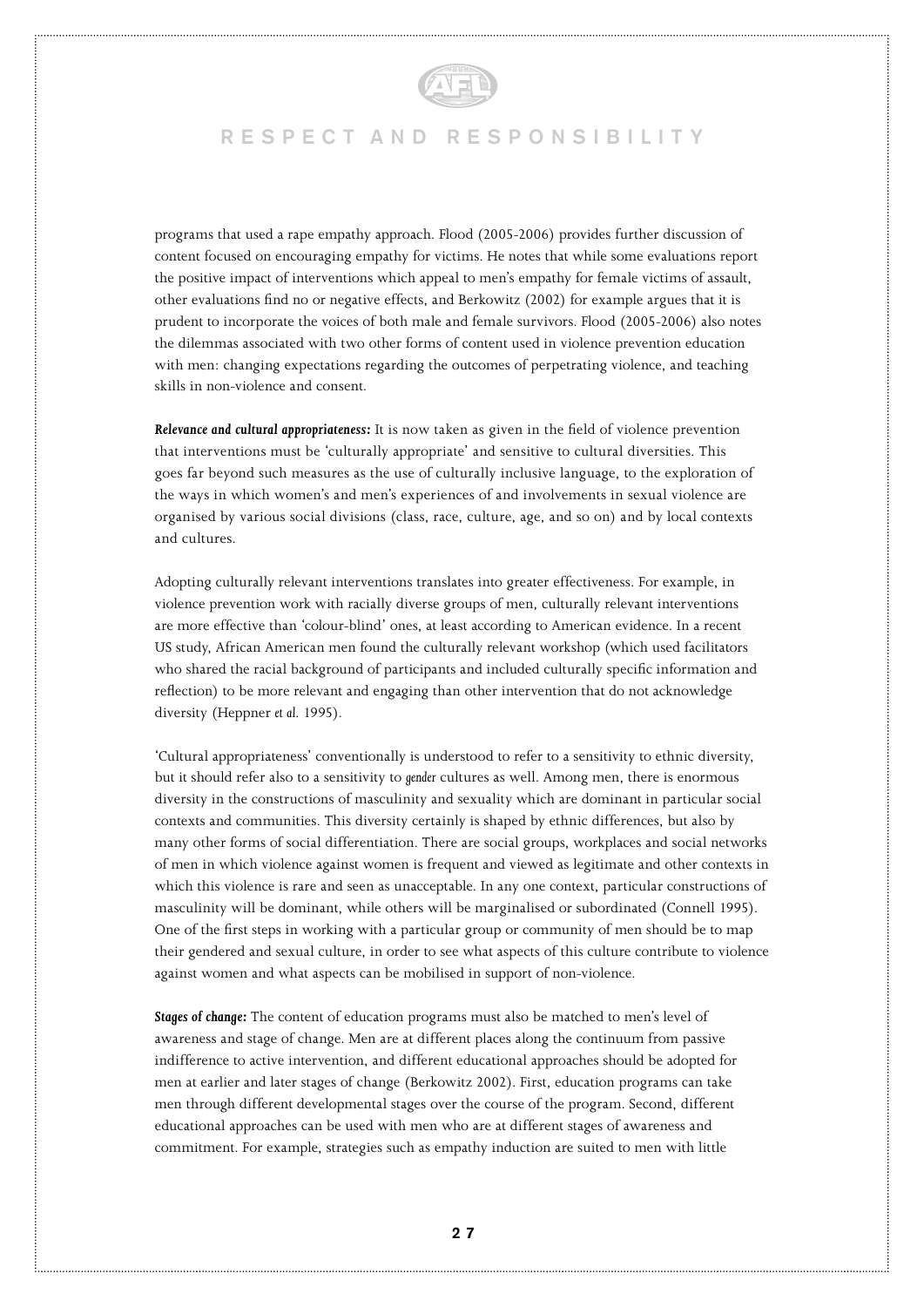

recognition of the problem. Skills training begins to teach men to change their personal behaviour, and requires deeper changes in assumptions about consent and sexuality. Bystander intervention and social norms approaches go further still, in fostering change in peer relations and masculine culture (Berkowitz 2002).

*Positive messages:* The literature on violence prevention with men emphasises that effective programs are centred on positive messages which build on men's non-violent attitudes and relations. As Berkowitz (2001a, 2004b) argues, they document and reinforce healthy behaviours and norms, encourage individuals to focus on what they can do, not on what they should not do, and avoid an exclusive emphasis on problem behaviours.

One of the most significant challenges in work with men is to minimise their reactions of defensiveness and hostility. Many men already feel blamed and defensive about the issue of men's violence (Berkowitz 2004a), and defensive reactions are relatively common among men attending rape prevention interventions. Men have responded negatively to workshops in the US by saying that "This is male bashing" (Heppner *et al.* 1995), and to media campaigns in Australia by emphasising that men are the invisible victims of violence (Hubert 2003).

The potential for defensiveness can be lessened by approaching men as partners in solving the problem rather than as perpetrators of the problem (Berkowitz 2004a). Some programs emphasise that leadership is needed from men to end sexism and men's violence against women (Katz 1994). They address men as leaders on their campuses or in their communities, inviting them "to use their leadership role to promote a healthy sexual environment" (Heppner *et al.* 1995, p. 18). Another effective way to address men is as bystanders who have the capacity to intervene when they witness other men's violence.

Other measures that can lessen men's defensiveness include the creation of safe and non-judgmental environments for open discussion and dialogue (Berkowitz 2004a), the use of male facilitators, and a language of inclusive personal pronouns ("we" and "us") (Heppner *et al.* 1995). Perhaps the most fraught measure is to offer an acknowledgement of men's own victimisation (Flood 2002-2003). This may involve hearing and deconstructing men's perceptions of blame or denigration, acknowledging that men too are victims of violence, and emphasising that men are most at risk of violence from other men.

Strategies of blame and attack are ineffective and even damaging in violence prevention work with men. As Berkowitz (2004a, p. 3) notes:

Most men are not coercive or opportunistic, do not want to victimize others, and are willing to be "part of the solution". (In contrast… more intensive treatment is required for [men who are predatory or who have a history of perpetration] to change previous patterns of perpetration.) While this work does not require a style of personal confrontation (Lonsway 1996), certainly it must challenge the constructions of masculinity and gendered power relations that sustain sexual violence.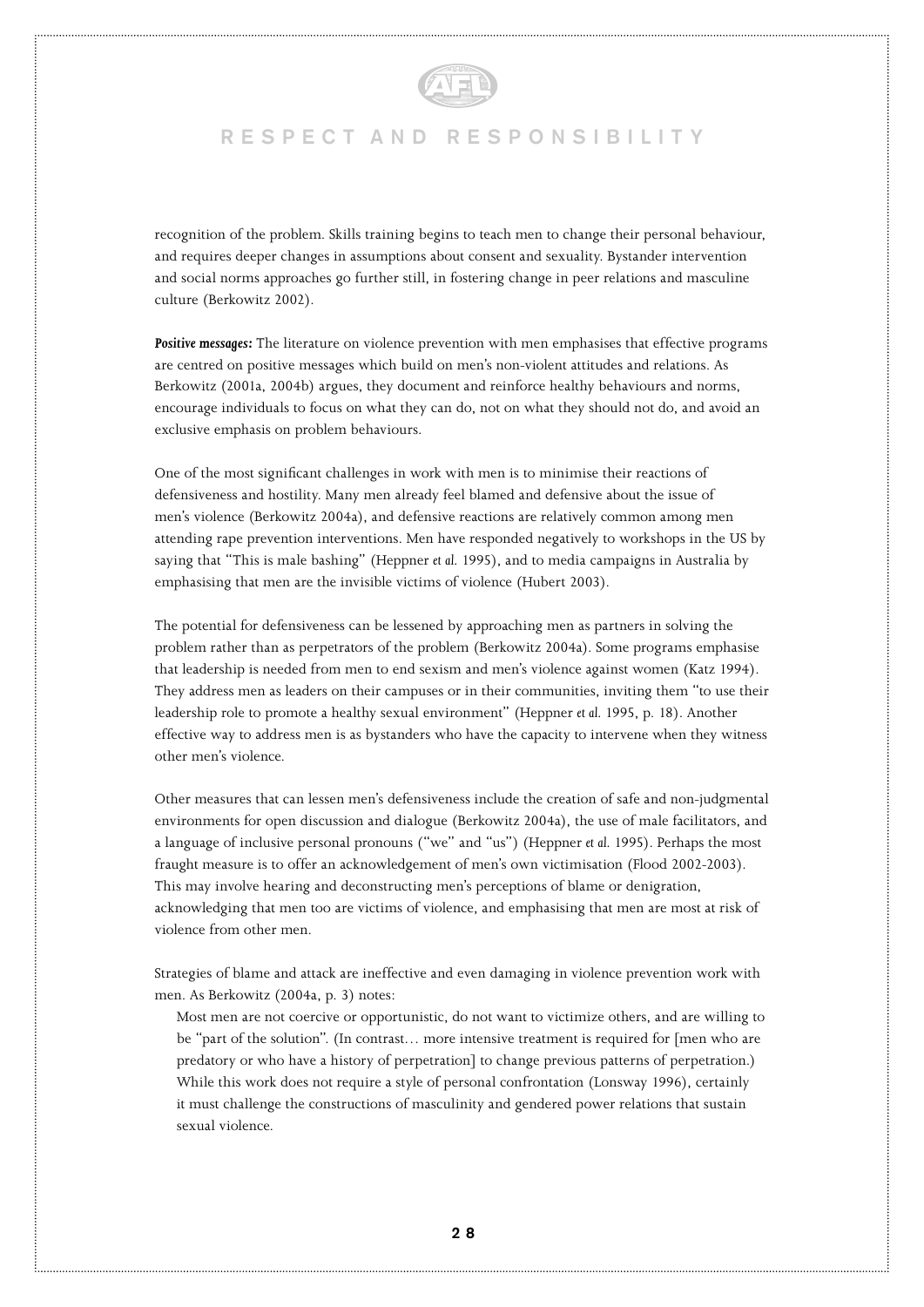

This review of violence prevention education with men suggests that education programs can significantly reduce men's support for and participation in sexual violence. Violence prevention programs can lessen men's adherence to the attitudes and values associated with sexual violence, increase men's emotional and moral compassion, encourage men to intervene in the behaviour of other men, and reduce men's future violence. Far more work must be done to assess such efforts, and it is troubling to note that some interventions do little to create lasting change or even make men's attitudes worse. Nevertheless, existing evaluations do show that many programs produce short-term positive change and some produce long-term changes in attitudes and behaviours. In addition, our review of educational strategies provides valuable guidelines for designing effective programs. While there are areas of debate, notably over peer educators and the sex composition of the participants, our review provides assistance in constructing the format, content, and presentation of programs.

In the next section, we discuss existing program models that may be adaptable to the AFL context. However, we wish to emphasise also any education program in this context should draw also on the preceding review of key educational strategies.

### **Presenters / facilitators**

In relation to the gender of violence prevention program facilitators, Flood (2005-2006) argued that when working with all-male audiences, it is preferable to use male facilitators and peer educators, because:

- Men's attitudes and behaviour are shaped in powerful ways by their male peers;
- All-male groups can provide the space and the safety for men to talk;
- Male educators and participants can act as role models for other men;
- Male educators tend to be perceived as more credible and more persuasive by male participants;
- Working in single-sex groups minimises the harmful, gendered forms of interaction that are common in mixed-sex groups;
- This embodies the recognition that men must take responsibility for helping to end men's violence against women.

However, Flood also noted that female facilitators can work very effectively with men, and that there are benefits to women and men working together, which include:

- Demonstrating to participants a model of egalitarian working relationships across gender;
- Modelling women's and men's shared interest in non-violence and gender justice;
- Giving men opportunities to hear of women's experiences and concerns and to further mobilise their care for the women and girls in their own lives.

Some evaluations have recommended that programs should be presented by peers. In their metaanalysis of interventions designed to reduce rape-supportive beliefs among college men, Flores and Hartlaub (1998) found that one of the most effective programs utilised peer educators. They theorised that the peer leaders were able to speak to participants from a familiar perspective which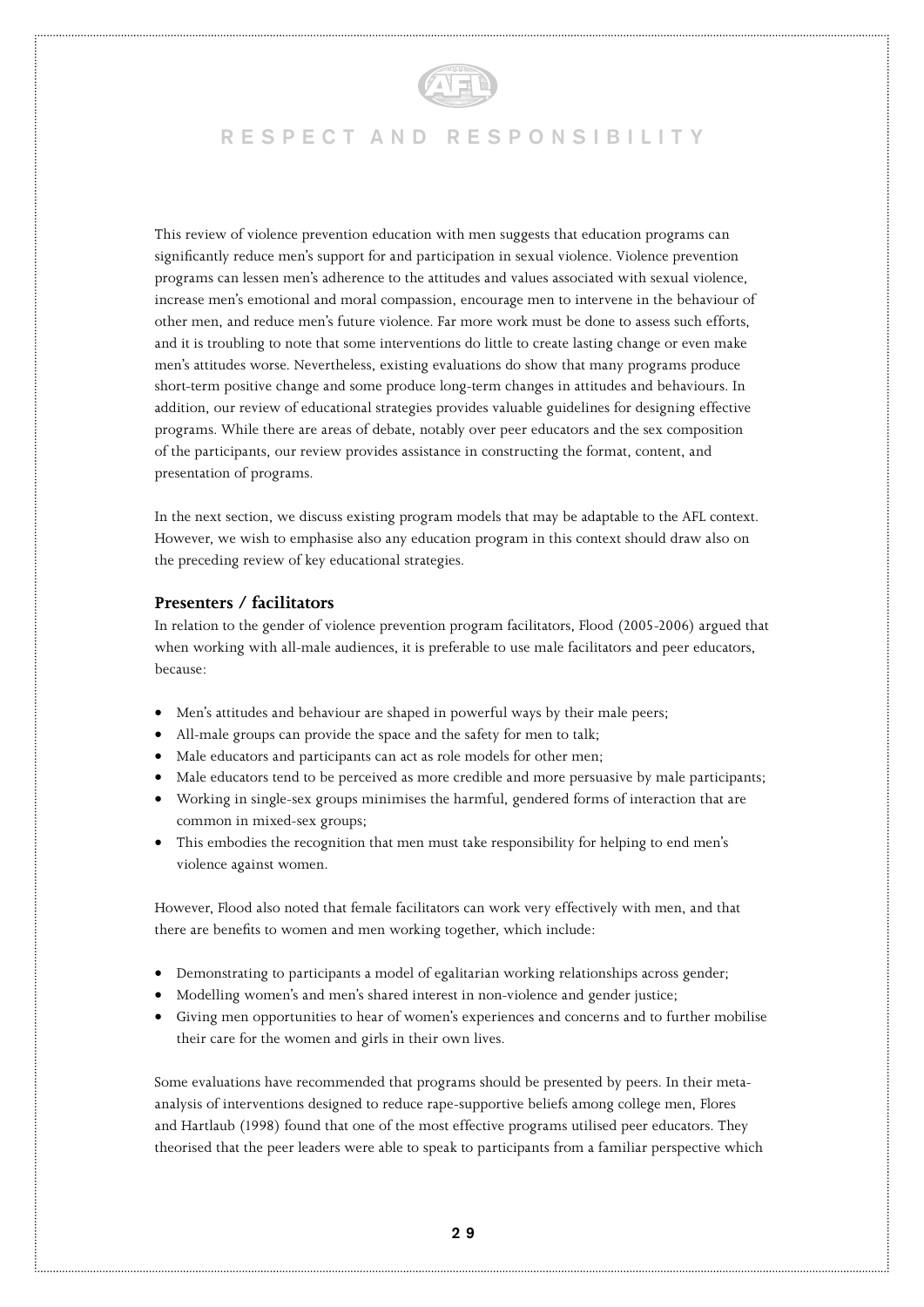

enabled participants to relate more easily to the information presented. Earle (1996) asserts that young men are more likely to learn from their peers, and trained peer educators have had the most effective outcomes in rape prevention programs.

Anderson and Whiston (2005) recent meta-analysis did not support such emphases on peer education. They found that the status of the facilitator appeared to influence attitude change and behavioural intentions: professional presenters were more successful than peer presenters. It may be therefore that the most effective teaching arrangement is to have professional facilitators and peer leaders co-present the program, as is practised for example in the Jackson Katz *Mentors in Violence Prevention* program, which is discussed in the next section.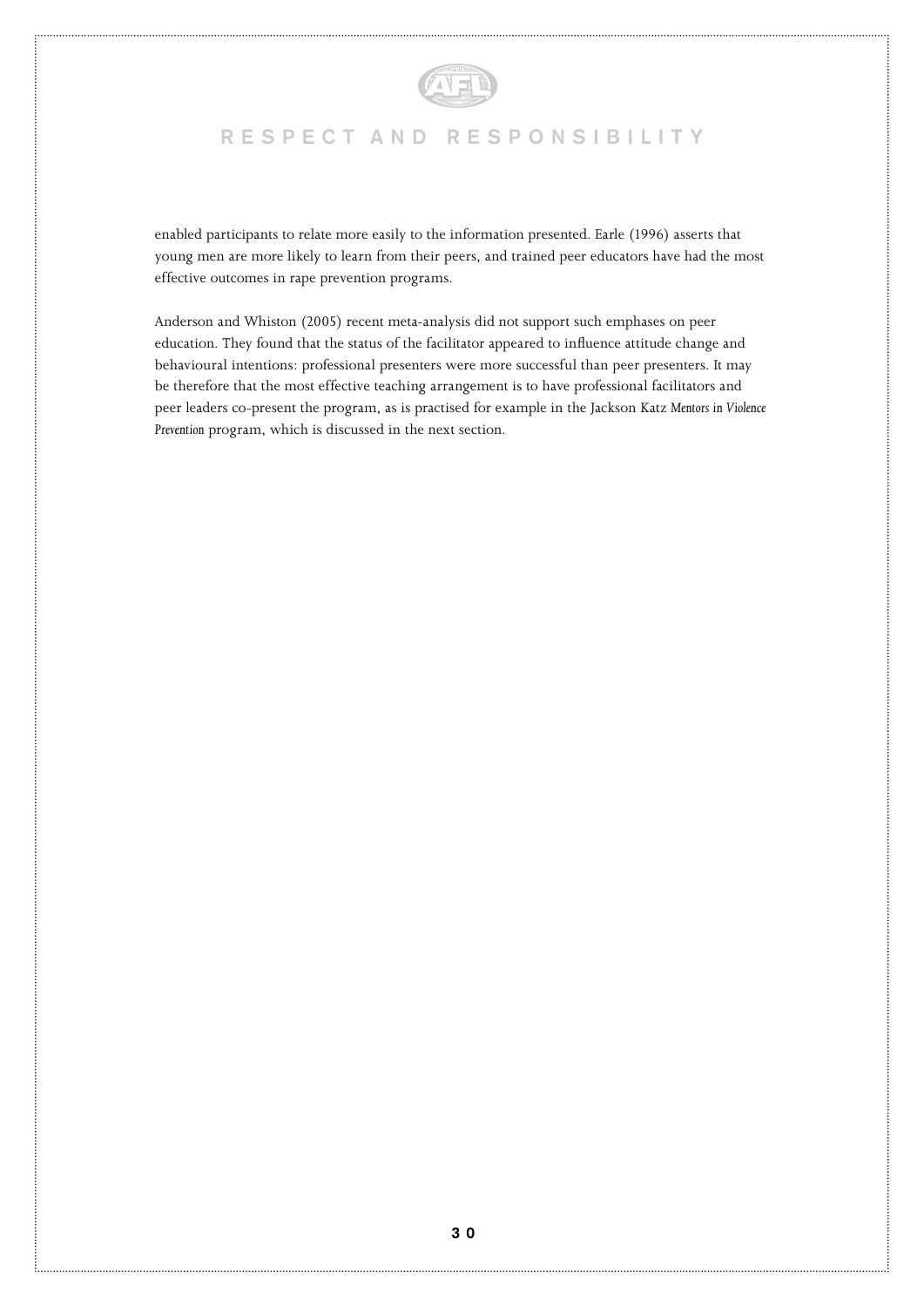

# **Program Models**

Program Models fall into four broad categories:

- Multiple session, curriculum-based prevention interventions: these range from a few sessions over several days to programs several months long, and use a structured curriculum.
- Ongoing, open-forum discussion groups: allow participants to discuss a range of issues, most often using a loosely structured open forum approach, and drawing on various resource materials to stimulate discussion.
- One-time awareness/ educational workshop and theatrical performances: single session, often peer led, using a range of techniques.
- Environmental change strategies: use social marketing, media campaigns and other organised community based efforts, including Reclaim the Night and the White Ribbon Campaign (Clinton-Sherrod, Gibbs, Vincus, Squire, Cignetti, Pettibone, & Igoe, 2003).

While a wide variety of programs were identified in the review, three main frameworks that use the one-time awareness/ education workshop and resources were identified for working with men in sexual assault prevention programs, that may be applicable to the goals of the AFL Respect and Responsibility Program. These programs use empathy induction, conditions of consent and bystander interventions (Berkowitz, AD, 2002), and all use an awareness raising/ educational workshop approach, with some variations. The main programs using these frameworks that were identified in the literature are the Mentors in Violence Prevention (MVP) program (bystander intervention), the Rape Prevention Program for Men (conditions of consent program), and the Men's Program (empathy induction). The purpose, processes, teaching technologies, reported outcomes and evaluations of each of these programs will be discussed here.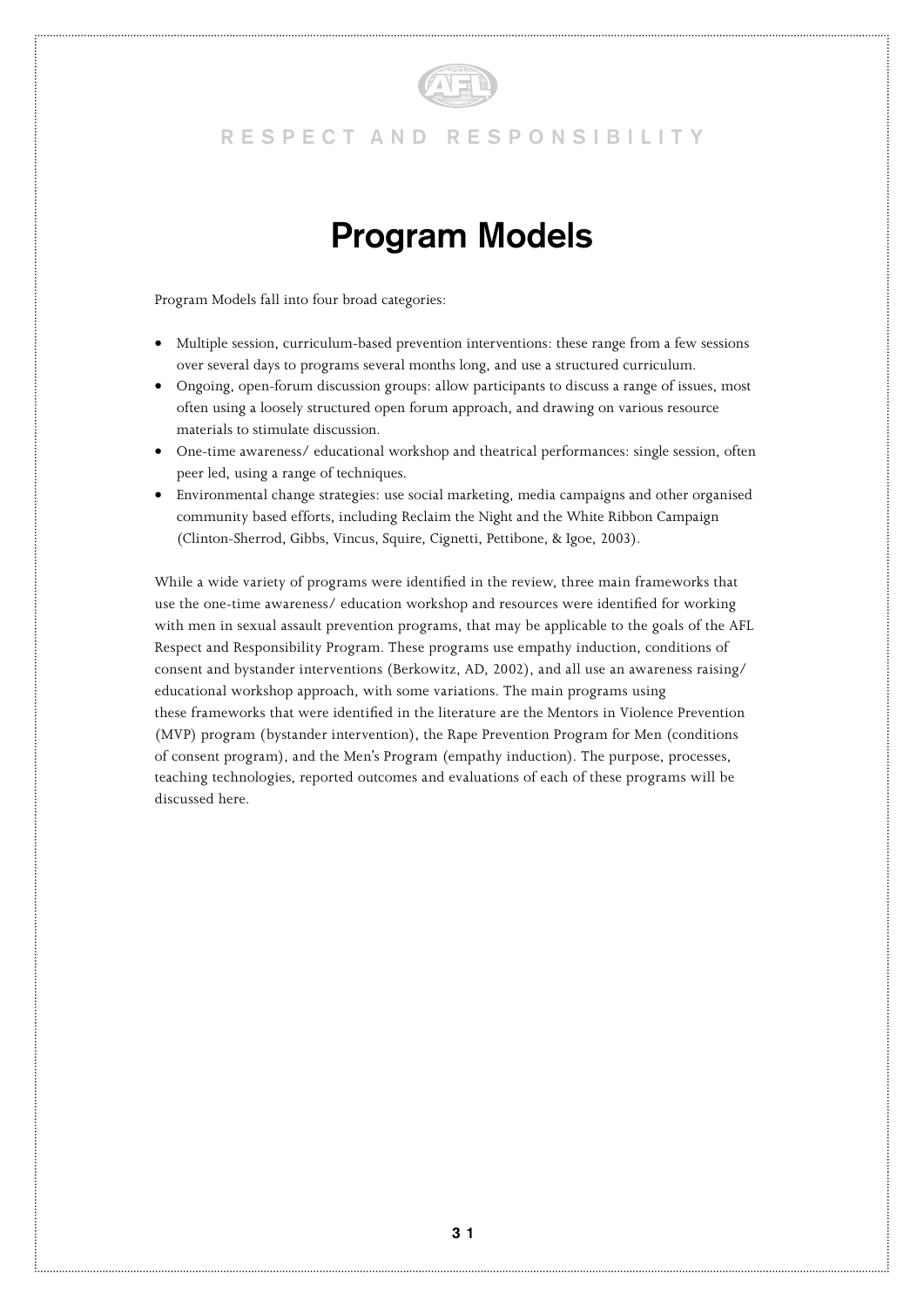

# **The Mentors in Violence Prevention Program**

The Mentors In Violence Prevention (MVP) program uses a bystander approach, and has been used extensively with college athletes and fraternity men, and has also been used with professional athletes. Here we focus n the MVP work with men only groups. In these groups, a bystander is defined as a family member, friend, classmate, team-mate, co-worker, or anyone who is embedded in a family, school, social or professional relationship with anyone who might in some way be abusive, or experiencing abuse (Katz, 2003).

In addition to the training run by Jackson Katz through North-eastern University Boston, a variety of other models have been developed based on the MVP approach. A program called Athletes Helping Athletes in New York targets male athletes in high schools and colleges using the MVP approach. Students are trained to run the program, which aims to prevent violence against women and bullying behaviours. It has recently been adapted to a Sports Leadership Institute, which has a curriculum entitled 'Coaching Boys into Men'. Other Katz-based programs include the video presentation *Tough Guise: Violence, Media and the Crisis in Masculinity*, also developed by Katz, and SAVE Mentors at the University of Iowa, which recruits and trains senior men to work as mentors with younger men on campus (Clinton-Sherrod, Gibbs et al., 2003).

The MVP program uses athletic metaphors and works to encourage trained community leaders to intervene in situations where racism, sexism and gendered violence may occur. In addition to empathy induction and information, the program includes discussion of scenarios where a bystander might need to intervene. The training uses the bystander model to empower participants to take an active role in promoting a positive climate. The program uses role-plays intended to allow participants to construct and practice ways of responding to incidents of harassment, abuse, or violence, before, during or after it has occurred. They thus learn that there is not only one way to confront violence and develop skills to assist them to act in future (Katz, 2003).

The MVP program presents traditional constructions of masculinity and manhood as central to the problem of men's violence against women, as well as the basis of potential sources of prevention. Through the MVP project at north-eastern university in Boston, Katz and his colleagues seek to reduce men's violence against women by inspiring athletes and other models of traditional masculine success to challenge and reconstruct predominant male norms, that equate strength in men with dominance over women. The project specifically encourages participants to use their stature among their peers on campus to promote healthier attitudes and behaviours towards women (Katz, 1995). Men are not positioned as perpetrators, but as leaders and bystanders. This provides an opportunity for men to 'break their silence' about violence against women in a safe all male environment. MVP programs are presented by peer leaders, who are accompanied by a MVP male staff member.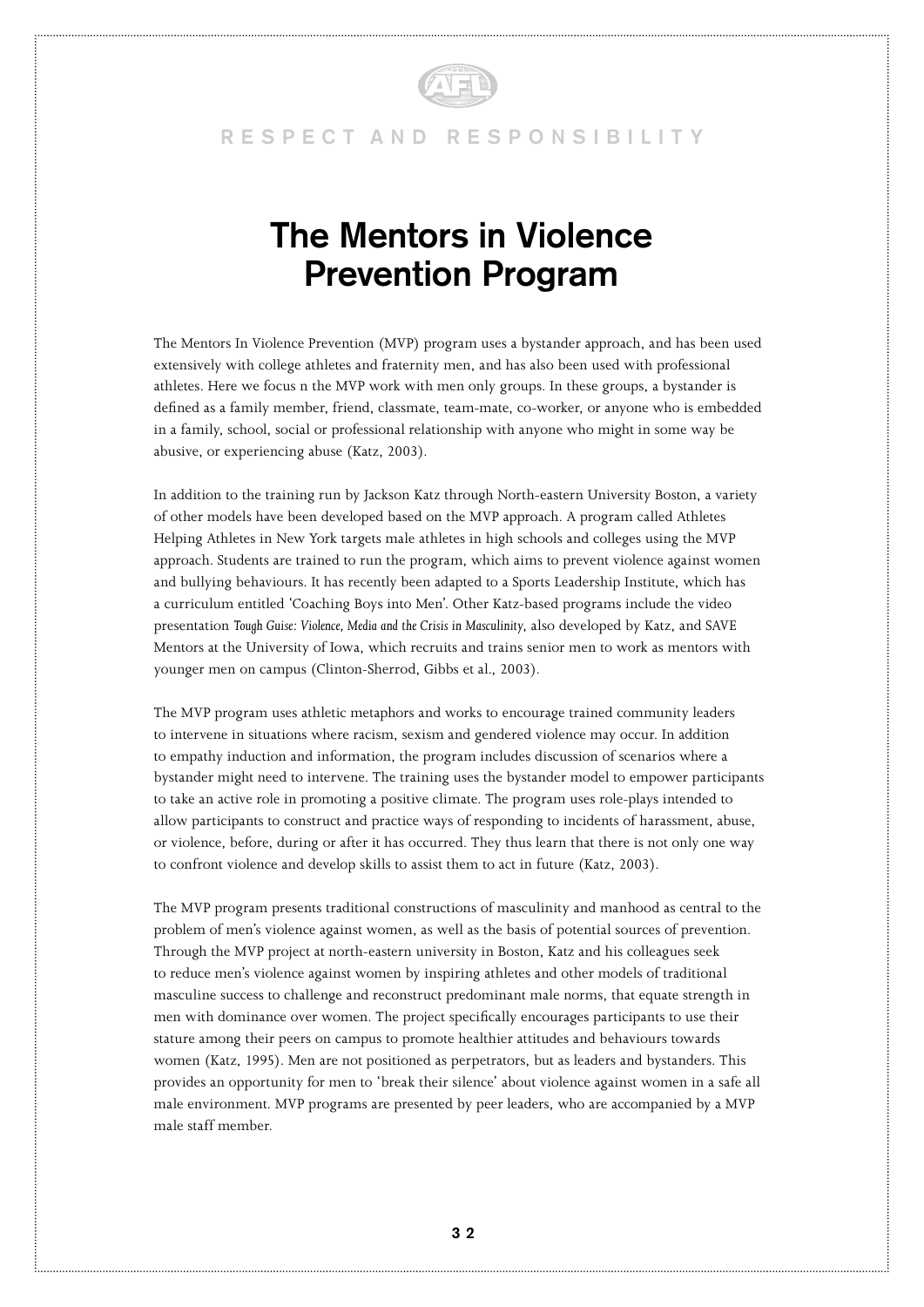

The MVP model involves holding a 90-minute session each year with each participating college team, and a further session is available to those who want to undertake further work as peer educators with high school students. Around half of these sessions take place in the locker room, either before or after the team's season. Prior to contact with the players, a session is held with the team's coaching staff, to introduce the session, and take the coaches through a typical session. At the training sessions, the MVP Playbook is distributed to all participants, and becomes the focus of the next three sessions. As well as gender-based violence, homophobic violence is included in the sessions. A professional leader and a peer leader co-present the program. Peer leaders are trained in a two-day workshop. They are not expected to be experts on gender violence or bullying prevention, but they are prepared to facilitate discussions on these subjects (Katz, 1995).

The MVP Program was evaluated internally during the 1999-2000 academic year, using a mixedmethods evaluation that had three major goals:

- To use qualitative, case study research in an effort to understand the need for the MVP Program, participant experiences, and to describe Program activities.
- To collect quantitative baseline data to measure the program impact in terms of participant knowledge, attitude change, and change in self-efficacy.
- To pay careful attention to gender differences in terms of participants' reactions to the MVP Program.

Observation of MVP training sessions and in-depth interviews with participants demonstrated the ways in which gender violence impacts students on a daily basis. Quantitative survey data suggested that the program demonstrated statistically significant changes in participant knowledge, awareness, and attitudes. After the intervention participants knew more facts about gender violence, sexist attitudes diminished, and participants' confidence to intervene in and prevent gender violence improved. Participant and key informant interview data further suggested that participant behaviours changed as a result of program participation. Participants also reported a high level of satisfaction with the MVP Program (Katz, 2001). The authors of this evaluation reported that it was methodologically limited, in that it did not incorporate control groups. A further evaluation was conducted, with three main goals:

- To strengthen the quantitative evaluation approach by employing a quasi-experimental, pretest/post-test design with comparison group.
- To evaluate Program outcomes, paying attention to gender differences, including change in levels of participant knowledge and awareness; change in participant attitudes concerning gender violence and ability to be an active bystander; and participant satisfaction with the MVP Program.
- To continue to explore the experiences and well-being of young women who participate in the MVP Program through focus group research.

Findings from the second year evaluation reported that the Program was effective in realizing its goals. Levels of participant knowledge and awareness about gender violence, attitudes to gender violence, and participant self-efficacy regarding their ability to intervene in, and prevent male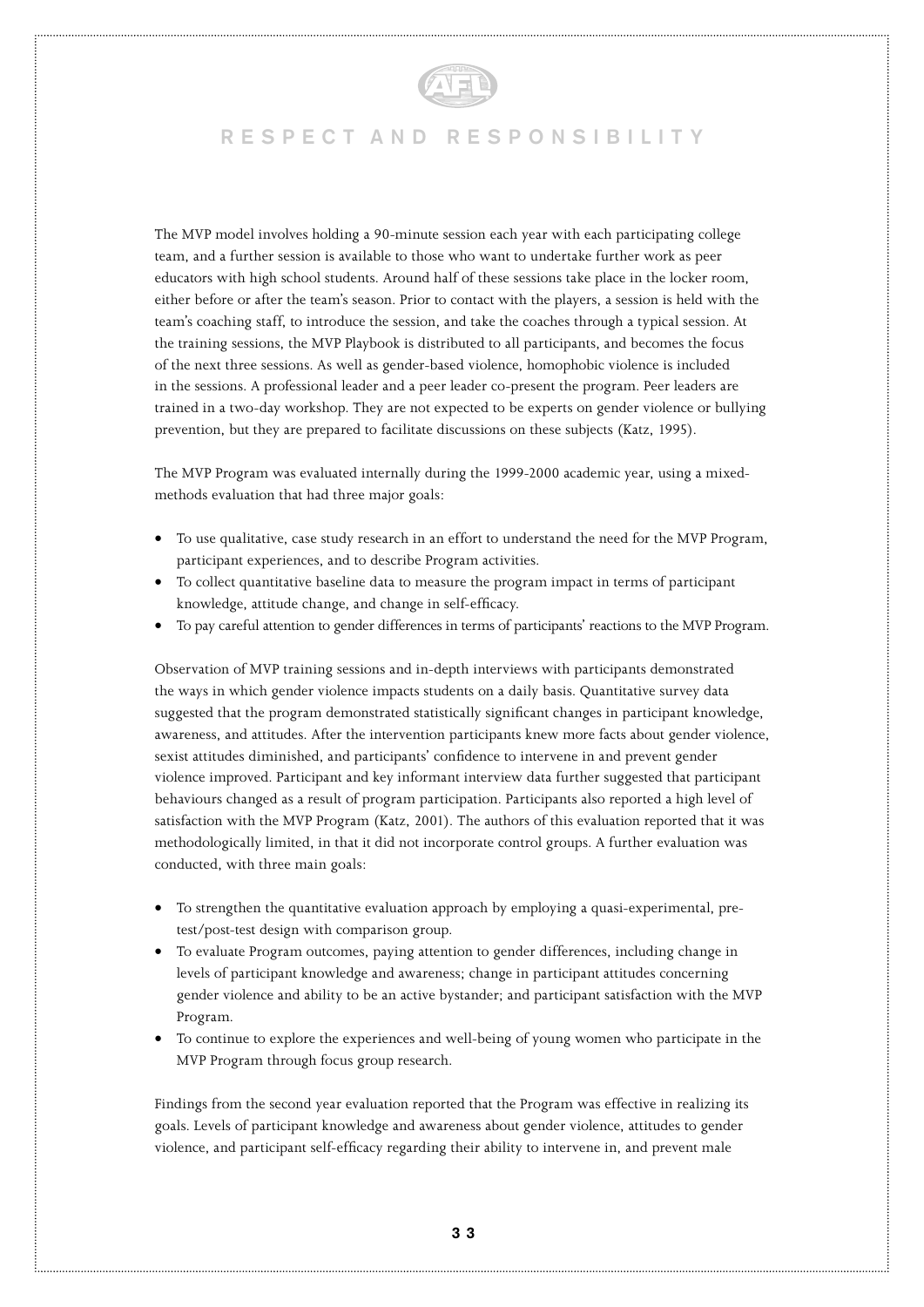

violence against women all increased after participation. Statistically significant differences between the treatment and comparison groups were noted. The report also noted that the program may change participant's perceptions about peer group attitudes and norms. Understanding that fellow students are not as approving of sexism and inappropriate behaviour toward women may make it easier for MVP participants to act as empowered bystanders.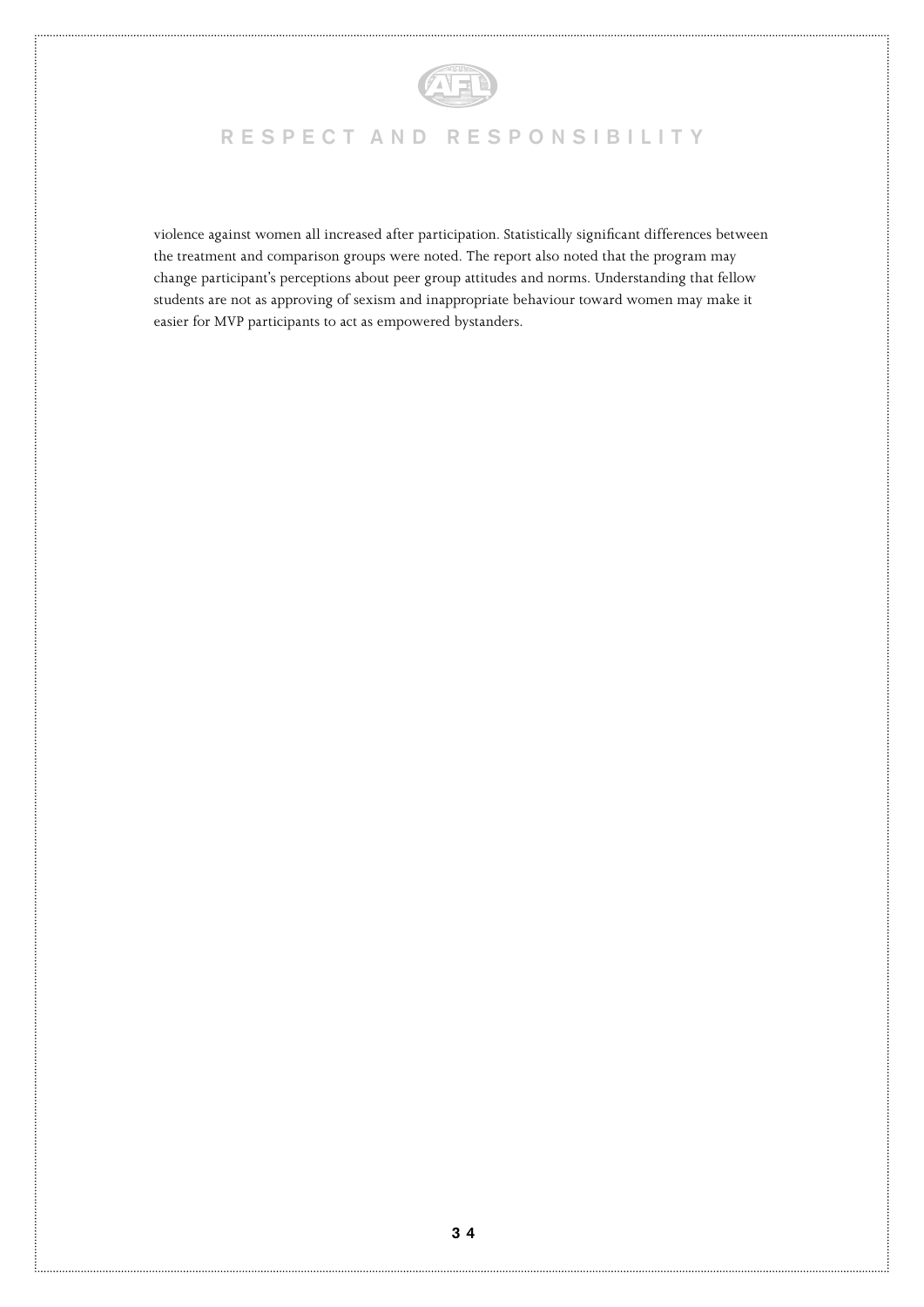

# **The Men's Program**

The Men's Program focuses on building victim empathy and on teaching men how to help women recover from a rape experience. Developed by John Foubert in 1993, it is an all-male, one hour peer education program, that is promoted on college campuses as '*How to Help a Sexual Assault Survivor: What Men Can Do'*. The programs' expressed aims are to educate college men to develop a deeper understanding of rape, so that they will be less likely to commit such an act. It has been used with men on American college campuses, but primarily focuses on student athletes and fraternity men. The program travels to universities, and men self-select to participate in this version of the program (Foubert, 2005).

It has also been adapted in a number of other settings, for example at Central Michigan University, the *Men's Program* is compulsory for all new male students, athletes and fraternity members. The Oklahoma State Department of Health Chronic Diseases Service runs a version of the program for men in colleges, and has trained 150 peer leaders. Another program that uses a modified version of the Foubert (and Katz) approach is the peer education and outreach program at North Carolina State University, which also focuses on male athletes, fraternity members and the Reserve Officers Training Corp (Clinton-Sherrod, Gibbs et al., 2003).

Participants in these programs are shown a video, *No More* (2000), that depicts a male-on-male rape, to show men how rape might feel. In the video, the victim is portrayed as a police officer, who is disarmed by two men, and raped. Afterwards, presenters explain that the perpetrators were heterosexual and known to the victim, to dispel assumptions about male-on-male rape being perpetrated by gay men. They note that they are describing the more common occurrence of heterosexual perpetrators using rape to exert power and control over their victim. They then make the connection between the male and female experience of rape to facilitate participants' empathy towards rape survivors. Other aspects of the program include defining consent, and strategies for confronting a peer who jokes about rape, acts in a way that demeans women, or brags about abusing women (Foubert, & Newberry, 2006).

The Men's Program has been extensively evaluated, although most evaluations have been internal. In one evaluation, pre and post test scores were used to measure the decline in likelihood of raping, and rape myth acceptance, after the program relative to pre-test scores. Qualitative follow up seven months after the program of 53 fraternity men who participated asked two open ended questions:

- 1. During the last year, did the program impact on your attitudes/ or behaviour? If so, how?
- 2. If your attitudes and/ or behaviour changed, what about the program led to this change?

Most men indicated that the program made them more aware (19) and increased their sensitivity to rape (11) Four responded that it made them more aware that men can be raped. Ten of the men indicated that it had not changed their attitudes because they had always been against rape, and a further ten responded that their attitudes had not changed. Four responses did not fit the themes.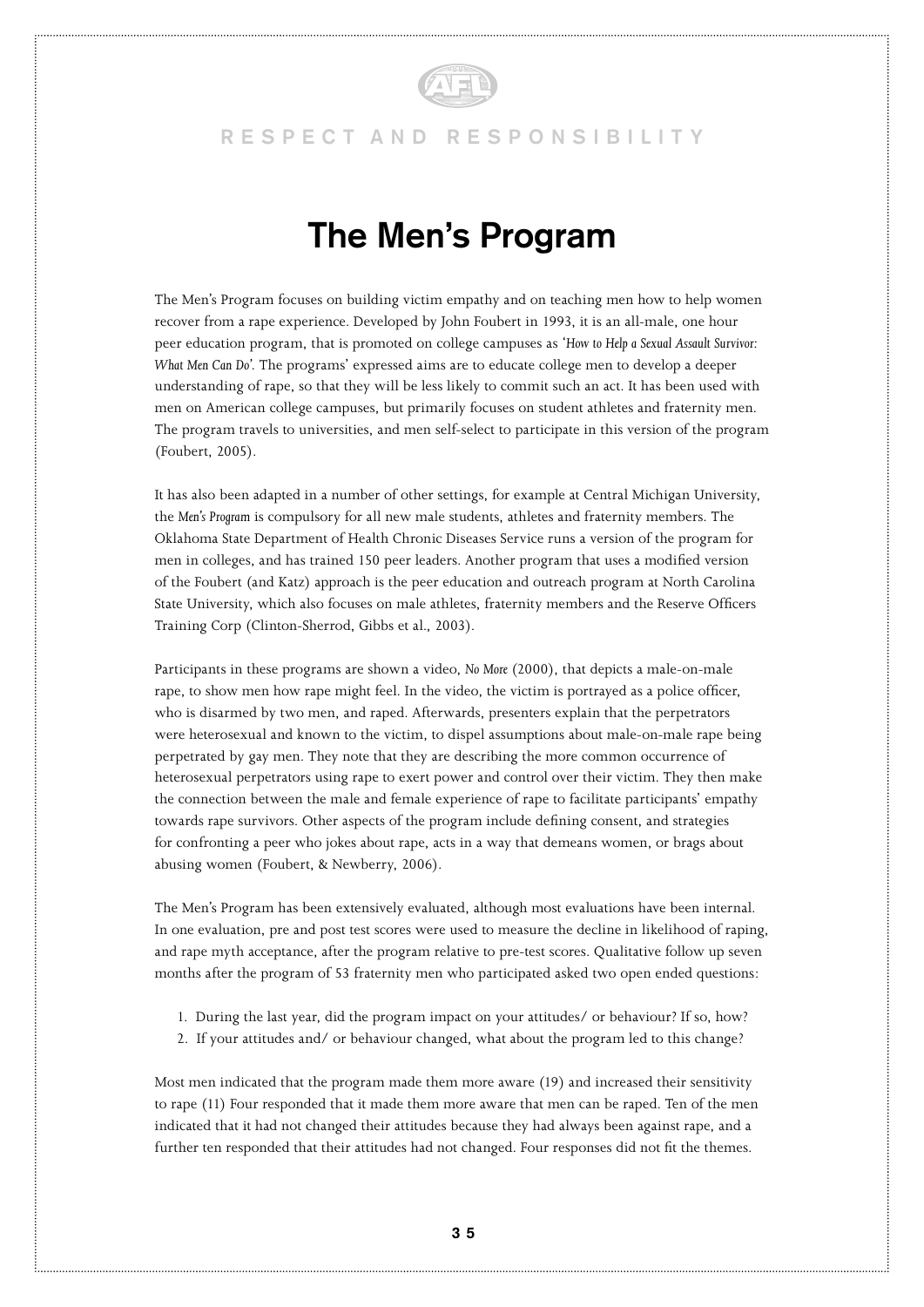

The evaluation concluded that the intervention had a lasting impact and that the video was the most influential part of the program (Foubert & La Voy, 2000).

In another evaluation, the longitudinal effects of the program were compared against a control group. Rape myth acceptance, likelihood of raping, and sexually coercive behaviour of 145 fraternity men who were randomly assigned to a control group or a rape-prevention program were surveyed. Although no evidence of change in sexually coercive behaviour was found, significant seven-month declines in rape myth acceptance and the likelihood of committing rape were shown among program participants. Rape myth acceptance was lower in the intervention group compared with the control group (Foubert, 2000). Other users of Foubert-based programs report similar long-term changes in knowledge and attitudes using pre- and post-test surveys (Clinton-Sherrod, Gibbs et al., 2003).

Recommendations from these evaluations suggest that the all-male peer education format for rape prevention programs with men is effective in decreasing rape myths and reported intent to rape a woman. The authors posit that the more motivated participants are to see the program, the more able they are to understand material presented, and the more relevant the program seemed to them, the less they believed rape myths and reported intent to rape a woman. Foubert and McEwan (1998) suggest that programs with men should increase their motivation to listen, be presented in ways that are easy to follow and understand, and be designed so that audiences will perceive them as relevant.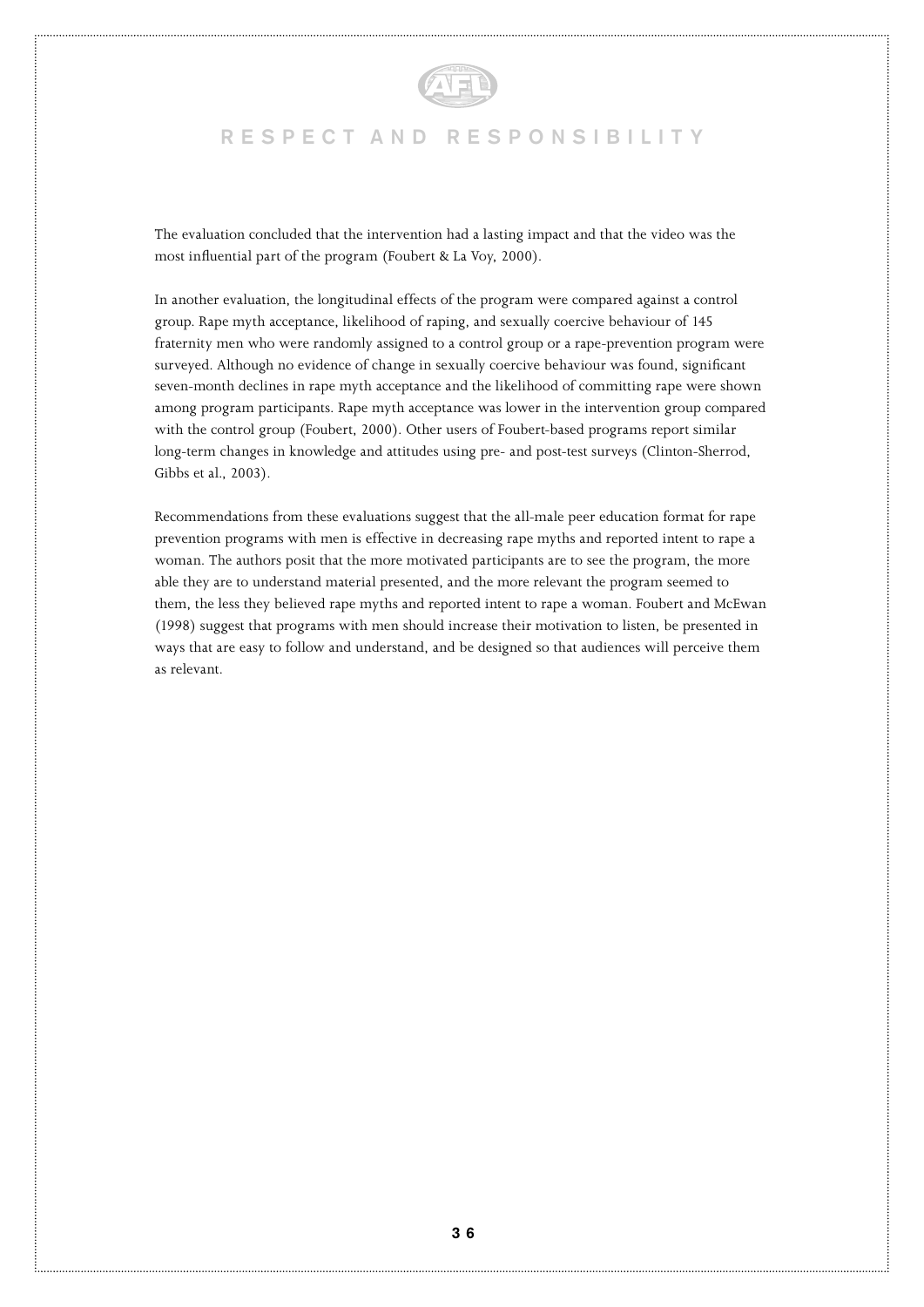

# **The Rape Prevention Program For Men**

This program was one of the first all-male anti-rape programs introduced into US Colleges (Katz, 1995). It was developed by Alan Berkowitz, who also developed the Social Norms Model of behaviour change, which has been used extensively in a range of settings including problematic substance use and smoking cessation programs. Berkowitz (2004) reported that this program has been used with college and university students, and with defined populations such as fraternity members and athletes.

*The Rape Prevention Program for Men* aims to bring men's discomfort with the opportunistic and coercive behaviour of some men into the open so that discomfort with the behaviour can be shared and acted on. It also teaches guidelines for consenting sexual intimacy. Consent is defined in this program as a situation in which both parties are fully conscious, equally free to act and have positively and clearly communicated their intent (Berkowitz, 1994). The program uses scenarios that portray an intimate encounter between a man and a woman, men's discomfort with other men's language, and behaviour and men's experience of pressure from other men to be sexually active (Berkowitz, 2002). These groups are conducted by trained peer educators. Other programs that use this approach include *Take a Stand* program for men at the University of Montana, *Men Against Violence* at the University of Alabama and the University of Pittsburgh in Kansas, the *Rape Prevention Program for Men* at Hobart College New York, and a program at Western Washington University, Washington. All of these programs attempt to bring about wider social change, but only limited references to evaluations were identified.

Some internal evaluation of the *Rape Prevention Program for Men* suggested that when programs incorporate *Social Norms* as part of a comprehensive intervention using multiple strategies, the social norms component is often one of the important ingredients associated with program effectiveness (Berkowitz, 2004). While a considerable amount has been published about Berkowitz's Social Norms model of behaviour change, less information was available about the Rape Prevention Program for Men.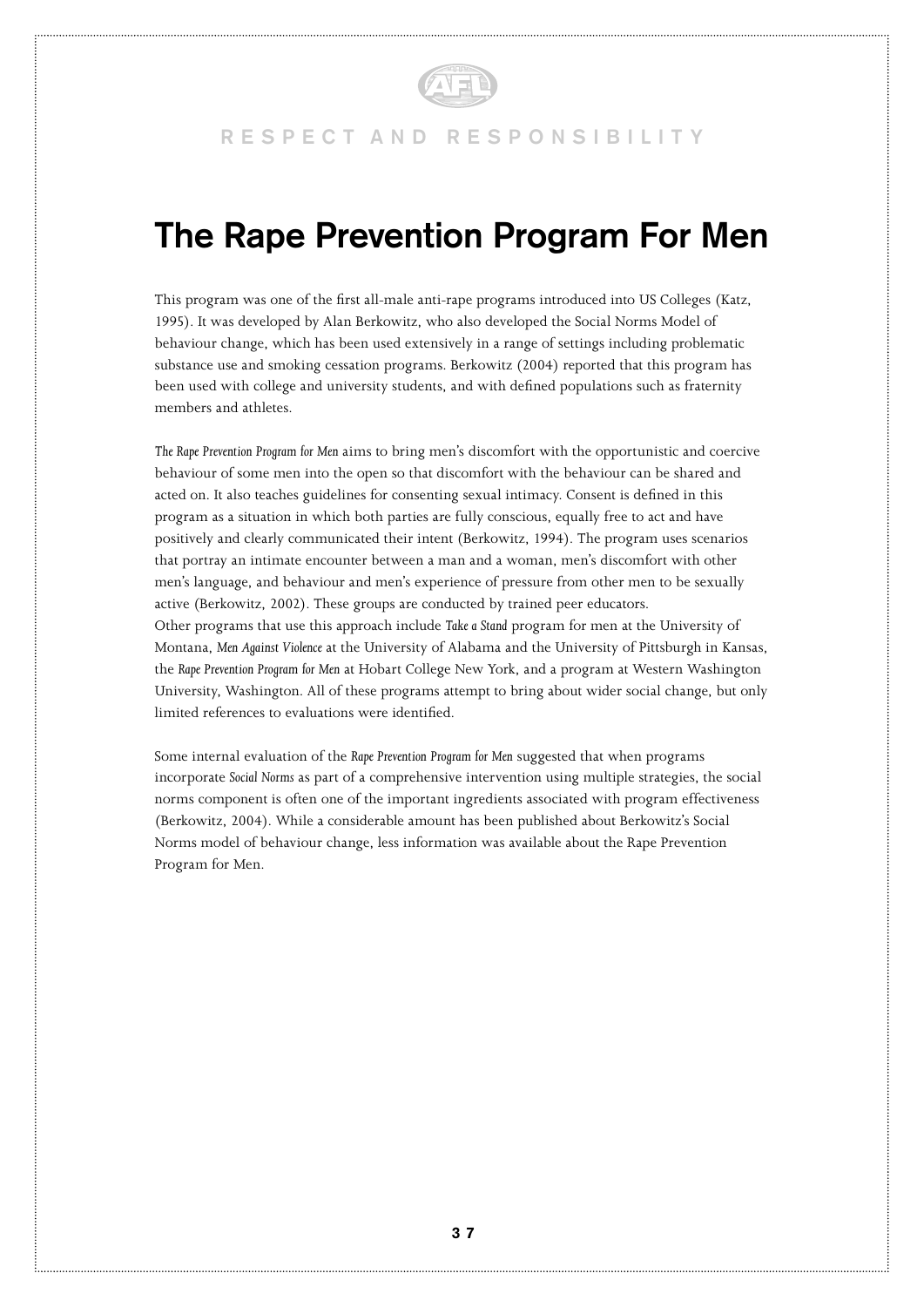

# **Adult learning and behaviour change principles: a summary**

The evidence compiled in this review of the literature on adult behaviour change and violence prevention programs suggest that good practice education programs with men should be:

- **Respectful:** this implies using a positive, asset based approach. The participants should be treated as bystanders to violence as opposed to potential perpetrators. By maintaining a focus on cultural norms, skill building, respect for self, others and the team, participants should leave with the message that they can do something.
- **• Goal oriented**: participants should have a clear understanding about why they are doing the training and what the training aims to achieve.
- **• Relevant to them**: this is related to the training goal, but if participants have clearly identified expectations for the training, rather than feeling that they are expected to attend, they are more likely to actively participate.
- **• Practical:** this is related to relevance. What will they get out of the training that is useful to them now or in the future?
- **• Autonomous and self directed:** this is achieved through the process, not the content. Training should be interactive and participants should have some input to the shape of the program.
- **• Focussed on the environment and changing social norms**. Assumptions about peer group/ club norms being an asset, and care of the self and others being a norm can help to establish a climate of trust and acceptance. Participants need to feel that they each have a role to play, whether it is personal, or in support of team mates, or the women they know.
- **• Capacity building**: Identify dominant positive norms to re-frame assumed (negative) norms. Enhance capacity and build skills to help them to feel like they can be effective bystanders (framed as helping team mates, team spirit, i.e. a culture of responsibility and respect).
- **• Increase receptiveness** and engagement with prevention messages and decrease defensiveness.
- **• Teach and practise skills**: bystander skills for effective intervention in social situations, and for practising mutual consent.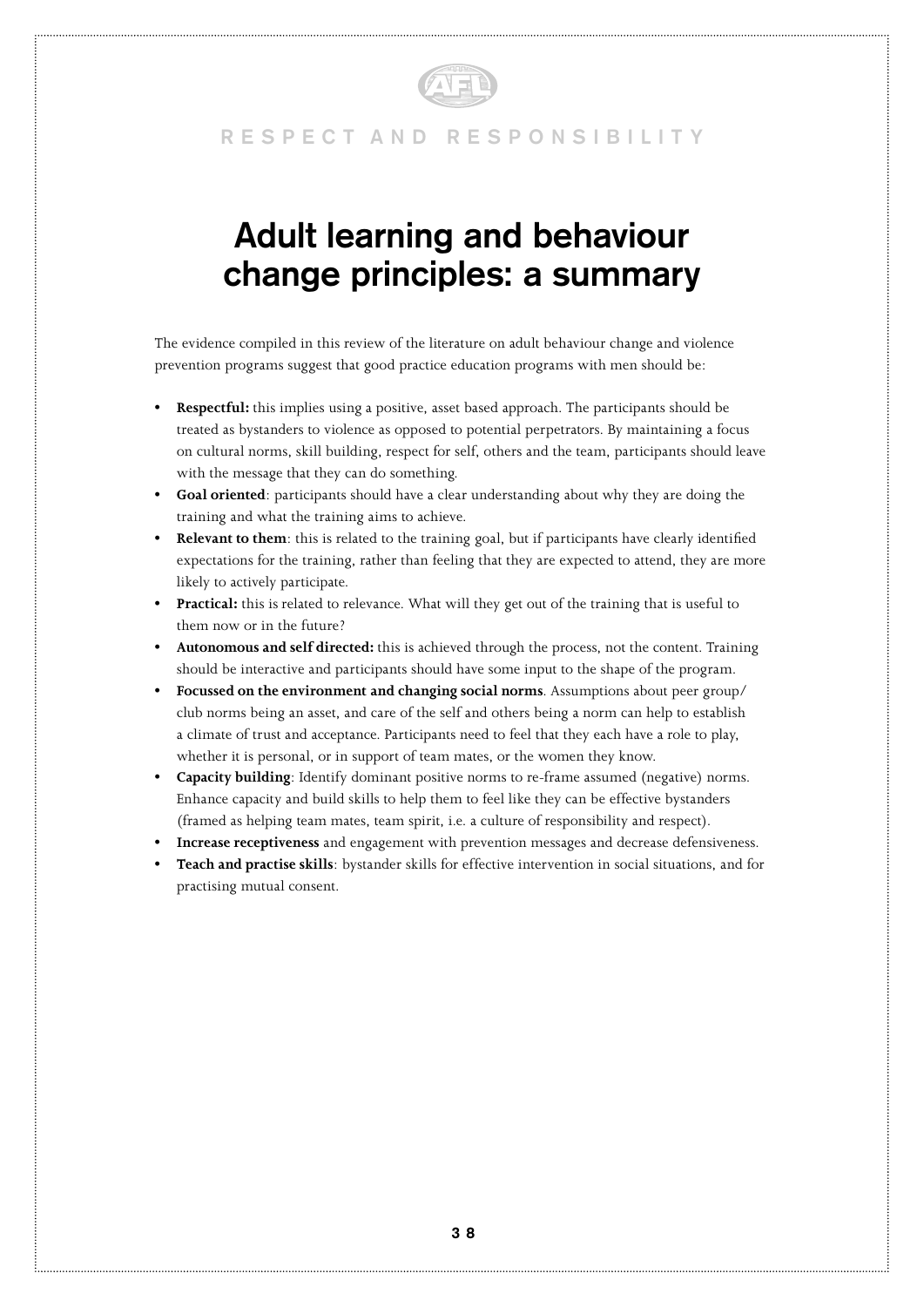

# **End notes**

 $<sup>1</sup>$  In this study, 15.4% of the women surveyed reported that they had experienced acts that met</sup> the legal definition of rape, and an additional 12.1% of the women reported at least one attempted rape, and the vast majority of these assaults were committed by acquaintances. In a similar study of college students, 1 in 12 men admitted having committed acts that met the legal definition of rape or attempted rape (Lanier, Elliott, Martin, & Kapadia, 1998).

 $^2$  Frintner and Rubinson (1993) found that while sports team members make up less than 2% of the campus population, they comprise 20.2% of the men involved in sexual assault or attempted sexual assault.

 $^3$  Few primary prevention programs were identified that originated in countries outside the USA. Some programs were identified in Canada, but these were in schools, not with adult men, and in the Netherlands (see for example Lavoie, Vezina, Christiane, & Boivin, 1995; Winkel & De Kleuver, 1997).

<sup>4</sup> Some of the following discussion is adapted and revised from Flood (2006).

<sup>5</sup> Some of the following discussion is adapted and revised from Flood (2006).

 $^6$  The authors also note that this may be because of the qualities of those who self-select to participate in this kind of course.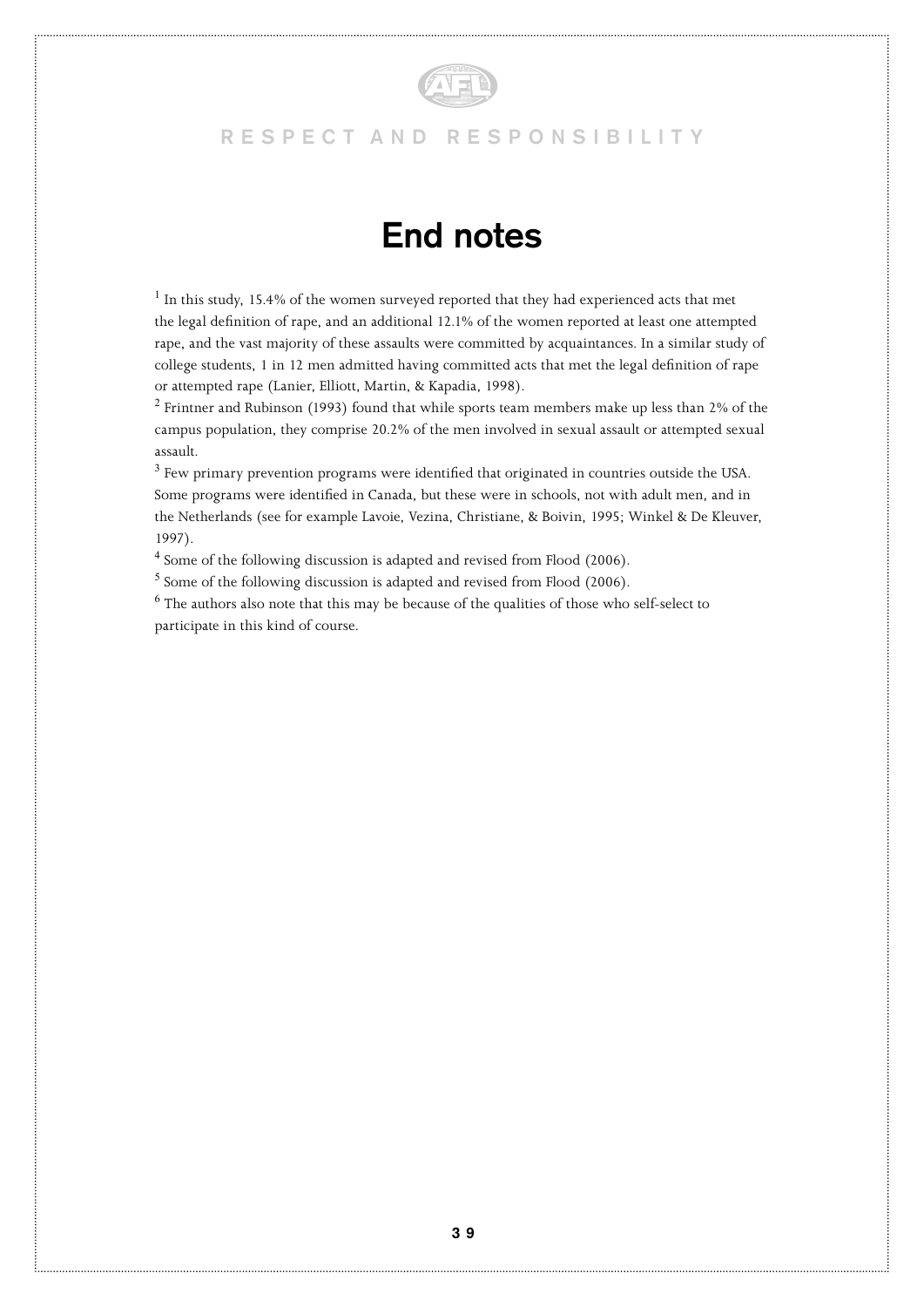

# **References**

Anderson, L., Stoelb, M.P., Duggan, P., Hieger, B., Kling, K. H., Payne, J.P. (1998). The Effectiveness of Two Types of Rape Prevention Programs in Changing the Rape-Supportive Attitudes of College Students. *Journal of College Student Development*, 39, 131-142.

Anderson, L. & Whiston, S. (2005). Sexual Assault Education Programs: A Meta-analytic Examination of their Effectiveness. *Psychology of women quarterly, 29*, 374-388.

Attorney General's Sexual Assault Task Force Oregon. (2006). *Prevention Theories*. Retrieved October 3rd, 2006, from http://www.oregonsatf.org/prevention/documents/PreventionTheories. pdf#search=%22%22stages%20of%20change%20model%22%20%2B%20sexual%20assault%22

Australian Government Office for Women. (2006). *Women's Safety Agenda, Elimination of Violence*, 2006, retrieved November, 2006 from http://ofw.facs.gov.au/womens\_safety\_agenda/index.htm

Ave, K., Evans, I., Hamterton, H, Melville, L., Moeke-Pickering, T., Robertson, N. (2000). *The mentoring of children a/youth at risk demonstration project: final evaluation report.* Wellington: Crime Prevention Unit, Department of Prime Minister and Cabinet

Avery-Leaf, S., Cascardi, M., O'Leary, K. D., & Cano, A. (1997). Efficacy of a Dating Violence Prevention Program on Attitudes Justifying Aggression. *Journal of Adolescent Health*, 21, 11-17.

Bandura, A. (1986) Social foundations of thought and action: A social cognitive theory Englewood Cliffs NJ: Prentice-Hall

Banyard, V., Plante, E., & Moynihan, M. (2004). Bystander education: Bringing a broader community perspective to sexual violence prevention. *Journal of Community Psychology, 32*(1), 61-79.

Banyard, V., Plante, E., & Moynihan, M. (2005). *Rape Prevention Through Bystander Education: Bringing a broader perspective to sexual violence prevention*. Washington: US department of Justice.

Benedict, J.R. (1998). *Athletes and Acquaintance Rape*. Thousand Oaks CA: Sage.

Berg, D. R. (1993). *The use of rape-specific empathy induction in rape education for college men: a theoretical and practical examination.* Unpublished thesis, University of Illinois, Urbana-Champaign IL.

Berg, D. R., Lonsway, K. A., & Fitzgerald, L. F. (1999). Rape Prevention Education for Men: The Effectiveness of Empathy-Induction Techniques. *Journal of College Student Development, v40* (n3), p219-234.

Berkowitz, A. (1994). Acquaintance rape prevention workshop outline for facilitators. In Berkowitz, AD (Ed.), *Men and Rape: theory, research and prevention* (pp. 83-86). San Francisco: Jossey-Bass.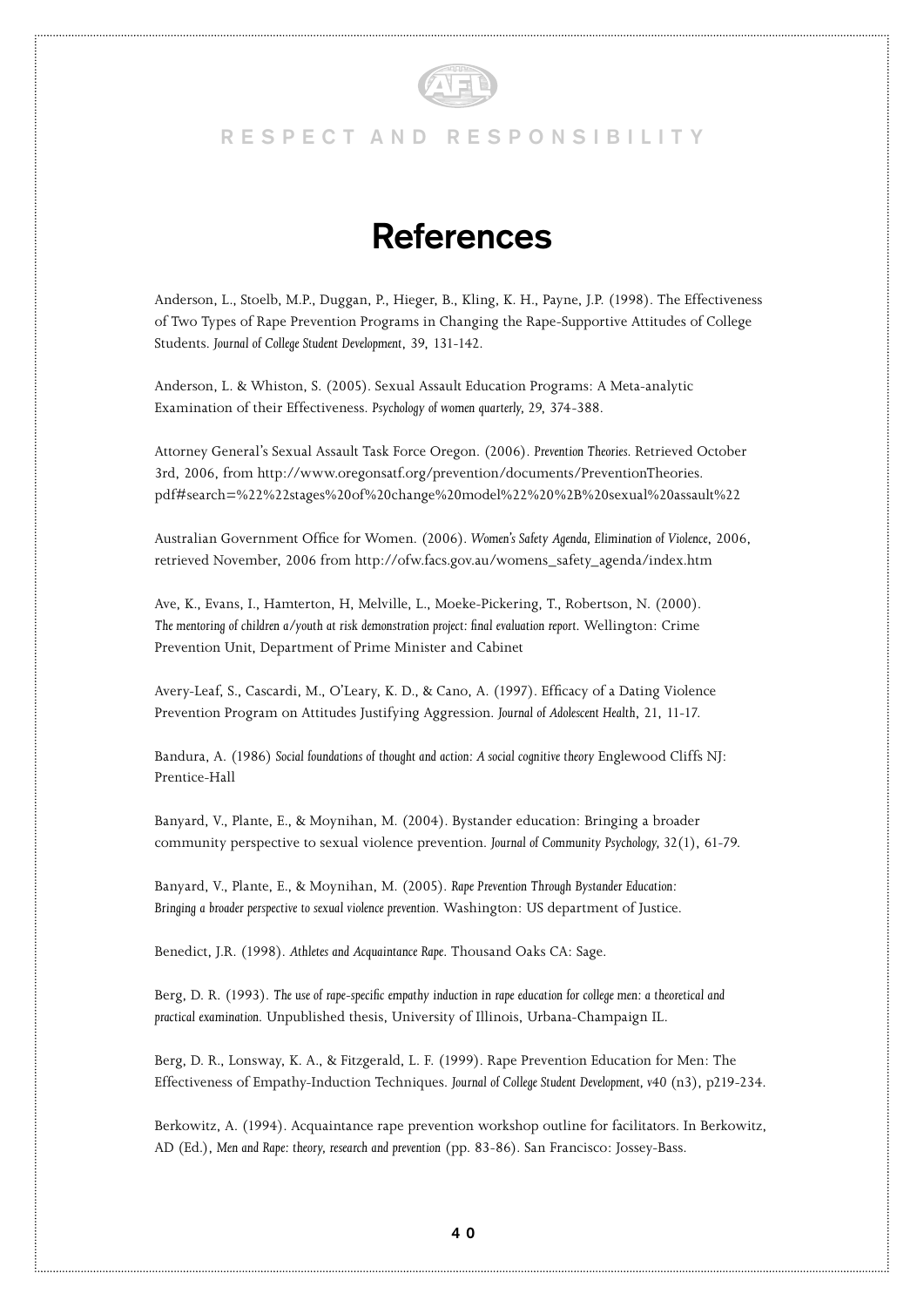

Berkowitz, Alan D. (2001a). *Critical Elements of Sexual Assault Prevention and Risk Reduction Programs*. Chapter 3 in C. Kilmartin: Sexual Assault in Context: Teaching College Men About Gender. Holmes Beach, FL: Learning Publications.

Berkowitz, A.D. (2001). Are Foubert's Claims About "The Men's Program" Overstated? Retrieved September 25th, 2006, from http://www.alanberkowitz.com/bio.html

Berkowitz. A. (2002b). Fostering Men's Responsibility for Preventing Sexual Assault. In Schewe, PA. (Ed.), *Preventing Violence in Relationships: Interventions Across the Life Span*. Washington DC: American Psychological Association.

Berkowitz, Alan D. (2004a) Working With Men to Prevent Violence Against Women: An Overview. (Part One) National Resource Centre on Domestic Violence: VAWnet Applied Research Forum,

Berkowitz. A. (2004b). *The Social Norms Approach: Theory, Research and Annotated Bibliography*, accessed November 2006 from http://www.higheredcenter.org/socialnorms/theory/

Berkowitz. A. (2005). An Overview of the Social Norms Approach. In Lederman, L., Stewart, L., et al. (Eds.), *Changing the Culture of College Drinking: A Socially Situated Health Communication Campaign*. Cresskill, NJ: Hampton Press.

Bhola, H. S. (1990). *Evaluating "Literacy for development" projects, programs and campaigns: Evaluation planning, design and implementation, and utilization of evaluation results.* Hamburg, Germany: UNESCO Institute for Education; DSE [German Foundation for International Development].

Blackwell, J.E. (1989). Mentoring: an action strategy for increasing minority faculty. Academe, 15 pp. 8-14

Boeringer, SB (1999). Associations of rape-supportive attitudes with fraternity and athletic participation. *Violence Against Women* 5(1) 81-90

Boswell, AA & Spade JZ (1996). Fraternities and collegiate rape: why are fraternities more dangerous places for women? Gender and Society 10 (2) 133-147

Brecklin, L. & Forde, D. (2001). A meta-analysis of rape education programs. *Violence and Victims, 16*, 303-321.

Brown, WJ, Basil, MD, & Bocarnea, MC. (2003). The Influence of Famous Athletes on Health Beliefs and Practices: Mark McGwire, Child Abuse Prevention, and Androstenedione. *Journal of Health Communication, 8*(1), 41.

Carmody M. (2005). Ethical Erotics: Reconceptualising Anti-Rape Education. *Sexualities %R 10.1177/1363460705056621, 8*(4), 465-480.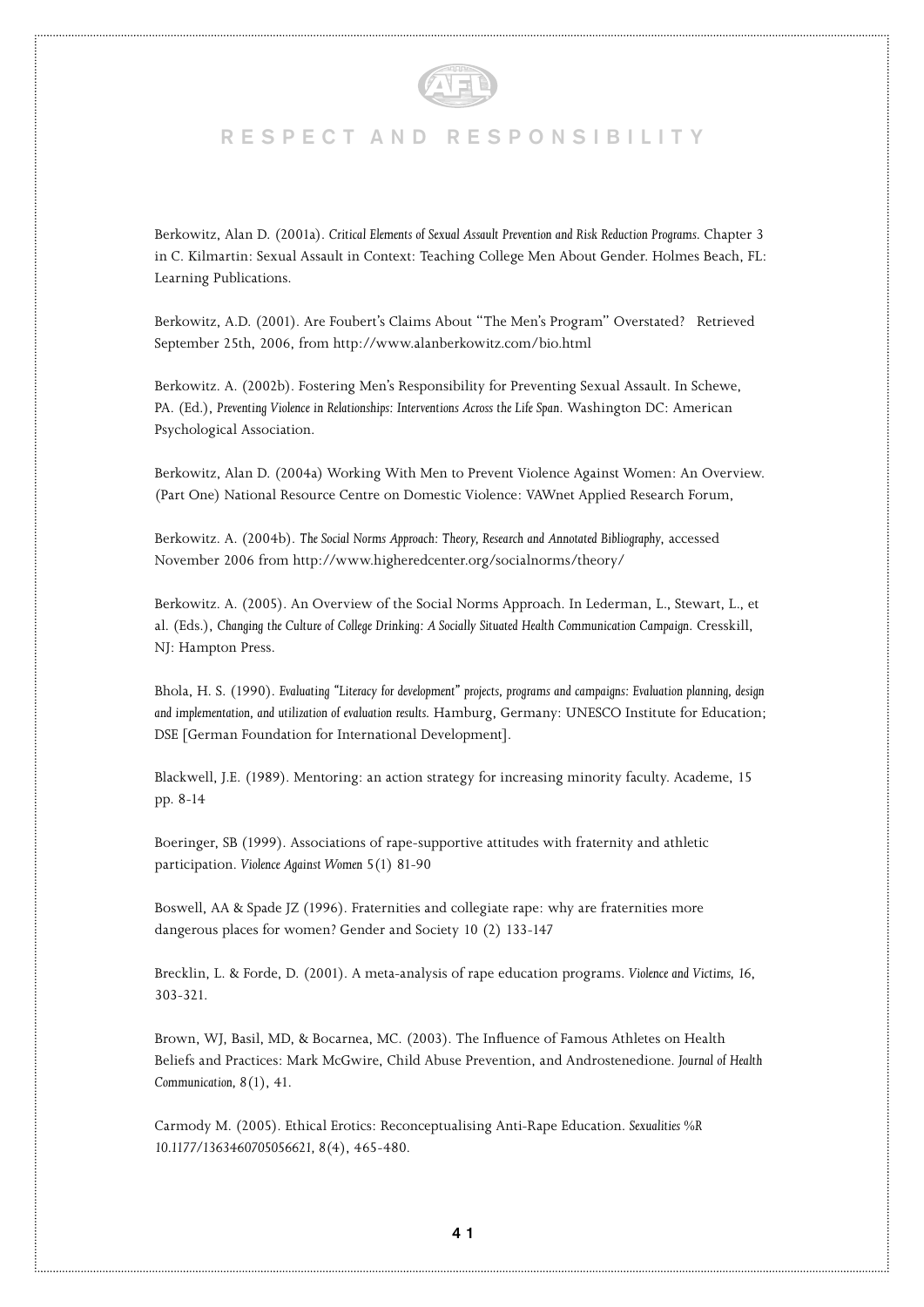

Carmody M., & Carrington, K. (2000). Preventing sexual violence? *Australian and New Zealand Journal of Criminology, 33*(3), 341-361.

Casey. A. (2005). Enhancing Individual and Organizational Learning: A Sociological Model. *Management Learning, 36*(2), 131-147.

Chandler, S., Dewaynes, J., & Carroll, P. (1999). Abusive behaviors of college athletes. *College student journal, 33*(4), 638.

Cleary. P. (2006, September 4, 2006). She didn't see it as a bad joke*. Herald Sun*.

Clinton-Sherrod, M. Gibbs, D., Vincus, A., Squire, S., Cignetti, C., Pettibone, K., & Igoe, J. (2003). *Report Describing Projects Designed to Prevent First-Time Male Perpetration of Sexual Violence* (Summary of programs): Centers for Disease Control and Prevention.

Commonwealth Department of Health and Aged Care. (2001). *Evaluation: a guide for good practice*. Canberra: Promotion and Prevention Section, Mental health and Special Programs Branch.

Connell, RW. (1995). The big picture: masculinities in recent world history. *Theory and Society* 22, 597-623

Coutts, R., Reilly, K., & Weatherby, R. (2005). Contact and non contact sports and sexual aggression within Australian sporting teams: A preliminary investigation. *Journal of Science and Medicine in Sport, 8*(4).

Craig. K. M. (2000). Defeated Athletes, Abusive Mates? Examining Perceptions of Professional Athletes Who Batter. *Journal of Interpersonal Violence, 15*(11), 1224-1232.

Davis, Tracy L. and Debora L. Liddell. (2002). Getting Inside the House: The Effectiveness of a Rape Prevention Program for College Fraternity Men. *Journal of College Student Development*. 43(1), January/February.

Earl, JP (1996). Acquaintance rape workshops: Their effectiveness in changing attitudes of first year college men. *NASPA Journal* 34, 2-18

End Sexual Violence Oregon. (2006). *Rape Prevention Through Bystander Education: Bringing a Broader Community Perspective to Sexual Violence*. Retrieved September, 2006, from http://endsexualviolence.oregonsatf.org/ resources.htm

Eskenazi. G. (1990). The Male Athlete and Sexual Assault. New York Times, June 3, 1990.

Fabiano, P., Perkins, W., Berkowitz, A., Linkenback, J., & Stark, C. (2000). Engaging Men as Social Justice Allies in Ending Violence Against Women: Evidence for a Social Norms Approach. *Journal of American College Health, 52*(3).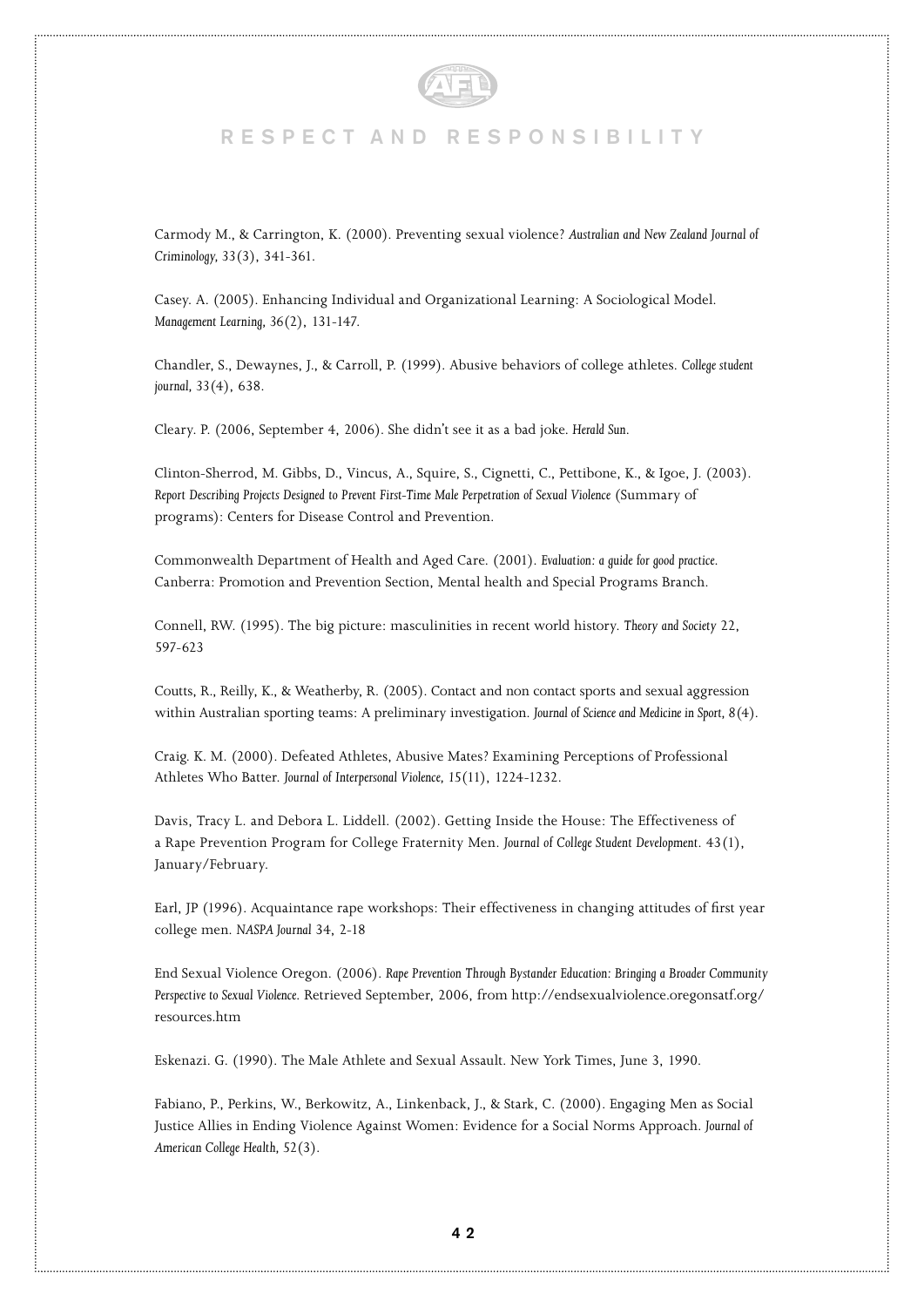

Feist-Price, S. (1994). Cross-Gender Mentoring Relationships: Critical Issues. *The Journal of Rehabilitation* 60 (2) 13 pages.

Finn, P. (1981) Institutionalizing peer education in the health education classroom *The Journal of School Health,* 51 (2) pp.91-95

Flood, M. (2002-2003). Engaging Men: strategies and dilemmas in violence education prevention with men. *Women Against Violence: a feminist Journal* (13), 25 -32.

Flood, M. (2005-2006). Changing Men: Best practice in sexual violence education. *Women Against Violence* 18: 26-36

Flood, M., & Pease, B. (2006) *The Factors Influencing Community Attitudes in Relation to Violence Against Women: A Critical Review of the Literature*. Melbourne: Victorian Health Promotion Foundation**.**

Flores, S.A., & Hartlaub, M. G. (1998). Reducing Rape-Myth Acceptance in Male College Students: A Meta-Analysis of Intervention Studies. *Journal of College Student development, 39*(5), 438-448.

Foubert. J. (2000). The longitudinal effects of a rape-prevention program on fraternity men's attitudes, behavioral intent, and behavior. *Journal of American College Health, 48*(4), 158-163.

Foubert J. (2005). In Practice - Anti-rape on the road: Men hit the highways to share a powerful message. *About Campus, 10*(5), 24-27.

Foubert J., & La Voy, S. A. (2000). A Qualitative Assessment of "The Men's Program:" The Impact of a Rape Prevention Program on Fraternity Men. *NASPA Journal, 38* (1), 18-30.

Foubert J., & McEwan, M. (1998). An All-Male Rape Prevention Peer Education Program: Decreasing Fraternity Men's Behavioral Intent To Rape. *Journal of College Student development, 39*, 548 - 566.

Foubert J., & Newberry, J. T. (2006). Effects of Two Versions of an Empathy-Based Rape Prevention Program on Fraternity Men's Survivor Empathy, Attitudes, and Behavioral Intent to Commit Rape or Sexual Assault. *Journal of College Student Development, 47.*(2), 133-148.

Foubert J., & Perry, B. (2006). Creating Lasting Change and behaviour change in fraternity men and male student athletes: the qualitative impact of an empathy based rape prevention program. *Violence Against Women (in press)*.

Foshee, V., Bauman, KE, Arriaga, XB, Helms, RW, Koch, GG, Linder, GF (1998). An evaluation of safe dates, an adolescent dating violence prevention program. *American Journal of Public Health*, 88, 45-50.

Foshee, V., Bauman, K.E., Ennett, S.T., Linder G.F., Benefield, T. & Suchindran, C. (2004) Assessing the Long-Term Effects of the Safe Dates Program and a Booster in Preventing and Reducing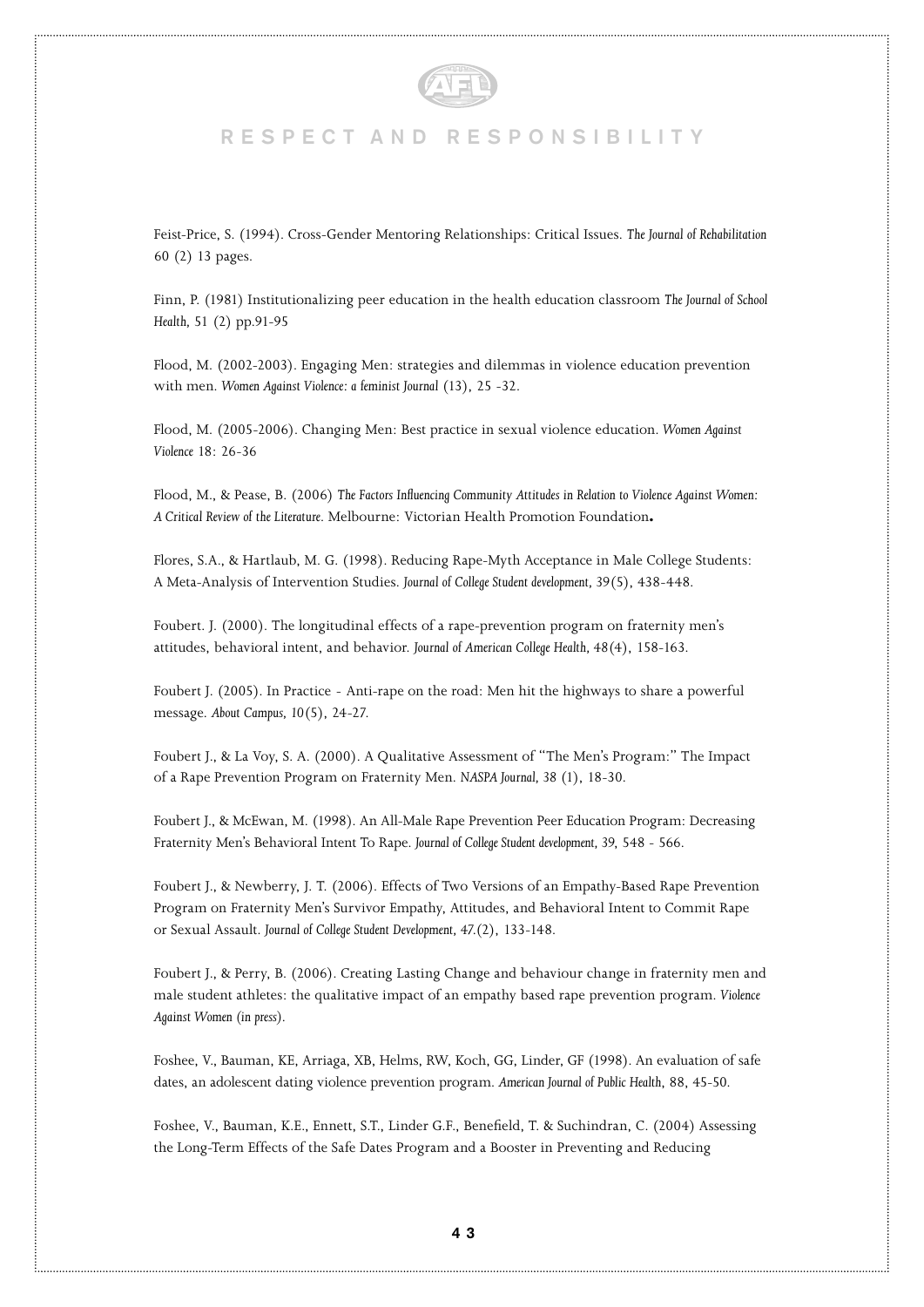

Adolescent Dating Violence Victimization and Perpetration. *American Journal of Public Health*, 94(4), pp. 619-624.

Foshee, V., K.E. Bauman, W.F. Greene, G.G. Koch, G.F. Linder, and J.E. MacDougall (2000) The Safe Dates program: 1-year follow-up results. *American Journal of Public Health*, 90, pp. 1619-1622.

Frazier, P., Valtinson, G., Candell, S. (1994). Evaluation of a Coeducational Interactive Rape Prevention Program. *Journal of Counseling & Development*, 73, 153-158.

Frintner, M.P., and L. Rubinson (1993) Acquaintance Rape: The Influence of Alcohol, Fraternity Membership, and Sports Team Membership. *Journal of Sex Education & Therapy*. 19, pp. 272-284

Gidycz, C. Dowdall, C., & Marioni, C. (2002). Interventions to prevent sexual assault. In Petrak, J & Hedge, B (Eds.), *The trauma of adult sexual assault: treatment, prevention and policy* (pp. 235-260). New York: Wiley.

Greene, JC. (2000). Understanding Social Programs Through Evaluation. In Denzin, N.K. & Lincoln, Y.S. (Eds.), *Handbook of Qualitative Research: Second Edition* (pp. 981 - 996). London: Sage.

Heppner, M. Humphrey, C. F., Hillenbrand-Gunn, T. L., & DeBord, K. (1995). The Differential Effects of Rape Prevention Programming on Attitudes, Behavior, and Knowledge. *Journal of Counseling Psychology, 42*(4), 508-518.

Humphrey, SE. & Kahn, A. (2000). Fraternities, Athletic Teams, and Rape: Importance of Identification With a Risky group *Journal of Interpersonal Violence.* 15: 1313-1322

Huston, T. Ruggiero, M., Conne, R., & Geis, G. (1981). Bystander Intervention into a Crime: a study based on naturally occurring episodes. *Social Psychology Quarterly, 44*(1), 14-23.

Jarvis. P. (1987). *Adult Learning in the Social Context*. Indianapolis: MacMillan Publishing.

Katz. J. (1995). Reconstructing Masculinity in the Locker Room: The Mentors in Violence Prevention Project. *The Harvard Educational review, 65*(2), 163-174.

Katz J. (2001). *MVP Evaluation Report*, retrieved November 2006 from http://dev.csss.neu.edu/mvp/ mvp-evaluation2.htm

Katz. J. (2003). *Mentors in Violence Prevention: gender violence prevention education and training*. Retrieved October 2, 2006, from http://www.jacksonkatz.com/mvp.html

Kilmartin, C. (2001) *Sexual Assault in Context: Teaching College Men About Gender.* Holmes Beach, FL: Learning Publications.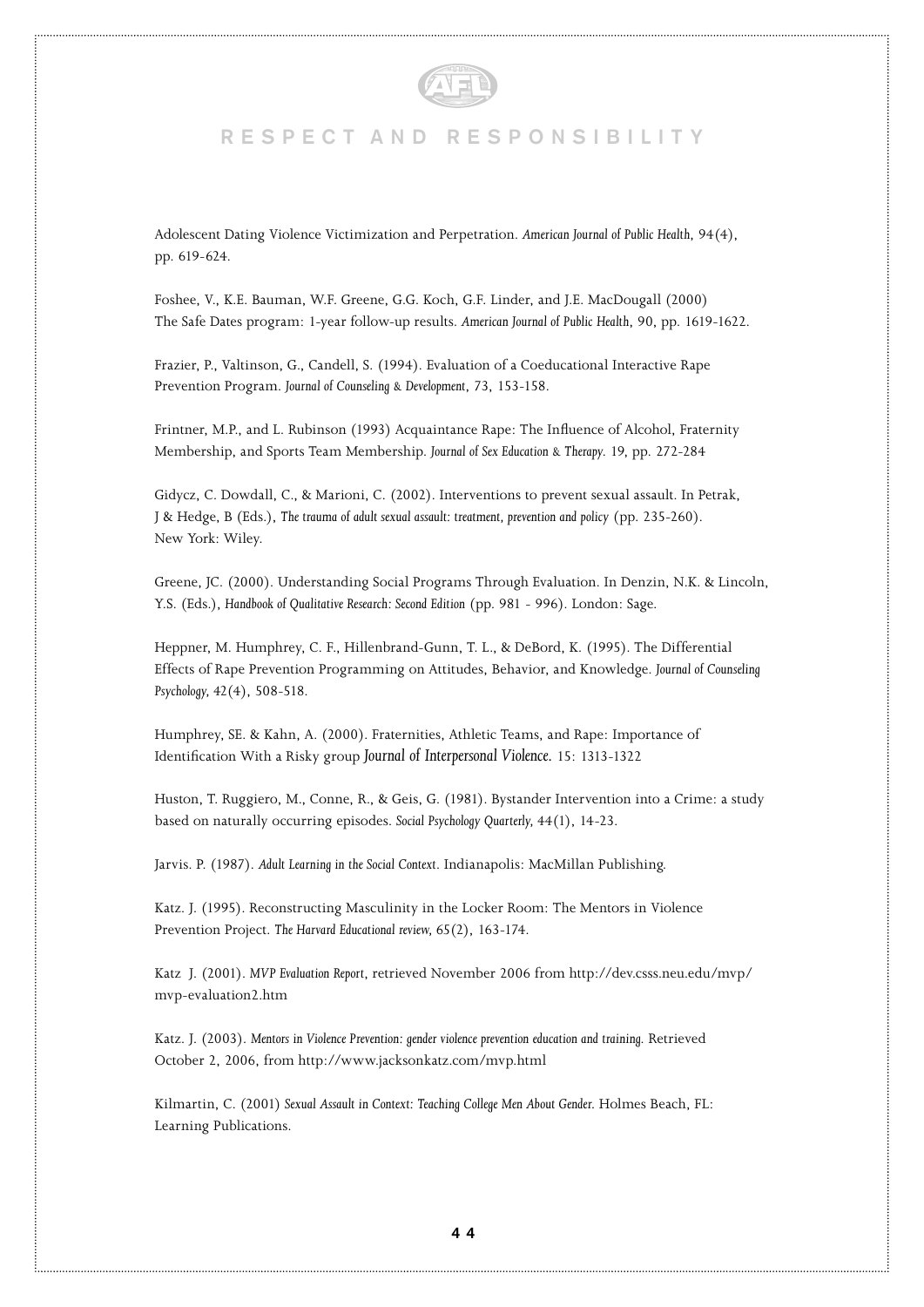

Kippax, S., & Stephenson, N. (2005). Meaningful evaluation of sex and relationship education. *Sex Education: Sexuality, Society and Learning, 5*(4), 359 - 373.

Knowles. M. (1973). *The Adult Learner: A Neglected Species.* Houston: Gulf Publishing Company.

Kolb. D. (1984). *Experiential Learning: Experience as the source of learning and development*. New Jersey: Prentice-Hall.

Koss, M. Gidycz, C., & Wisniewski, N. (1987). The scope of rape: incidence and prevalence of sexual aggression and victimization in a national sample of higher education students. *J Consult Clinical Psychol., 55*(2), 162-170.

Lanier, C. A. Elliott, M. N., Martin, D., & Kapadia, A. (1998). Evaluation of an Intervention to Change Attitudes toward Date-rape. *College Teaching, 46*.

Lavoie, F. Vezina, L., Christiane, P., & Boivin, M. (1995). Evaluation of a Prevention Program for Violence in Teen Dating Relationships. *Journal Of Interpersonal Violence, 10*(4), 516-524.

Lonsway K. A. (1996). Preventing Acquaintance Rape through Education. What Do We Know? *Psychology of Women Quarterly, 20* (2), p229-265.

Maton K. I. (2000). Making a Difference: The Social Ecology of Social Transformation. *Journal American Journal of Community Psychology, 28*(1), 25-57.

Melnick. M. (1992). Male athletes and sexual assault. *Journal of physical education, recreation and dance, 63*(5),  $32 - 35$ 

Meyer, H. & Stein, N. (2004). *Review of Teen Dating Violence Prevention.* Wellesley College

O'Donohue, William, Elizabeth A. Yeater, and Matthew Fanetti (2003) Rape Prevention With College Males: The Roles of Rape Myth Acceptance, Victim Empathy, and Outcome Expectancies. Journal of Interpersonal Violence, May; 18: pp. 513-531.

Ostrom, Charles W., Lerner, Richard M., & Freel, Melissa A. (1995). Building the Capacity of Youth and Families through University-Community Collaborations: The Development-In-Context Evaluation (DICE) Model. *Journal of Adolescent Research, 10*(4), 427-448.

Perry, C.L., Klepp, K.I., Halper, A., Hawkins, K.G., Murray, D.M. (1986) A Process evaluation study of peer leaders in health education *Journal of School Health* 56(2), 62-67.

Petty, R. & Caciappo, J. (1986). *Communication and Persuasion: central and peripheral routes to attitude change*. London, Paris, Tokyo: Springer-Verlag.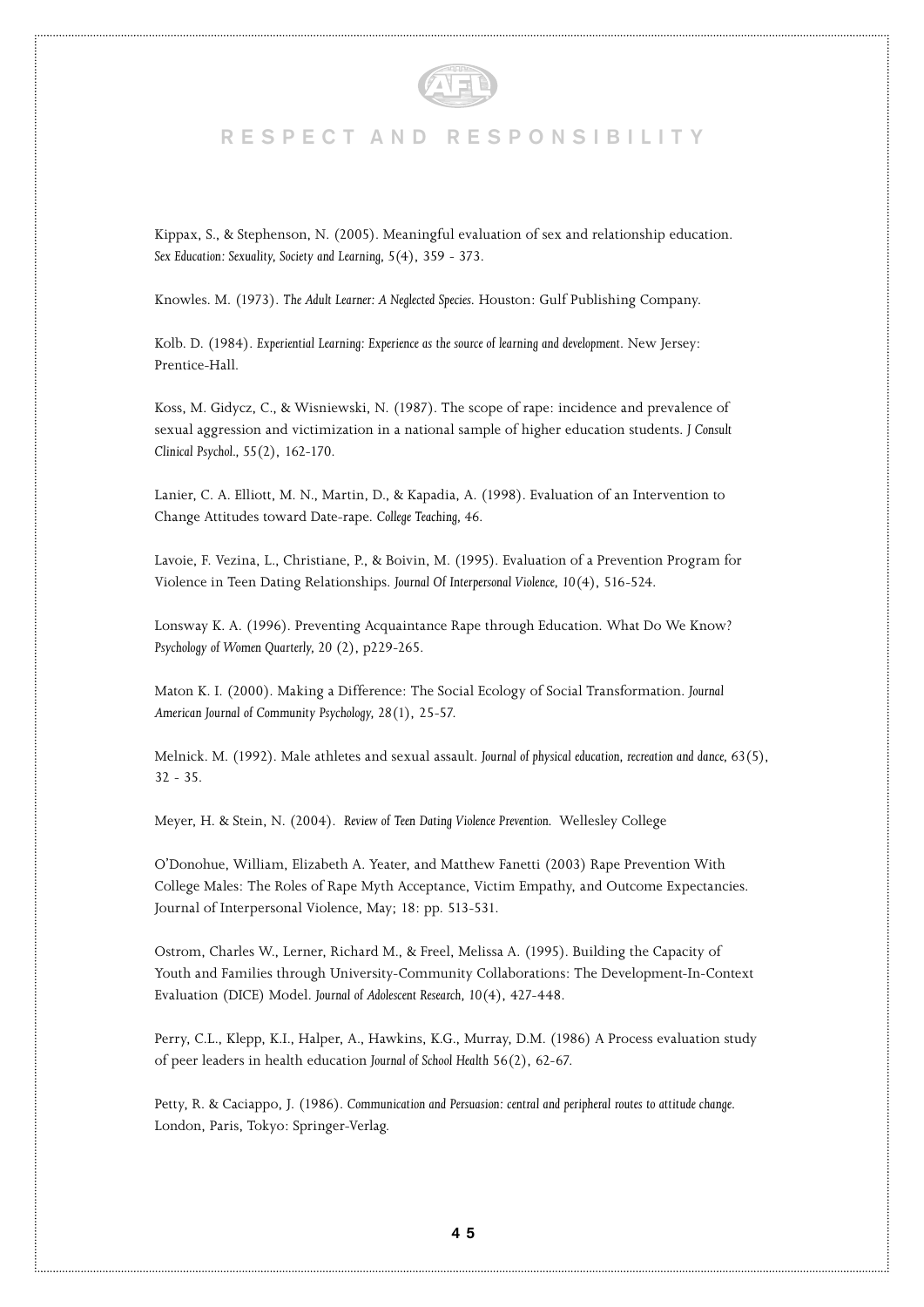

Petty, R. & Wegener, D. (1999). The Elaboration Likelihood Model: Current Status and Controversies. In Chaiken, S & Trope, Y (Eds.), *Dual Process theories in social psychology*. NY: Guildford Press.

Petty, RE., Briñol, P., & Tormala, ZL. (2002). Thought confidence as a determinant of persuasion: the self-validation hypothesis. *Journal of personality and social psychology* 82(5) 722-741

Pezza, P. & Bellott, A. (1995). College campus violence: Origins, impacts, and responses. *Journal Educational Psychology Review, 7*(1), 105-123.

Pinzone-Glover, H. A., Gidycz, C. A., & Jacobs, C.(1998). An Acquaintance Rape Prevention Program: Effects on Attitudes Toward Women, Rape-Related Attitudes, and Perceptions of Rape Scenarios. Psychology of Women Quarterly, 22(4), 605-621.

Robins, G., D. Lusher, and P. Kremer. (2005). Masculine behaviour and social networks in team structures. AFL Research and Development Project. Melbourne: University of Melbourne, AFL, and Deakin University.

Robinson, L. (1998). Crossing the line: Violence and sexual assault in Canada's national sport. Toronto: McClelland and Stewart.

Rofes, E. (2006). Gay Bodies, Gay Selves: Understanding the Gay Men's Health Movement. *White Crane* (65).

Rosen, L.N., Kaminski, RJ, Moore Parmley, A., Knudson, KH, Fancher, P. (2003). The Effects of Peer Group Climate on Intimate Partner Violence among Married Male U.S. Army Soldiers. Violence Against Women, 9(9) 1045-1071

Rosenthal, E.H., Heesacker, M., & Neimeyer, G. J. (1995). Changing the Rape-Supportive Attitudes of Traditional and Nontraditional Male and Female College Students. Journal of Counseling Psychology, 42(2), 171-177.

Safai. P. (2002). Boys Behaving Badly: Popular Literature on the Mis/behaviour of Male Team Sport Athletes in North America. *International Review for the Sociology of Sport, 37*(1), 97-102.

Sanday, Peggy Reeves. (1996). Affirmative Consent. Chapter 12 in A Woman Scorned: Acquaintance Rape on Trial. New York: Doubleday.

Sawyer, RG., Thompson, EE., Chicorelli, AM. (2002). Rape myth acceptance among intercollegiate student athletes: A preliminary examination. American Journal of Health Studies 18(1) 19-25

Schacht, P. (1996). Misogyny on and off "the pitch": the gendered world of rugby players. *Gender and Society* 10 (5) 550-565.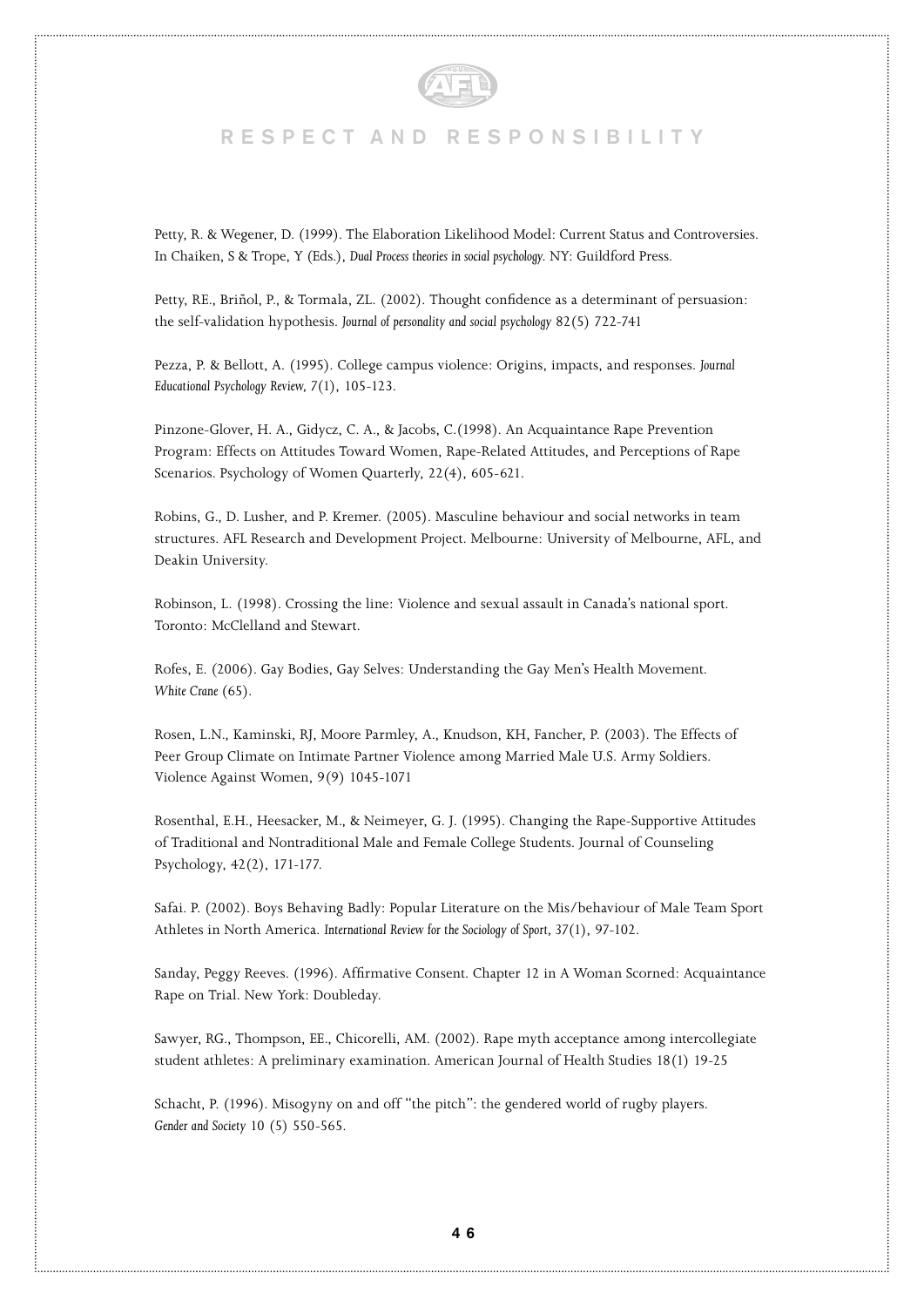

Schewe, Paul A. and O'Donohue, W.T. (1993). Sexual Abuse Prevention With High Risk Males: The Roles of Victim Empathy and Rape Myths. Violence and Victims, 8(4), pp. 339-351

Schewe, Paul A. and O'Donohue, W.T. (1996). Primary Prevention With High Risk Males: Testing Two Model-Based Rape Prevention Programs. Archives of Sexual Behavior, 25(5), pp. 455-471.

Schewe. P. (2002). *Preventing Violence in Relationships: Interventions across the life span*. Washington DC: American Psychological Association.

Schunk (1987). Peer models and children's behavioral change". *Review of Educational Research, 57*, 149-174.

Schwandt. D. (1997). Integrating Strategy and Organisational Learning. In Shrivastava, P, Huff, AS, et al. (Eds.), *Advances in Strategic Management* (Vol. 14: organisational Learning and Strategic Management, pp. 337-359). Greenwitch, CT: JAI Press.

Schwartz, MD, & DeKeseredy, WS. (1997). *Sexual Assault on the College Campus: The role of male peer support*. Thousand Oaks: Sage.

Shotland, R. L. & Goodstein, L. I. (1984). The role of bystanders in crime control. *The Journal of social issues, 40*(1), 9-26.

Shultz, S. K. Scherman, A., & Marshall, L. J. (2000). Evaluation of a University-based Date-rape Prevention Program: Effect on Attitudes and Behavior Related to Rape. *Journal of College Student Development, v41* (n2), p193-201.

Smith, D. & Stewart, S. (2003). Sexual Aggression and Sports Participation. *Journal of Sport Behavior, 26*.

Toufexis A. (1990, Monday August 6th). Sex and the sporting life: do athletic teams unwittingly promote assaults and rapes? *Time*.

Topping, K. & Ehly, S. (eds) (1998). *Peer Assisted Learning* Mahwah NJ: Erlbaum Associates.

University of New England Campus Journal. (2006). *UNH Poster Campaign Underway to Reduce Violence Against Women*. Retrieved September, 2006, from http://www.unh.edu/news/cj\_nr/2006/may/ em\_060508poster.cfm?type=cj

VicHealth (2006). *Two Steps Forward, One Step Back: community attitudes to violence against women.*  Melbourne: VicHealth

West, WG (1996). Youth, sports and violence: a masculine subculture? In O'Birek, GM (ed) Not a Kid Anymore: Canadian youth, crime and subcultures Toronto: Nelson pp 309 - 348